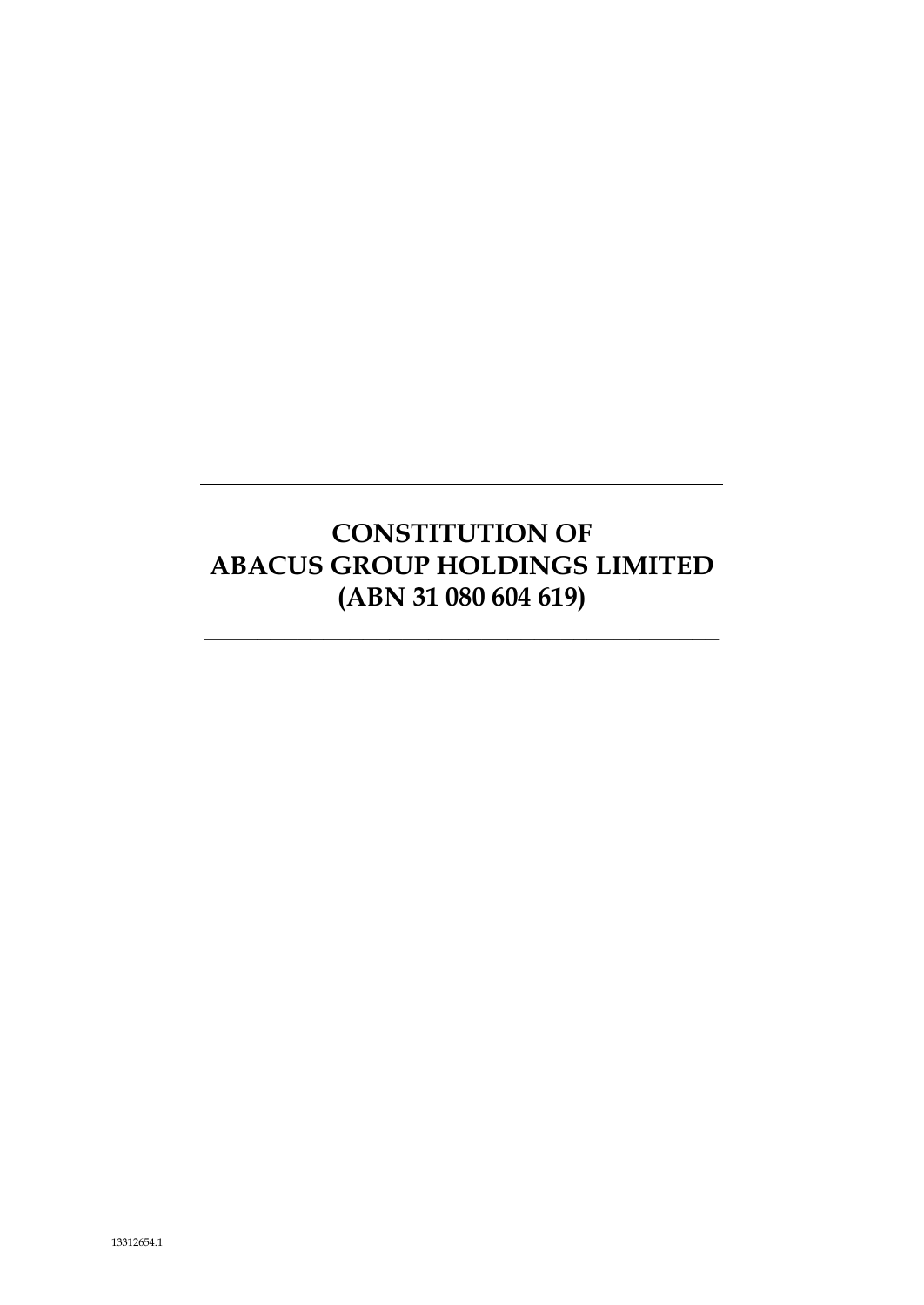### **CONSTITUTION**

### **OF**

# **ABACUS GROUP HOLDINGS LIMITED (ABN 31 080 604 619)**

# **1. PRELIMINARY**

# **1.1 Definitions**

In the construction of this Constitution, unless the contrary intention appears:

"**AGM**" means an annual general meeting of the Company held in accordance with the requirements of section 250N of the Corporations Act;

"**AGPL**" means Abacus Group Projects Limited ACN 104 066 104;

"**ASOL**" means Abacus Storage Operations Limited ACN 112 457 075; "**ASX Settlement Operating Rules**" means the operating rules of ASX Settlement Pty Limited;

"**ASX Settlement Rules**" means the ASX Settlement Operating Rules and, to the extent that they are applicable, the operating rules of the Exchange and the operating rules of ASX Clear Pty Limited;

"**at any time**" means at any time or times and from time to time;

"**Attached Securities**" means Attached Units, Attached Shares and any other financial products which are from time to time Stapled or to be Stapled to an Ordinary Share;

"**Attached Shares**" means ordinary shares in AGPL and any other shares which are from time to time Stapled or to be Stapled to a share in the Company including, but not limited to, ordinary shares in ASOL when the Storage Fund Stapling Proposal is implemented;

"**Attached Units**" means Trust 1 Units, Trust 2 Units and any other units which are from time to time Stapled or to be Stapled to a share in the Company including, but not limited to, Trust 3 Units when the Storage Fund Stapling Proposal is implemented;

**"business day"** means:

- (a) if the Company is listed, a day which is a business day under the Listing Rules; and
- (b) if the Company is not listed, a day on which trading banks are open for banking business in New South Wales (not being a Saturday, Sunday or public holiday);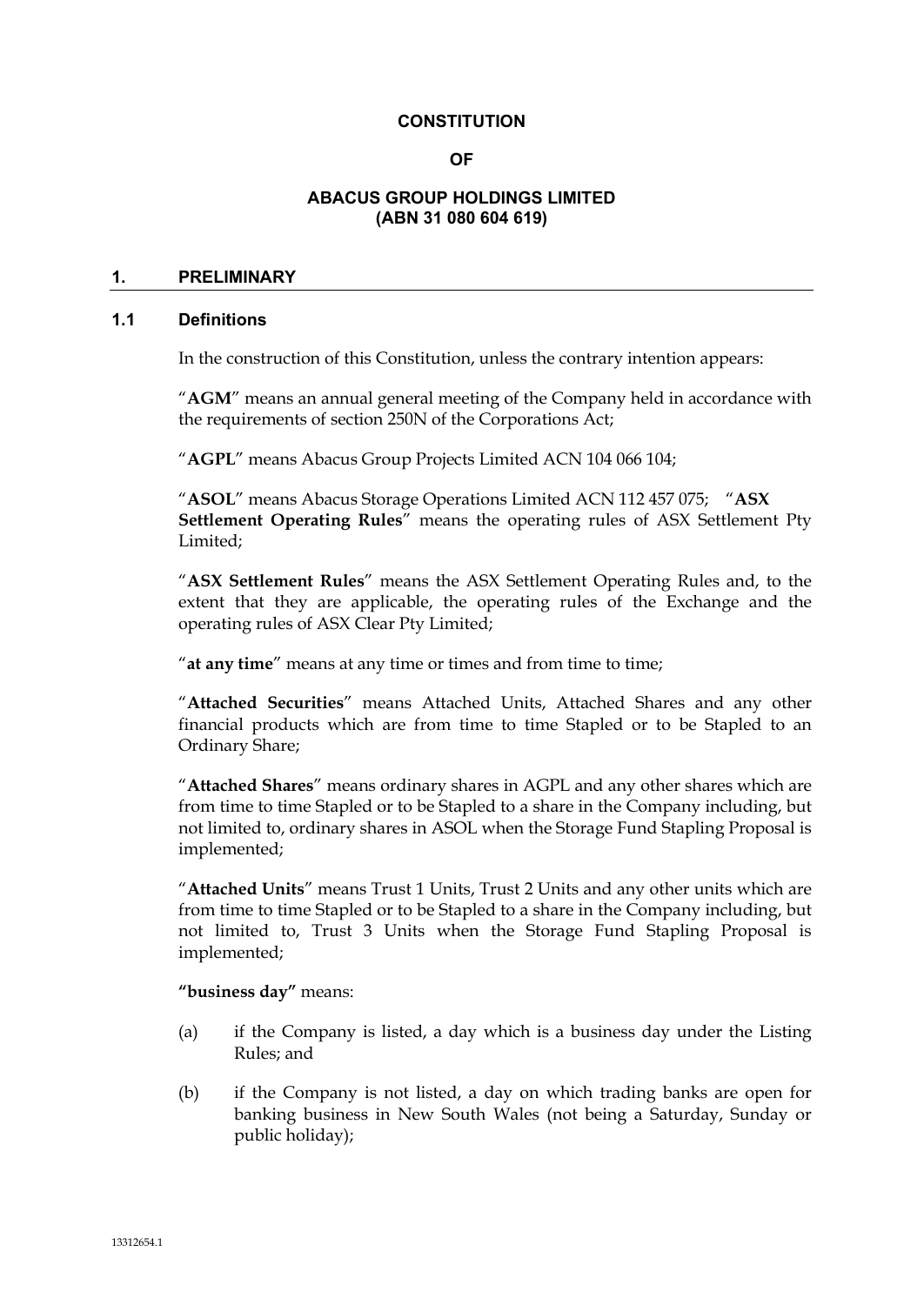"**the common seal**" means the common seal of the Company, if any, and includes any duplicate seal of the Company;

"**the Company**" means the company incorporated in Australia under the Corporations Act and taken to be registered in New South Wales and given Australian Business Number 31 080 604 619;

"**Constitution**" means the Clauses that comprise the Constitution of the Company in force for the time being;

"**corporate representative**" means a natural person appointed by a member which is a body corporate to be that body's representative to exercise all or any of the powers the body may exercise at meetings of members of the Company;

"**corporate representative certificate**" means a certificate evidencing the appointment of a corporate representative, that certificate complying with this Constitution;

"**Corporations Act**" means the Corporations Act 2001 (Cth) and the Corporations Regulations;

"**Corresponding Number**" in relation to an Attached Security means at any time the number of those Attached Securities that are stapled to an issued Ordinary Share at that time;

"**the directors**" means the directors of the Company in office for the time being, or a quorum of the directors present at a meeting of the directors;

"**dividend**" includes bonus;

"**EM**" means the Notice of Meeting and Explanatory Memorandum dated on or around January 2012 in relation to the Storage Fund Stapling Proposal;

"**Excluded Foreign Holder**" a foreign member ineligible to participate in a Stapling Proposal, and in particular, to receive Stapled Securities, including a foreign member specified in the EM as ineligible to participate in the Storage Fund Stapling Proposal;

**"the Exchange"** means ASX Limited (ACN 008 624 691);

**"group directors' fees"** means the remuneration of non-executive directors of the Company for their ordinary services as directors (whether or not executive or other paid work is undertaken) of the Company and, if applicable, any of its wholly owned subsidiaries at any time;

**"individual"** means a natural person;

**"listed"** means, in relation to the Company, the Company being and remaining admitted to the Official List of the Exchange;

"**the Listing Rules**" means the Listing Rules of the Exchange and any other rules of the Exchange which are applicable while the Company is listed, each as amended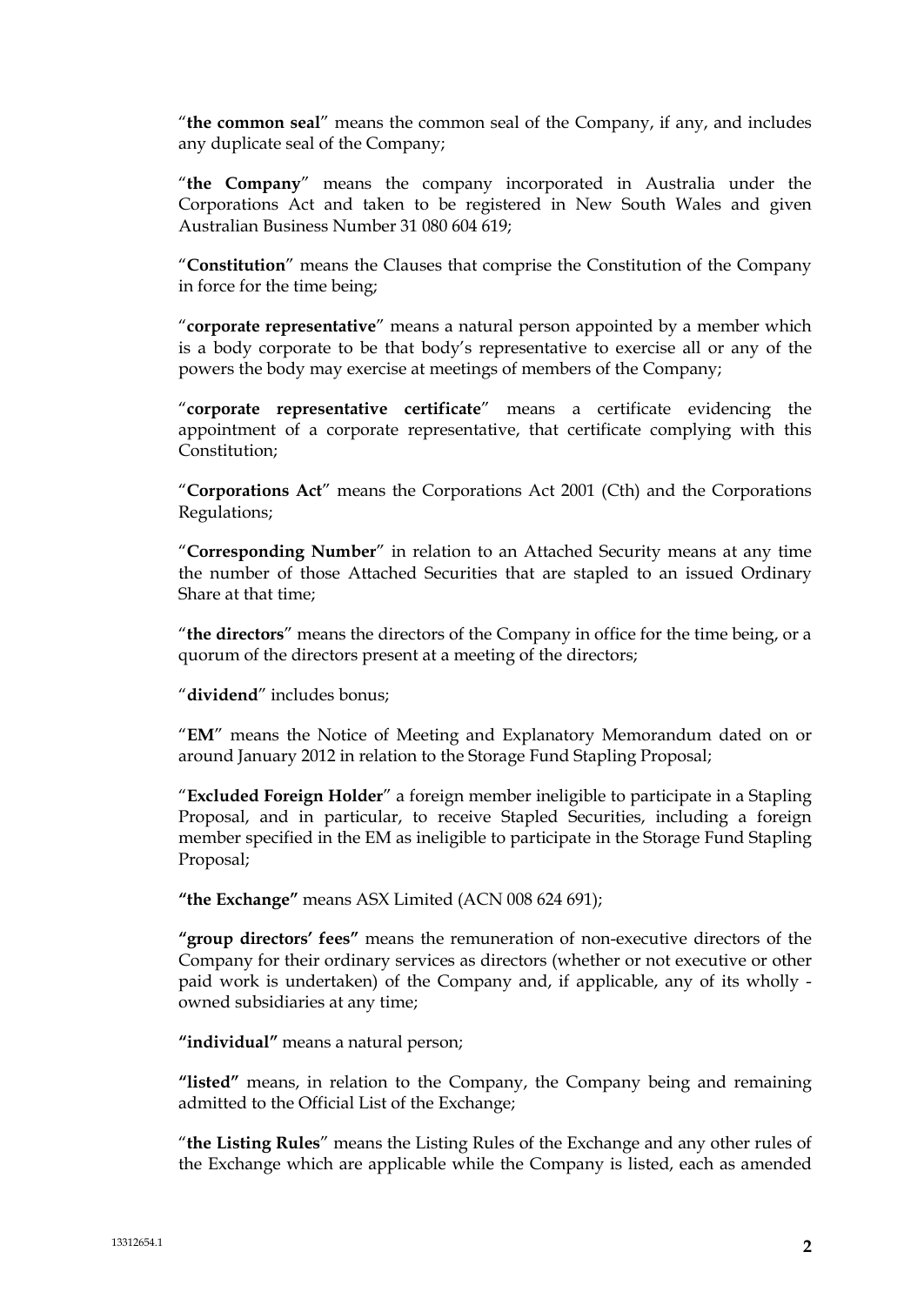or replaced from time to time, except to the extent of any express written waiver by the Exchange;

### **"market transfer"** means:

- (a) any proper ASTC transfer (as defined in the Corporations Act); and
- (b) any other transfer of a share where the transfer is pursuant to, or connected with, a transaction entered into on a stock market operated by the Exchange,

where, in either case, the ASX Settlement Operating Rules, the Listing Rules or the Corporations Act does not allow the directors to refuse to register the transfer;

"**a meeting of members**" means a meeting of members, which includes an AGM, duly called and constituted in accordance with this Constitution, and any adjourned holding of it;

"**member**", "**shareholder**", or "**holder**" means any person entered in the register as a member for the time being of the Company;

"**a member present**" means a member present at any meeting of members, in person or by proxy or attorney or, in the case of a corporation, by its corporate representative;

"**ordinary resolution**" means a resolution of a meeting of members where more than one half of the total votes cast on the resolution are in favour of the resolution;

"**Ordinary Shares**" means ordinary voting shares in the capital of the Company having the rights and being subject to the restrictions specified in this Constitution or by the directors;

"**person**" includes an individual, company, other body corporate, partnership, association or other entity;

"**proxy**" means an individual duly appointed under a proxy form by a member who is entitled to attend and vote at a meeting of members, to attend and vote instead of the member at the meeting;

"**proxy form**" means an instrument for appointing a proxy, that instrument complying with this Constitution;

"**record date**" has the same meaning as it has in the Listing Rules;

"**register**" means the register of members kept under the Corporations Act and includes any overseas branch register and any computerised or electronic subregister established and administered under the ASX Settlement Operating Rules;

"**the registered office**" means the registered office for the time being of the Company;

"**Schedule One**" is part of this Constitution;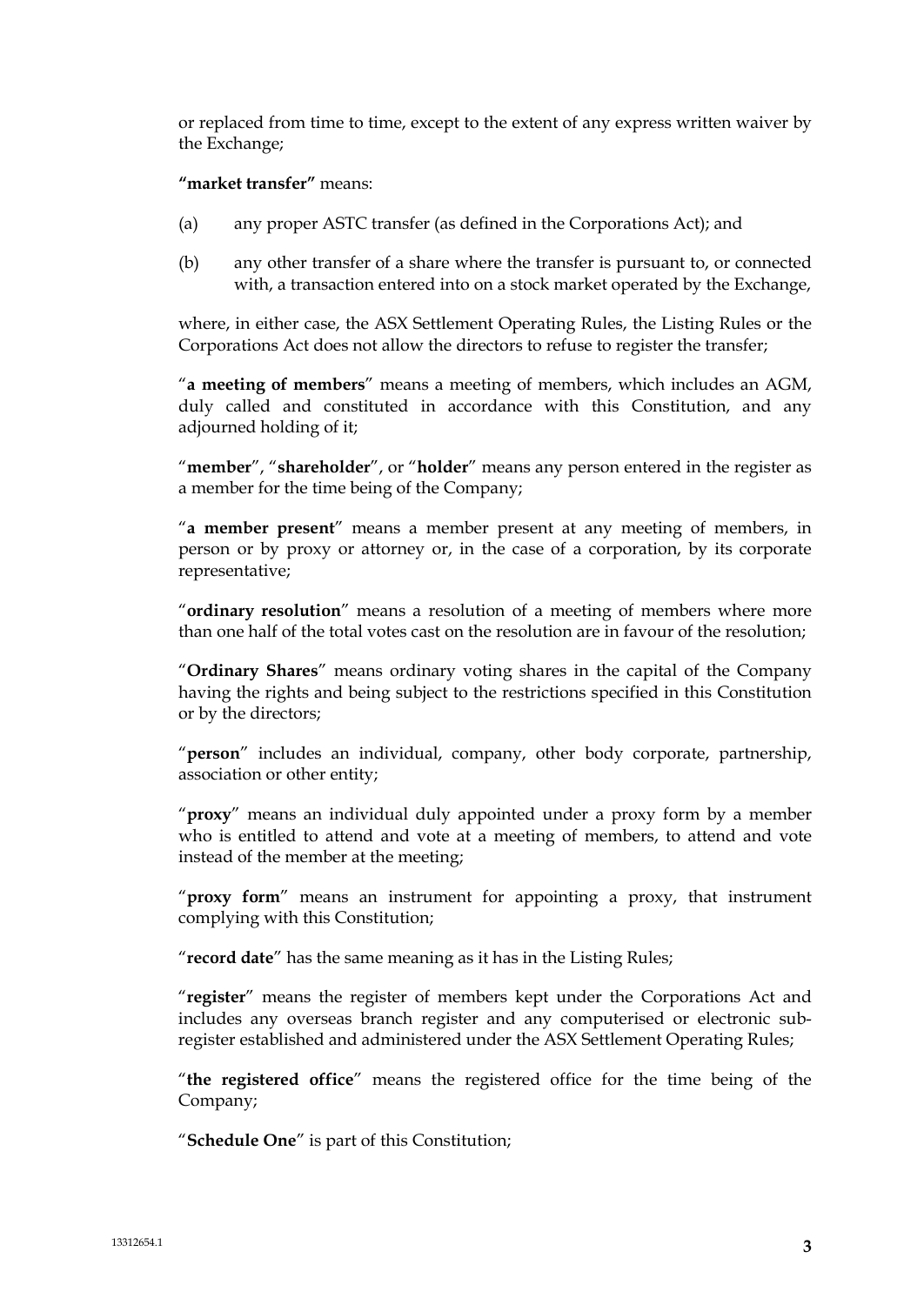"**secretary**" means any individual appointed to perform the duties of secretary of the Company and includes an assistant secretary or any individual appointed to act as such temporarily;

"**Section**" means a Clause or group of Clauses in this Constitution identified by a specified heading or by the same initial number;

"**Security**" has the meaning given to that term in section 92(1) of the Corporations Act;

"**shares**" means, except where the context otherwise requires, the shares into which the capital of the Company is at any time divided;

**"show of hands"** includes the voices;

"**special resolution**" means a resolution of a meeting of members:

- (a) of which notice as set out in section 249L(c) of the Corporations Act has been given; and
- (b) where at least 75% of the total votes cast on the resolution are in favour of the resolution;

"**Stapled**" means the linking together of Ordinary Shares and Attached Securities so that, subject to the terms of issue of either, one may not be dealt with without the other or others, and the word "**Stapling**" has a corresponding meaning;

"**Stapled Entity**" means the Trusts, AGPL and any other corporation or trust whose financial products are Stapled to the Ordinary Shares including, but not limited to, ASOL and Trust 3 when the Storage Fund Stapling Proposal is implemented;

"**Stapled Security**" means an Ordinary Share and each Attached Security that are Stapled together and registered in the name of the Member;

"**Stapled Security Register**" means the register of Stapled Securities to be established and maintained by or on behalf of the Company in accordance with **Clause 34.10**;

"**Stapling Date**" means the date and time determined by the Company to be the first day and time on which all Ordinary Shares on issue in the Company are Stapled to an Attached Security or Attached Securities;

"**Stapling Proposal**" means the proposal to Staple any Security to the Stapled Securities, including without limitation the Storage Fund Stapling Proposal.

"**Stapling Resolution**" means the resolution to approve amendments to this Constitution and to, among other things, give effect to the Storage Fund Stapling Proposal.

"**Storage Fund Stapling Proposal**" means the proposal to Staple the shares of ASOL and the units of Trust 3 to the shares of the Company and AGPL and the units of the Trusts.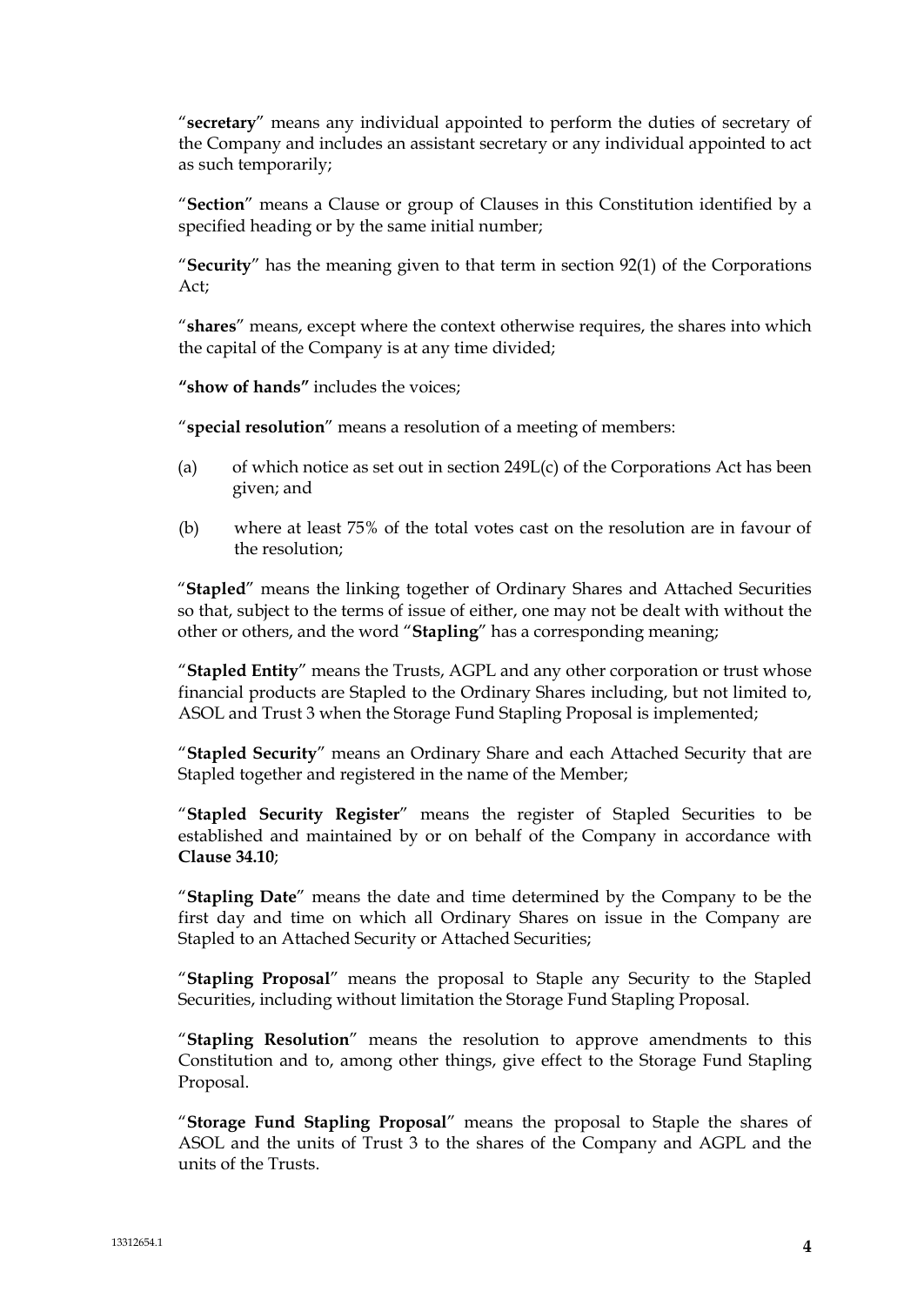"**Trust 1**" means the registered managed investment scheme known as Abacus Trust ARSN 096 572 128;

"**Trust 2**" means the registered managed investment scheme known as Abacus Income Trust ARSN 104 934 287;

"**Trust 3**" means the registered managed investment scheme known as Abacus<br>Storage Property Trust ARSN 111 629 559: "Trust 1 Unit" means a Unit Storage Property Trust ARSN 111 629 559; in Trust 1;

"**Trust 2 Unit**" means a Unit in Trust 2;

"**Trust 3 Unit**" means a Unit in Trust 3; "**Trusts**" means Trust 1 and Trust 2;

"**Unit**" means an ordinary unit;

"**Unmarketable Parcel**" means a number of shares or Stapled Securities which is less than that required for the time being to constitute a marketable parcel of shares or Stapled Securities, as the case may be, as defined by the Listing Rules.

"**Unstapled**" means an Ordinary Share and each Attached Security not, or no longer, being Stapled; and

"**Unstapling Date**" means the date when Stapling ceases to apply, determined pursuant to **Clause 34.8**.

# **1.2 Interpretation**

In the construction of this Constitution:

- (a) headings are disregarded, except for the purpose of identifying a Section;
- (b) words importing persons include partnerships, associations, corporations, companies unincorporated and incorporated whether by Act of Parliament or otherwise, as well as individuals;
- (c) singular includes plural and vice versa and words importing any gender include all other genders;
- (d) except for the definitions in the preceding Clause, an expression has, in a provision of this Constitution that deals with a matter dealt with by a particular provision of the Corporations Act, the same meaning as in that provision of the Corporations Act;
- (e) all references to statutory provisions are construed as references to any statutory modification or re-enactment for the time being in force.

# **1.3 Listing Rules**

In this Constitution: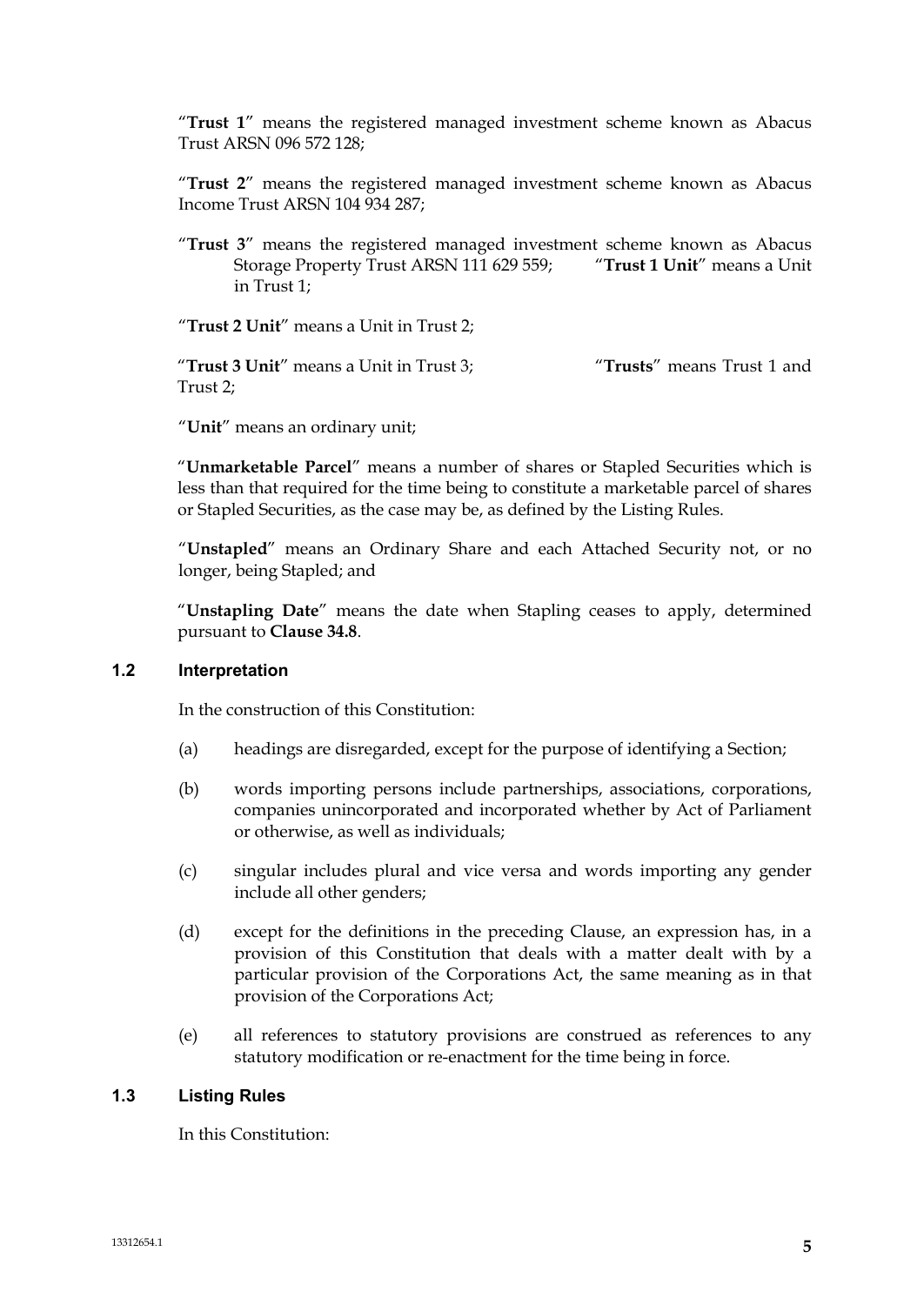- (a) a reference to the Listing Rules is to have effect if, and only if, at the relevant time, the Company is listed and otherwise is to be disregarded; and
- (b) if the provisions of the Corporations Act and the Listing Rules conflict on the same matter, the provisions of the Corporations Act prevail.

# **1.4 Exclusion of replaceable rules**

All of the replaceable rules contained in the Corporations Act are displaced by this Constitution and do not apply to the Company.

# **1.5 Validity of acts**

Despite anything contained in this Constitution, if it is found that some formality required by this Constitution to be done has been inadvertently omitted or has not been carried out, such omission does not invalidate any resolution, act, matter or thing which, but for such omission, would have been valid unless it is proved to the satisfaction of the directors, or a majority of them, that such omission has directly prejudiced any member financially. The decision of the directors is conclusive and final and binds all members.

# **2. SHARE CAPITAL**

# **2.1 Control of the directors**

Subject to the provisions of this Constitution, the Listing Rules and the Corporations Act, and without prejudice to any special rights previously conferred on the holders of any existing shares:

- (a) the shares in the Company are under the control of the directors; and
- (b) the directors may allot, grant options over, or otherwise dispose of, the shares to such persons, at such times, on such terms and conditions, and having attached to them such preferred, deferred or other rights, and at such issue price, for cash or non-cash consideration, with the issue price paid or unpaid, as the directors think fit.

# **2.2 Variation of rights**

If at any time the issued shares are divided into different classes, the rights attached to any class of shares (unless the terms of issue of that class otherwise provide) may only be varied or cancelled with either:

- (a) the sanction of a special resolution passed at a separate meeting of the holders of shares of that class; or
- (b) the written consent of members with at least 75% of the votes in the class.

# **2.3 Class meetings**

In relation to any such separate meeting of the holders of shares in a class, the provisions of this Constitution which relate to meetings of members apply, as far as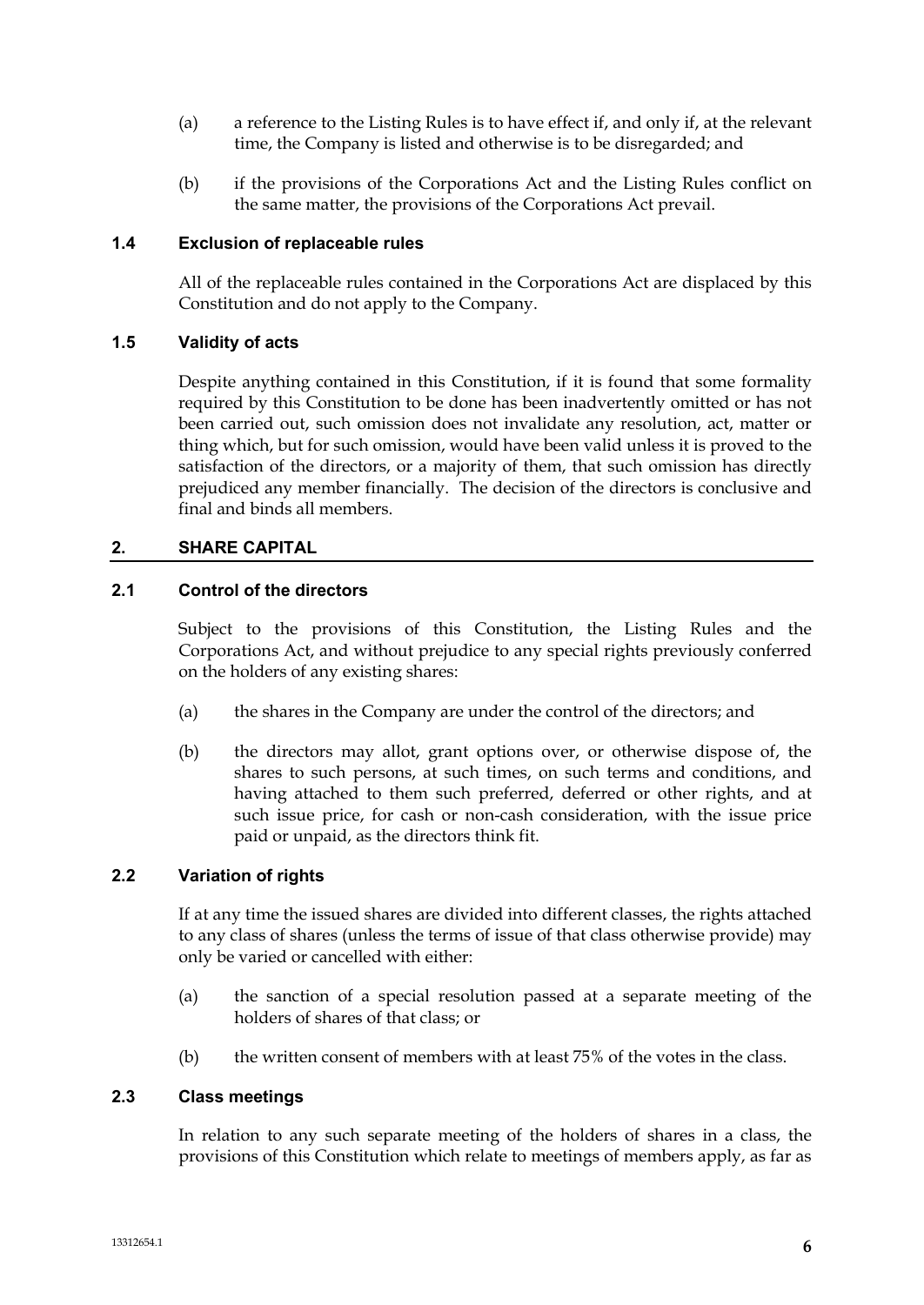they are capable of application and changed as necessary, except that any member present holding shares of the class may demand a poll.

# **2.4 Further issues of shares in the same class**

The rights attached to a class of shares are not to be considered as varied if further shares of that class are issued on identical terms, except if the terms of issue of that class of shares otherwise provide.

### **2.5 Reclassification of shares**

Subject to this Constitution, the Listing Rules and the Corporations Act, the Company may at any time by ordinary resolution convert and reclassify all or any of the issued shares of one class into shares of another class or classes.

### **2.6 Brokerage and commission**

The Company may pay brokerage or commission to a person in respect of that person or another person agreeing to take up shares in the Company. Payments by way of brokerage or commission (in respect of the issue of any shares) may be satisfied by the payment of cash, by the allotment of fully or partly paid shares, or a combination of these.

# **2.7 Recognition of third party interests**

Except as required by law or in this Constitution, the Company must not recognise any person as holding any share upon any trust. The Company is not bound by, or compelled in any way to recognise (even when having notice of it), any equitable, contingent, future or partial interest in any share or unit of a share or (except only as otherwise provided by this Constitution or by law) any other right in respect of any share except an absolute right of ownership of it in the registered holder.

#### **2.8 Conversion of shares into larger or smaller number**

The Company may by ordinary resolution convert all or any of its shares into a larger or smaller number of shares. Any amount unpaid on shares being converted is to be divided equally among the shares that replace those shares.

### **2.9 Adjustments**

The directors may do all things necessary to give effect to any such resolution including where a member becomes entitled to a fraction of a share on consolidation any or all of:

- (a) making provision for the issue of fractional certificates;
- (b) making cash payments;
- (c) determining that all or any fractions may be disregarded;
- (d) appointing a trustee to deal with any fractions on behalf of members; and
- (e) rounding each fractional entitlement to the nearest whole share.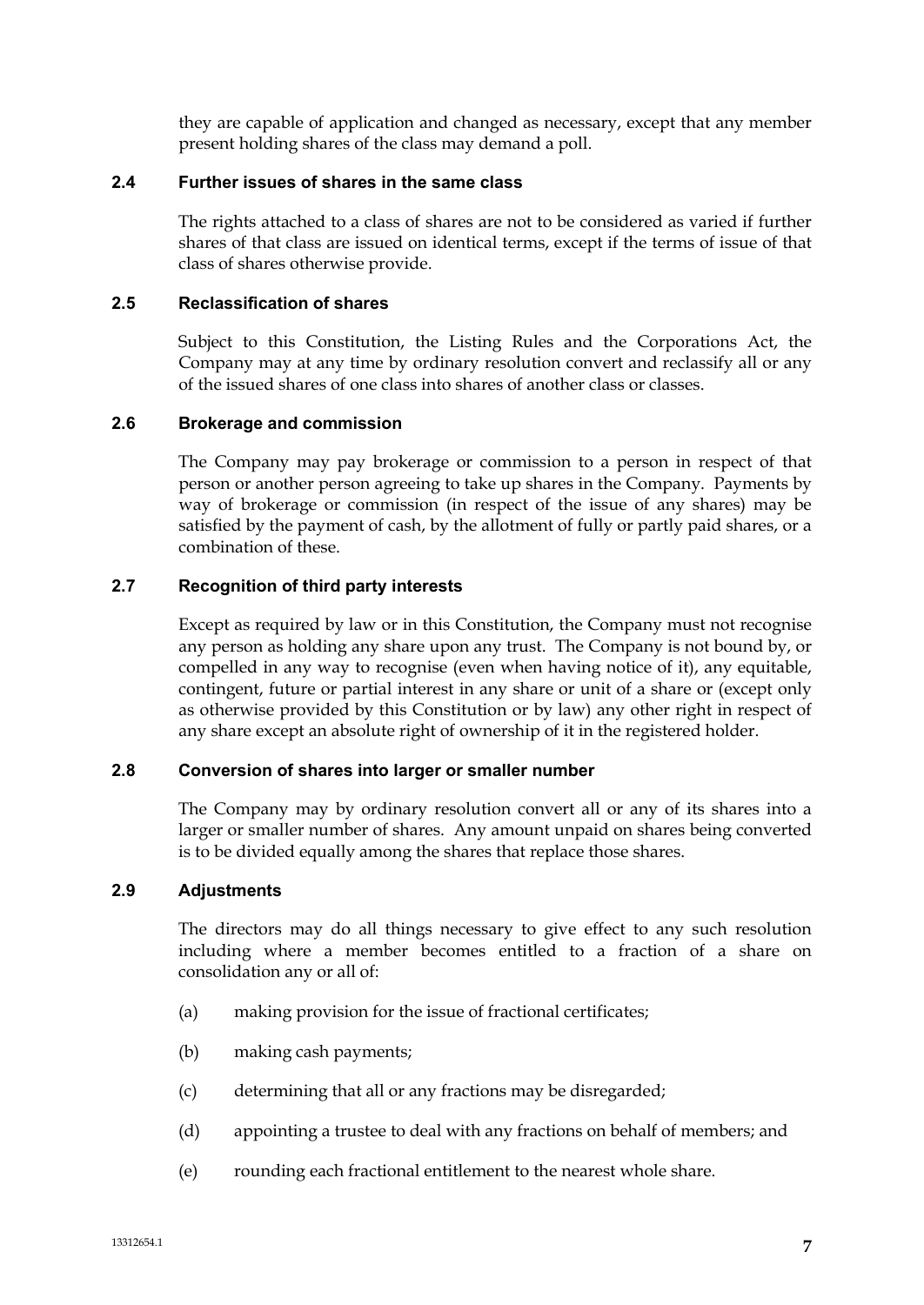and may discriminate in the treatment of fractional entitlements of members where the directors consider it to be fair and in the interests of members as a whole in all the circumstances.

# **2.10 Capital Reallocation**

- (a) Notwithstanding any other provision of this Constitution, the Company may at any time issue shares (**Capital Reallocation Shares**) in either of the following circumstances:
	- (i) to the holders of Stapled Securities if a Stapled Entity (or, where the Stapled Entity is a trust, the trustee of that Stapled Entity) makes an application for Capital Reallocation Shares as agent for the holders of Stapled Securities and applies a distribution paid out of that Stapled Entity towards the issue price for those Capital Reallocation Shares; or
	- (ii) to any Stapled Entity if the company is satisfied that immediately following the issue of such Capital Reallocation Shares, those Capital Reallocation Shares will be distributed pro rata to the holders of Stapled Securities,

so long as:

- (iii) immediately following the issue of Capital Reallocation Shares referred to in paragraph (i) above or the in-specie distribution referred to in paragraph (ii) above, the company immediately consolidates the Capital Reallocation Shares with all other shares then on issue in the company such that the total number of shares on issue after the consolidation is equal to the total number of shares on issue immediately prior to the issue of the Capital Reallocation Shares; and
- (iv) the members have by ordinary resolution approved the consolidation of shares referred to in paragraph (iii) above.
- (b) The share resulting from the consolidation of a share (**Original Share**) with a Capital Reallocation Share pursuant to **Clause 2.10(a)** will be taken for all purposes to be stapled to the same Attached Securities as that to which the Original Share was stapled.

# **2.11 Application of capital reduction to capitalise Stapled Entity**

The company may by ordinary resolution reduce its share capital by equal reduction and the members may by ordinary resolution authorise the company, as agent for and in the name of each member, to apply the amount of the reduction that the member is otherwise entitled to, as additional capital to a Stapled Entity pro rata in proportion to the number of securities held by the member in that Stapled Entity.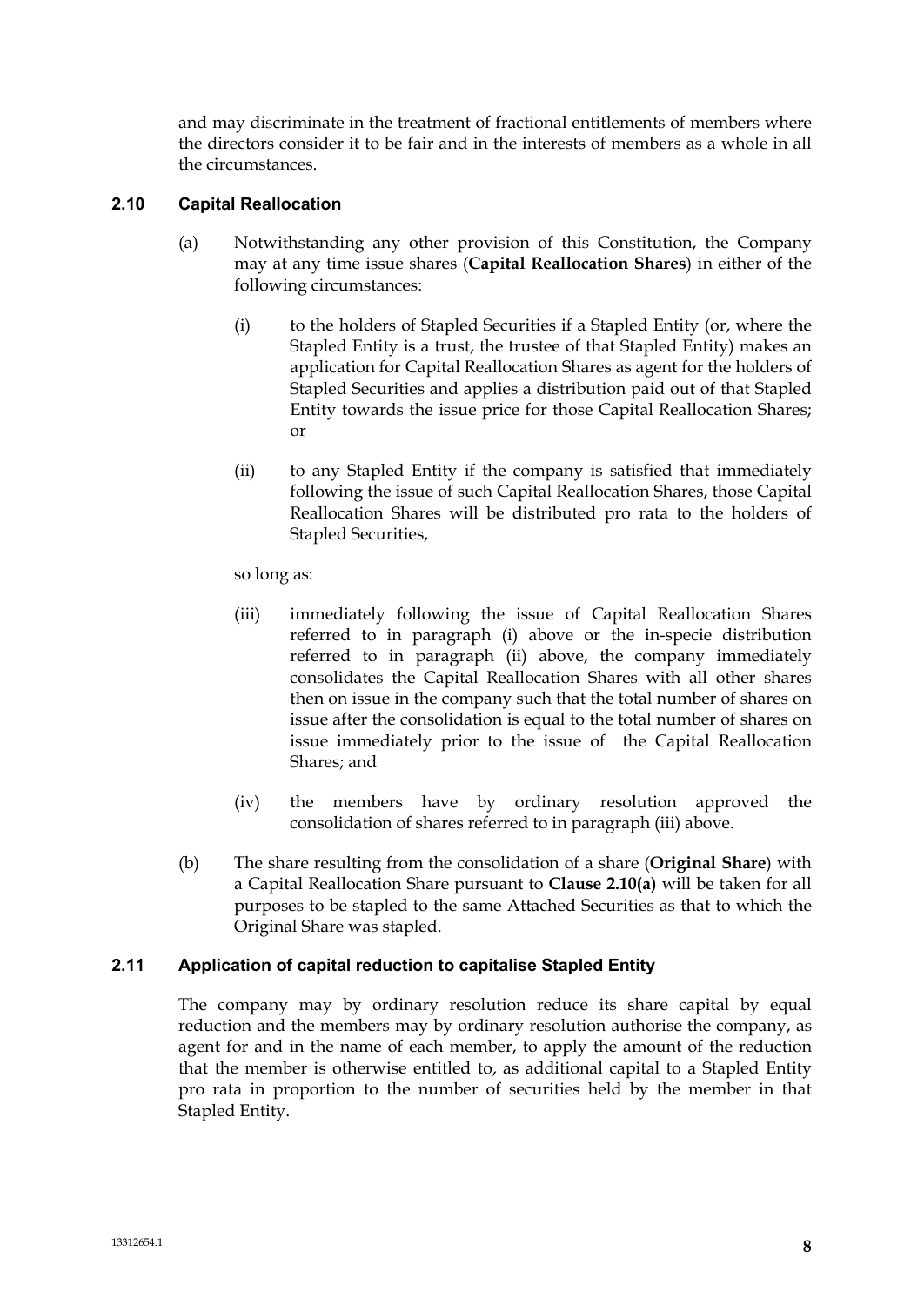### **3. CERTIFICATES**

# **3.1 Uncertificated mode**

Despite any other provision of this Constitution:

- (a) the Company need not issue a certificate, and may cancel any certificate without issuing a certificate in substitution, in respect of any marketable security of the Company in any circumstances where the non-issue of that certificate is permitted by law; and
- (b) where paragraph (a) applies, any reference to a certificate in this Constitution is to be disregarded in relation to that marketable security.

### **3.2 Holding statements**

Where the directors have determined not to issue a certificate or to cancel a certificate in respect of any marketable security of the Company, a member is entitled to receive a statement of the holdings of the member setting out the number of marketable securities and any other matter of which the Company is required to provide particulars under this Constitution, the Corporations Act, the Listing Rules or the ASX Settlement Operating Rules.

### **3.3 If certificates required**

To the extent that certificates are required for marketable securities of the Company:

- (a) the Company must issue certificates of title to marketable securities of the Company in accordance with the Corporations Act and, if the Company is listed, the Listing Rules;
- (b) a member is entitled, without charge, to one certificate for the marketable securities of the Company of each class registered in the member's sole name or to several certificates each for a reasonable part of those marketable securities;
- (c) if any marketable securities of the Company are held by 2 or more persons, the Company is only required to issue the same number of certificates as if those marketable securities were held by one person and delivery of a certificate so issued to any of those persons is sufficient delivery to all of them; and
- (d) if a certificate is lost, destroyed, worn out or defaced, then upon production of the document (if available) to the directors, they may order it to be cancelled and may issue a new certificate in substitution subject to the conditions prescribed by the Corporations Act and, if the Company is listed, the Listing Rules.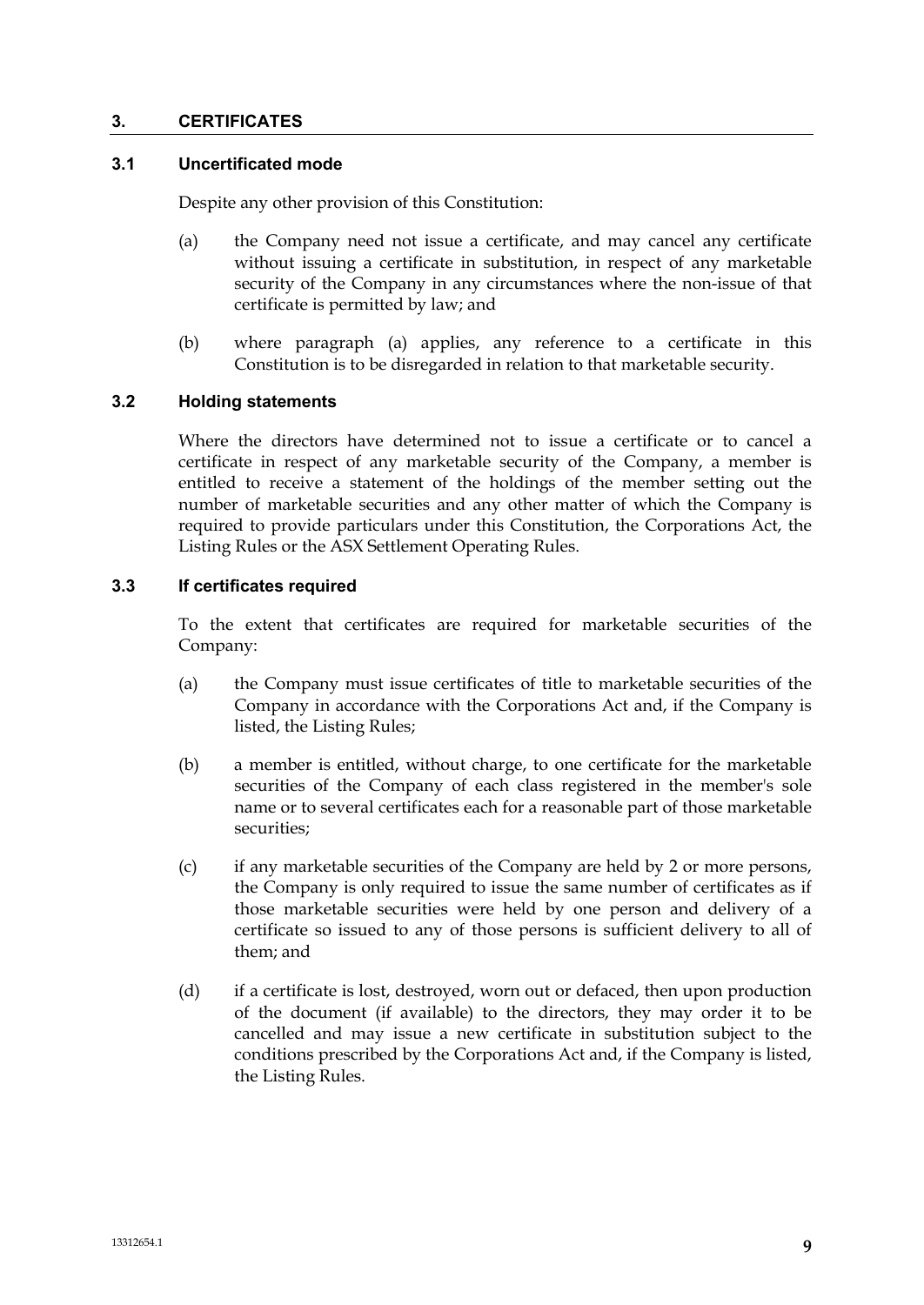### **4. LIEN**

# **4.1 Lien for calls**

The Company has a first and paramount lien for unpaid calls and instalments, and interest on such sums, and expenses incurred in relation to those items upon the specific shares registered in the name of each member (whether solely or jointly with others) in respect of which such money is due and unpaid. Such lien extends to all dividends at any time declared or distributed in respect of such shares. Unless otherwise agreed, the registration of a transfer of shares operates as a waiver of the Company's lien on any such shares.

# **4.2 Lien on payments required to be made by the Company**

If any law for the time being of any place imposes or purports to impose any immediate, future or possible liability upon the Company to make any payment, or empowers any government or taxing authority or government official to require the Company to make any payment in respect of any shares registered in the register as held either jointly or solely by any member, or in respect of any dividends or other moneys due or payable or accruing due or which may become due or payable to such member by the Company on or in respect of any such shares, or for or on account of or in respect of any member and whether in consequence of:

- (a) the death of such member;
- (b) the liability for income tax or other tax by such member;
- (c) the liability for any estate, probate, succession, death, stamp or other duty by the executor or administrator of such member or by or out of the member's estate; or
- (d) any other act or thing;

in every such case the Company:

- (i) must be fully indemnified by such member or the member's executor or administrator from all liability;
- (ii) has a first and paramount lien upon all shares registered in the register as held either jointly or solely by such member and upon all dividends and other money payable in respect of such shares for any liability arising under or in consequence of any such law and for any amount paid in complete or partial satisfaction of such liability and for interest on any amount so paid at the rate per cent per annum set by the directors from the date of payment to the date of repayment and may deduct from or set off against any such dividend or other money so payable any moneys so paid or payable by the Company together with that interest;
- (iii) may recover as a debt due from such member or the member's executor or administrator wherever constituted any money paid by the Company under or in consequence of any such law and interest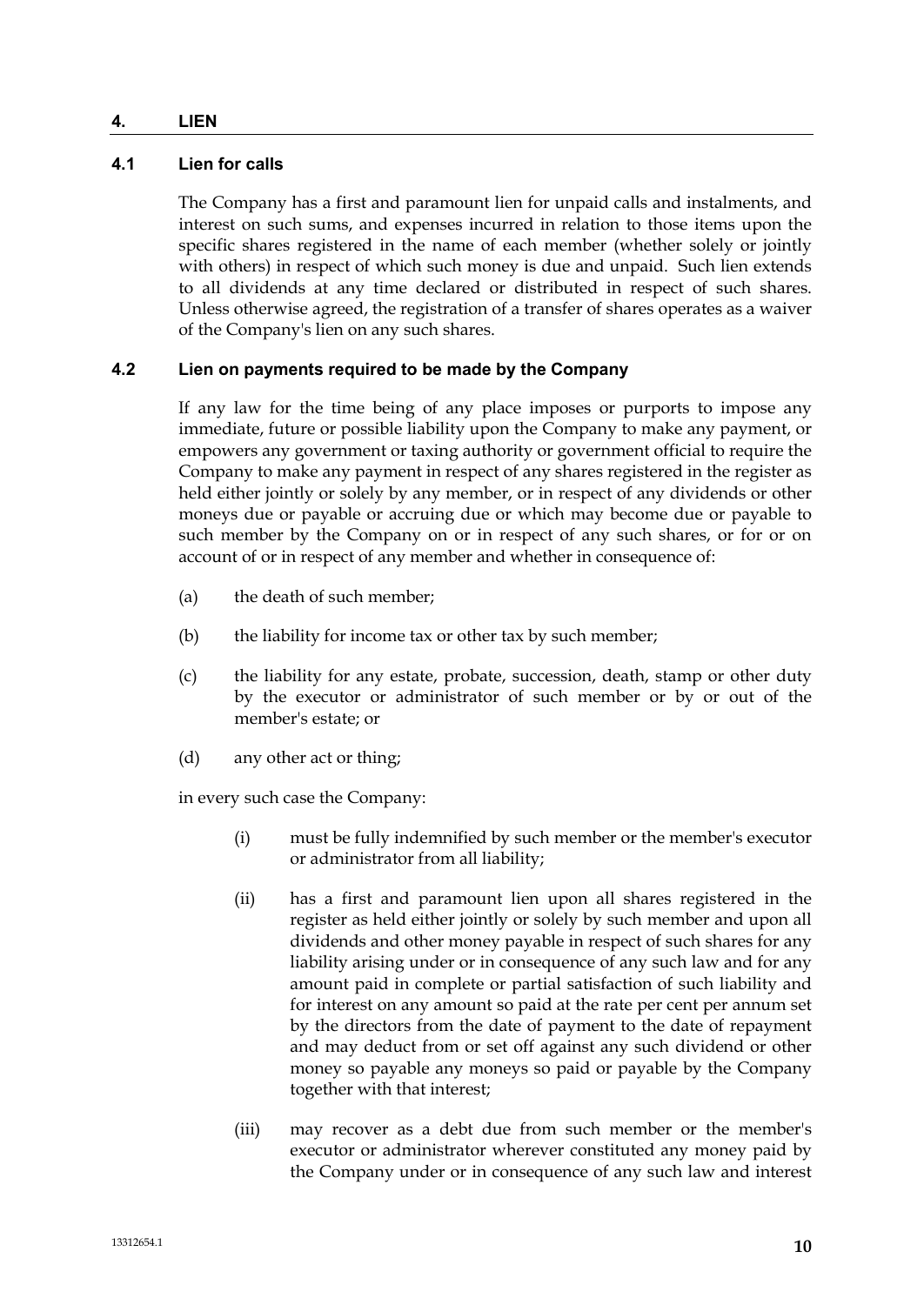or such money at the rate and for that period in excess of any dividend or other such money then due or payable by the Company to such member;

- (iv) if such shares are not CHESS approved securities under the ASX Settlement Operating Rules, may, if any such money is paid or payable by the Company under any such law, refuse to register a transfer of any such shares by any such member or the member's executor or administrator until such money with that interest is set off or deducted or in case the same exceeds the amount of any such dividend or other money then due or payable by the Company to such member until such excess is paid to the Company; or
- (v) if such shares are CHESS approved securities under the ASX Settlement Operating Rules, and, if any such money is paid or payable by the Company under any such law, may if the Exchange has authorised the Company in writing to do so, request the securities clearing house to apply a holding lock to such shares.

# **4.3 Other remedies of the Company**

Nothing in this Constitution prejudices or affects any right or remedy which any such law may confer or purport to confer on the Company and, as between the Company and every such member, the member's executor, administrator and estate, wherever constituted or situated, any right or remedy which such law confers or purports to confer on the Company is enforceable by the Company.

#### **4.4 Sale under lien**

The Company may sell, or cause to be sold, in such manner as the directors think fit any shares on which the Company has a lien and any Attached Securities if:

- (a) a sum in respect of which the lien exists is presently payable;
- (b) a notice in writing stating and demanding payment of such part of the amount in respect of which the lien exists as is presently payable has been given to the registered holder for the time being of the share or the person entitled to it by reason of death or bankruptcy; and
- (c) that notice remains unsatisfied 14 days after it was given.

#### **4.5 Transfer**

To give effect to any such sale the directors may authorise some person to transfer the shares and Attached Securities sold to the purchaser of the shares. The purchaser must be registered as the holder of the shares and Attached Securities comprised in any such transfer and the purchaser is not bound to see to the application of the purchase money nor is the purchaser's title to the shares and Attached Securities affected by any irregularity or invalidity in connection with the sale.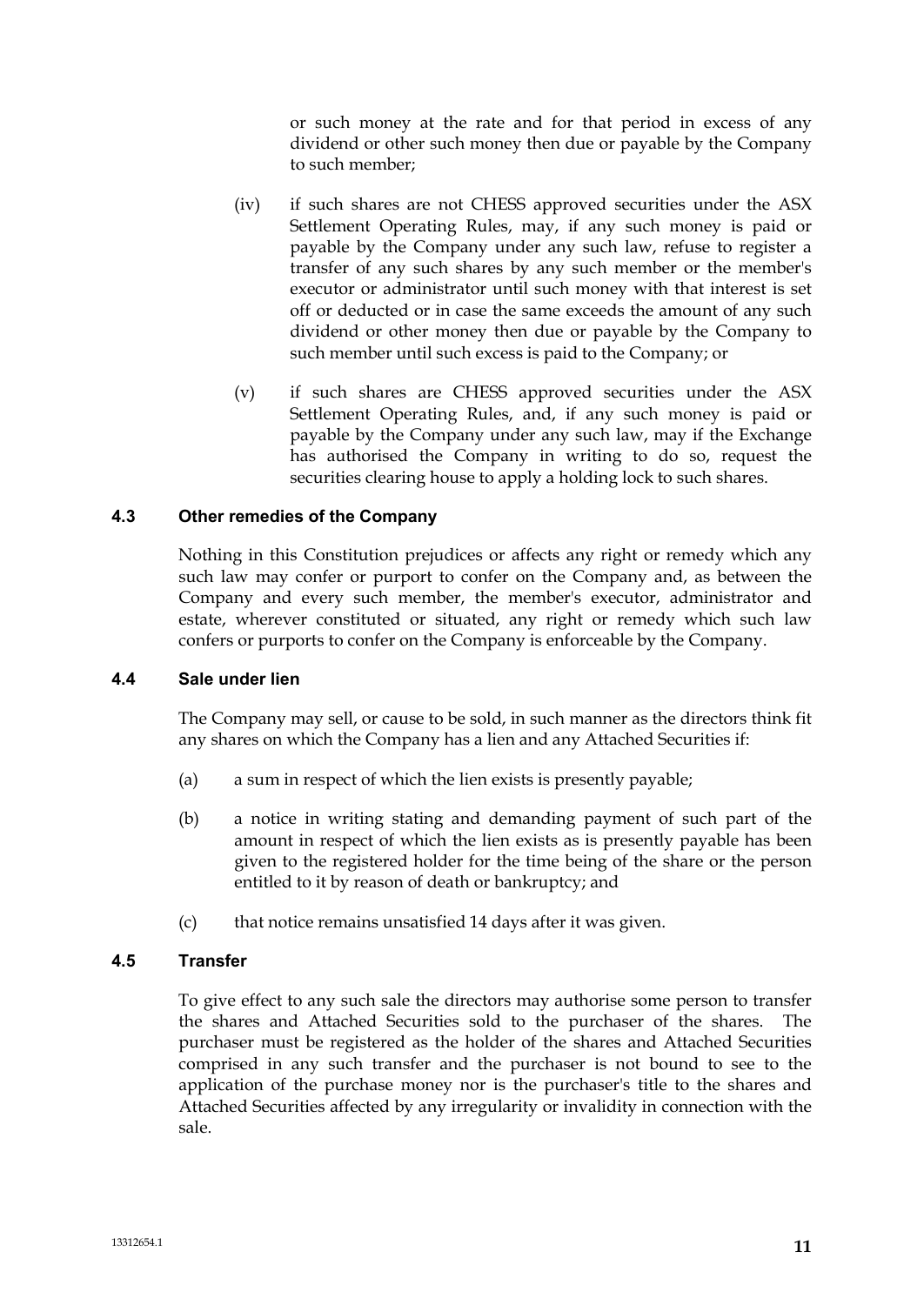# **4.6 Application of proceeds**

The proceeds of the sale of the shares must be received by the Company and applied in payment of such part of the amount in respect of which the lien exists as is presently payable and the residue, if any, must (subject to a like lien for sums not presently payable as existed upon the shares before the sale) be paid to the person entitled to the shares immediately prior to the time of the sale. If the Company or its nominee receives consideration for any Attached Security, it must account to each Stapled Entity for that portion of the consideration received in respect of that Attached Security, having regard to the fair value of the shares and each of the Attached Securities.

# **4.7 Effect of forfeiture**

Any member whose shares have been forfeited is, despite that fact, liable to pay and must immediately pay to the Company and the relevant Stapled Entities all calls, instalments, interest and expenses owing upon or in respect of such shares and Attached Securities at the time of the forfeiture together with interest on such items from the time of forfeiture until payment at such rate as the directors may determine. The directors may enforce the payment of such money, or any part of it if they think fit, but they are not under any obligation to do so.

# **5. CALLS ON SHARES**

### **5.1 Calls made by the directors**

Subject to the terms of issue of any shares, the directors may at any time make such calls as they think fit upon the members in respect of any money unpaid on the shares held by them respectively. A call may be made payable by instalments. A call may be revoked, postponed or extended as the directors determine.

# **5.2 Time of call**

A call is deemed to be made at the time when the resolution of the directors authorising such call was passed.

#### **5.3 Payment of call**

Upon receiving at least 14 days' notice specifying the time and place of payment, each member must pay to the Company, by the time and at the place so specified, the amount called on the member's shares. The non-receipt of a notice of a call by, or the accidental omission to give notice of a call to, any of the members does not invalidate the call.

#### **5.4 Fixed payments**

If by the terms of issue of any shares or otherwise any amount is made payable at any fixed time or by instalments at fixed times, every such amount or instalment is payable as if it were a call duly made by the directors and of which due notice had been given. In case of non-payment, the provisions of this Constitution as to payment of interest, expenses, and forfeiture or otherwise apply as if such sum had become payable by virtue of a call duly made and notified.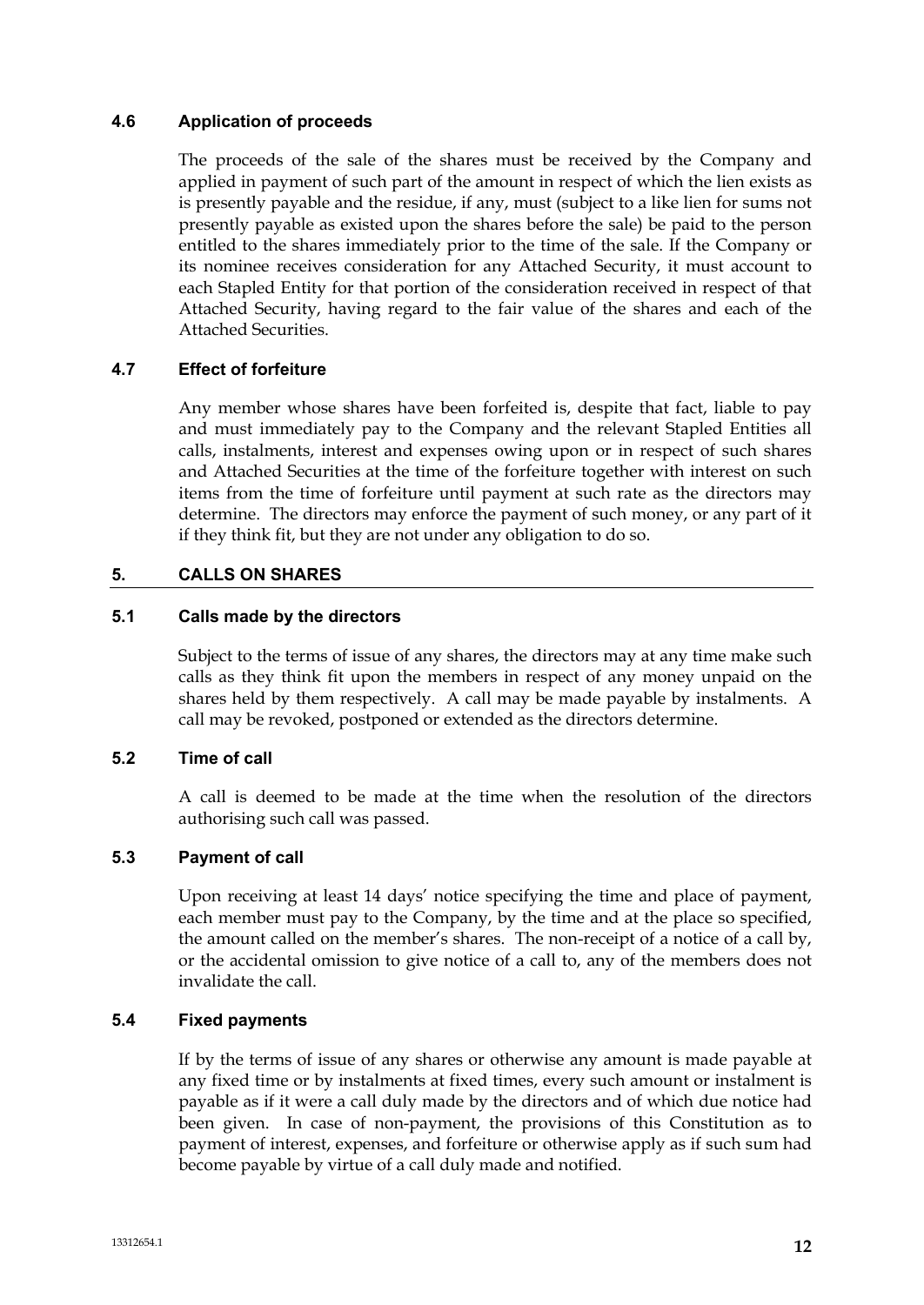### **5.5 Stapled Securities**

A partly paid Ordinary Share which forms part of a Stapled Security will not be credited or treated as fully paid until:

- (a) the Company has received all unpaid money in relation to that Ordinary Share; and
- (b) the Stapled Entities have received all unpaid money in relation to the Attached Securities to which it is Stapled.

### **5.6 Interest on unpaid call**

If a sum called is not paid on or before the date for payment of it the person from whom the sum is due must pay interest on the sum (or on so much as remains unpaid from time to time) at such rate as the directors may determine calculated from the day appointed for the payment of it until the time of actual payment. The directors may waive such interest in whole or in part.

### **5.7 Joint holders' liability**

The joint holders of a share are jointly and severally liable to pay all amounts of instalments and calls in respect of the share.

### **5.8 Differences in terms of issue**

The directors may, on the issue of shares, differentiate between the holders as to the amount of calls to be paid and times of payment.

### **5.9 Recovery action**

If a call is not paid the Company may proceed to recover it with interest and expenses (if any) by action, suit or otherwise. The right of action, suit or otherwise is without prejudice to the right to forfeit the share of any member so in arrears and either or both of such rights may be exercised by the directors.

# **5.10 Proof of call**

On the trial of any action for the recovery of any call or of any interest or expenses upon or in respect of any call it is sufficient to prove that:

- (a) the name of the member sued is entered in the register as the holder, or one of the holders, of the shares in respect of which such debt accrued;
- (b) the resolution making the call is duly recorded in the minute book;
- (c) notice of such call was duly given to the registered holder of the shares or, in the case of calls or instalments payable at fixed times, by the terms of issue of any share or otherwise to prove such terms; and
- (d) such sum or call has not been paid.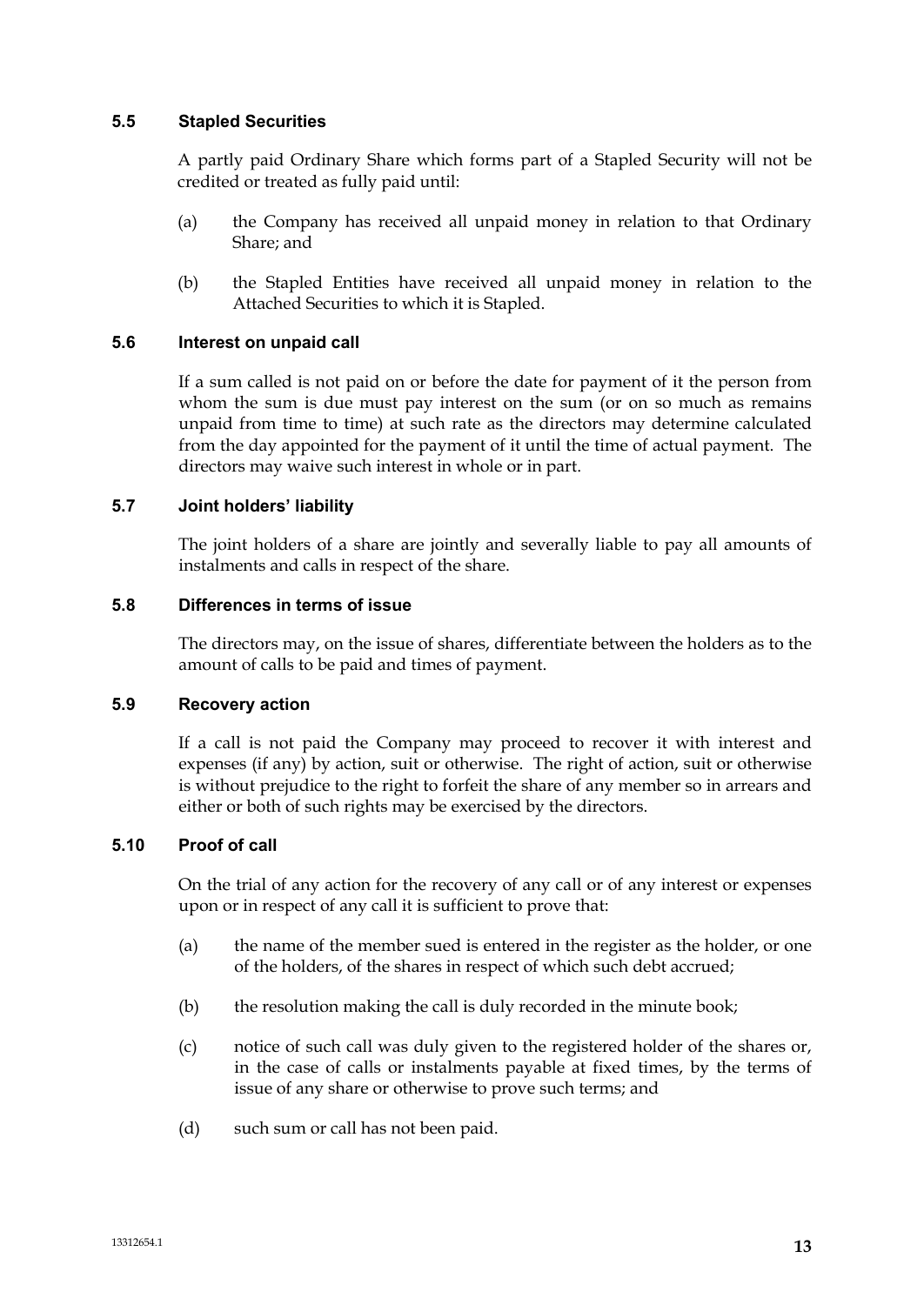It is not necessary to prove the appointment of the directors who made the allotment or call or the passing of the resolution nor any other matters whatever. Proof of the matters in (a) to (d) is conclusive evidence of the debt.

### **5.11 Prepayment of calls**

Subject to the terms of issue of any shares, the directors may at any time receive from any member all or any part of the amount unpaid on a share although no part of that amount has been called up. The directors may at any time pay interest upon the whole or any part of the moneys so paid in advance until the amount becomes payable at such a rate as the member paying such sum and the directors agree upon. Any amount being paid in advance of calls is not included or taken into account in ascertaining the amount of dividend payable upon the shares in respect of which such advance has been made. The directors may at any time repay the amount so advanced upon giving to such member one month's notice in writing.

### **6. TRANSFER OF SHARES**

#### **6.1 Securities clearing house authorisation**

The directors may do anything permitted by the Corporations Act and the Listing Rules which the directors consider necessary or desirable in connection with the participation of the Company in any computerised or electronic system established or recognised by the Corporations Act or the Listing Rules for the purposes of facilitating dealings in shares including, without limitation, electronic registration of transfers of shares.

#### **6.2 Market transfer**

Subject to this Constitution, a member may transfer all or any of the member's shares by a market transfer in accordance with any computerised or electronic system established or recognised by the Listing Rules or the Corporations Act for the purpose of facilitating transfers in shares, including a transfer that takes effect pursuant to the ASX Settlement Operating Rules or some other computerised or electronic transfer process. The Company must comply with any obligations which are imposed on it by the Listing Rules or the ASX Settlement Operating Rules in connection with that transfer of shares.

#### **6.3 Non-interference with market transfers**

Despite any other provision of this Constitution, the directors may not prevent, delay or interfere with, the registration of a market transfer where to do so would be contrary to any provision of the Listing Rules or the ASX Settlement Operating Rules.

# **6.4 Instrument of transfer**

If not done by a market transfer then, subject to this Constitution, a member may transfer all or any of the member's shares by instrument in writing which is:

(a) a sufficient instrument of transfer of securities under the Corporations Act;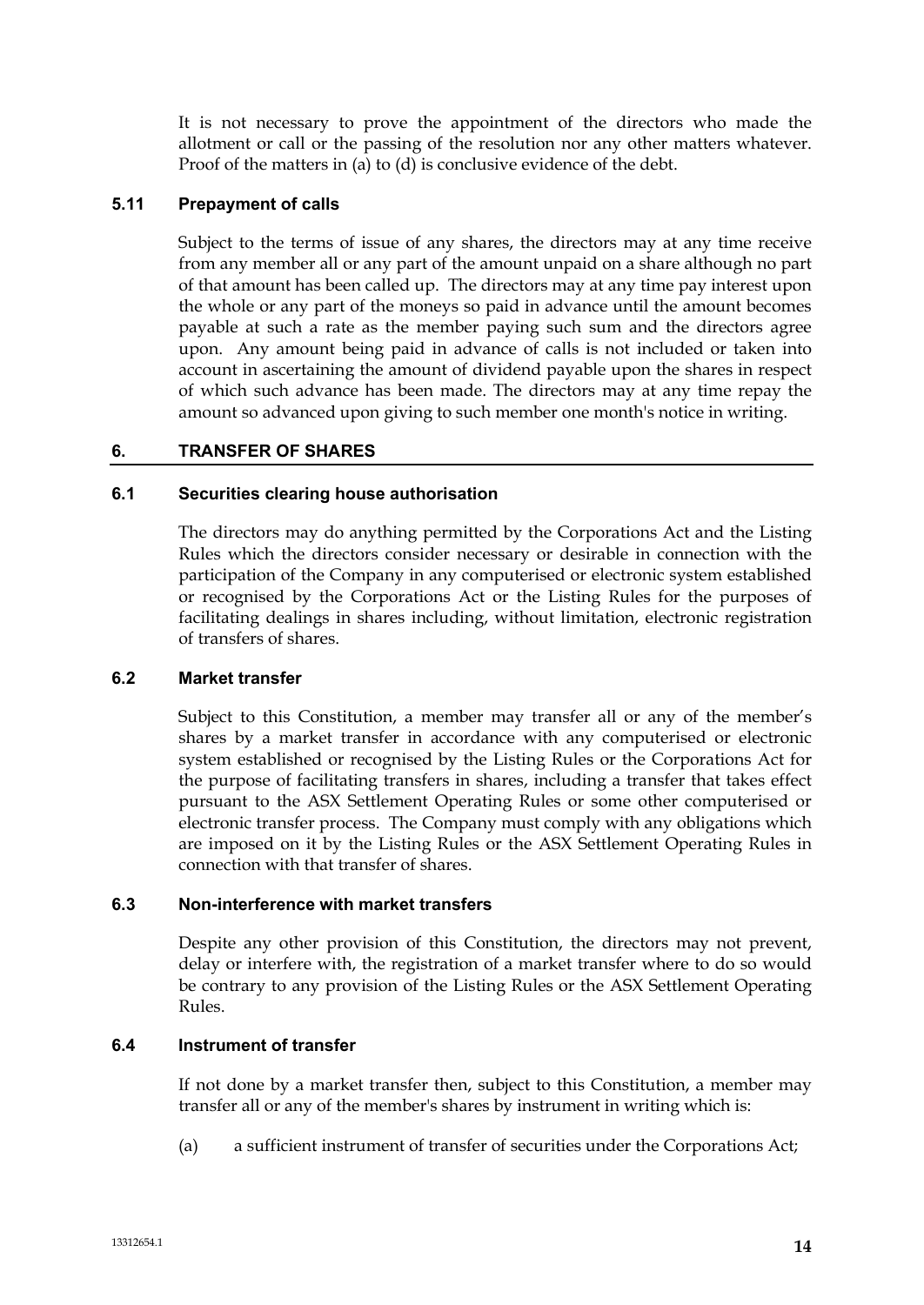- (b) in a form approved by the Exchange;
- (c) in any other usual or common form; or
- (d) in any other form approved by the directors.

# **6.5 Proper instrument**

If a member seeks to transfer all or any of the member's shares in accordance with the preceding Clause, the Company may only register a transfer of shares where an instrument satisfying the preceding Clause is delivered to the Company (including, for this purpose, a person authorised by the Company to receive instruments, such as a share registrar of the Company) and the instrument:

- (a) is duly stamped, if necessary;
- (b) is executed by the transferor and (unless the directors otherwise determine in a particular case, relating only to fully paid shares) the transferee, except where execution by either transferor or transferee is not required by law or is deemed by law to be present;
- (c) except where otherwise permitted by law, is accompanied by the certificate for the shares the subject of the transfer where a certificate has been issued, unless the directors waive production of the certificate on receiving satisfactory evidence of the loss or destruction of the certificate;
- (d) is accompanied by such other evidence as the directors may require to prove the title of the transferor or the transferor's right to transfer the shares; and
- (d) relates only to shares of one class.

# **6.6 Free registration**

Except as provided in:

- (a) **Clause 6.7** (restrictions on transfer);
- (b) **Clause 32** (restricted securities); or
- (d) the terms of issue of the shares concerned,

the directors must register each transfer of shares which complies with the 2 preceding Clauses, and do so without charging a fee.

# **6.7 Restrictions on transfer**

The directors:

- (a) may decline to register a transfer of shares where to do so would not contravene the Listing Rules; and
- (b) must decline to register a transfer of shares when required by law, by the Listing Rules or by the ASX Settlement Operating Rules.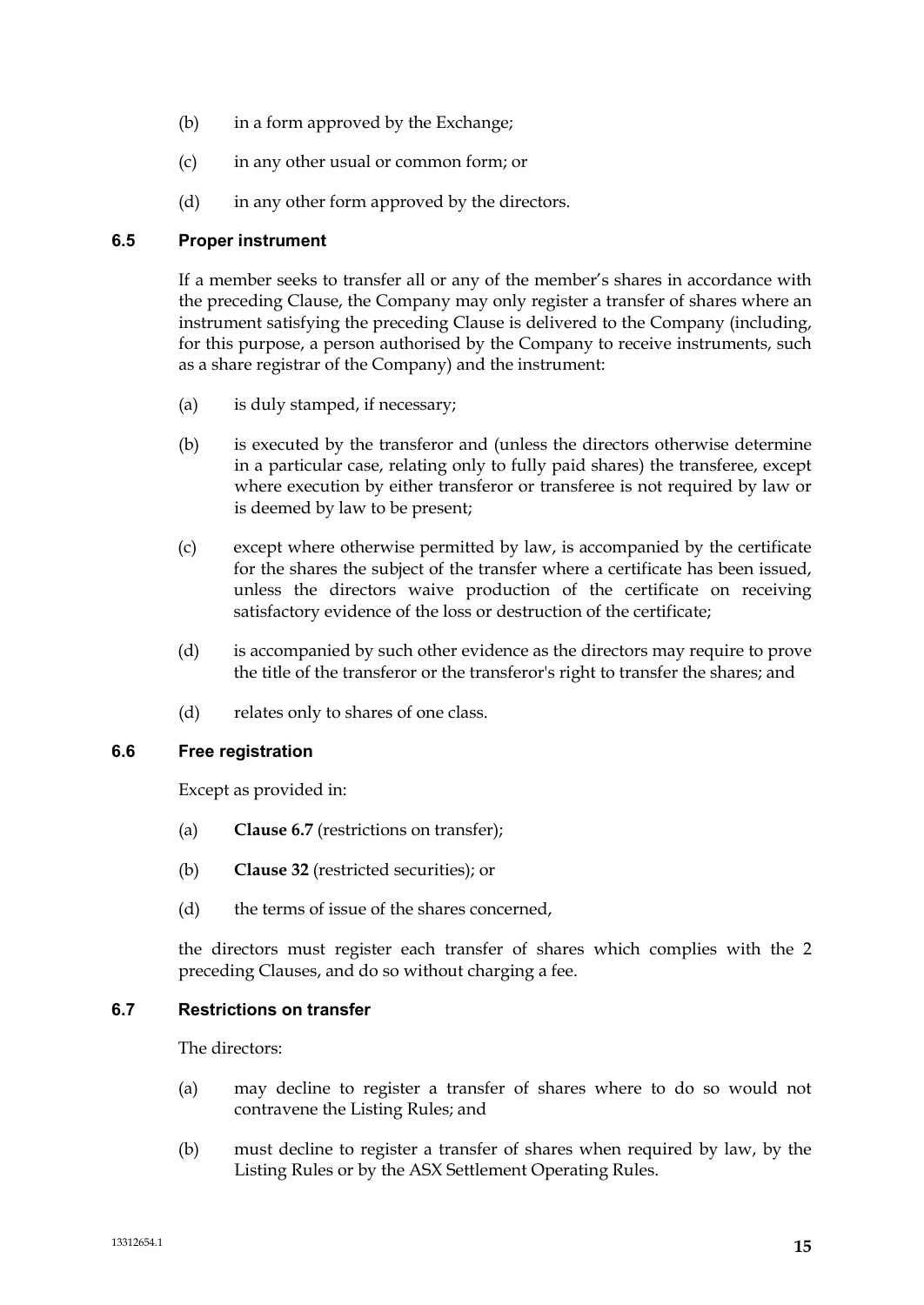### **6.8 Transferor remains member**

The transferor of a share remains the holder of that share until the transfer is registered and the name of the transferee is entered in the register in respect of that share.

### **6.9 Retention of instruments**

If an instrument of transfer or a purported instrument of transfer is delivered to the Company, property to and title in that instrument (but not the shares the subject of it) passes to the Company which is entitled, as against all persons, to the possession of the instrument.

### **6.10 Notification of refusal to register**

If the directors refuse to register a transfer of shares they must give written notice of the refusal to the transferee and the reasons for the refusal:

- (a) if the Company is listed, within 5 business days after the date on which the transfer was lodged with the Company;
- (b) otherwise, within 2 months after the date on which the transfer was lodged with the Company.

### **6.11 Powers of attorney**

All powers of attorney granted by members for the purpose, amongst other things, of transferring shares which may be lodged, produced or exhibited to the Company are, as between the Company and the grantor of such powers, treated as remaining in full force and effect and they may be acted upon until such time as express notice in writing of the revocation of them or of death of the grantor has been lodged at the registered office.

### **6.12 Unmarketable parcels**

If the Company is listed and a member holds an Unmarketable Parcel, the provisions of **Schedule One** apply to that Unmarketable Parcel.

# **7. TRANSMISSION OF SHARES**

### **7.1 Entitlement to shares on death**

If a member dies:

- (a) the survivor or survivors where the deceased was a joint holder; and
- (b) the legal personal representative where the deceased was a sole holder is,

upon producing satisfactory proof of death, the only person recognised by the Company as having any title to the deceased's interest in the share. Nothing in this Constitution releases the estate of a deceased joint holder from any liability in respect of any share which has been jointly held by the deceased.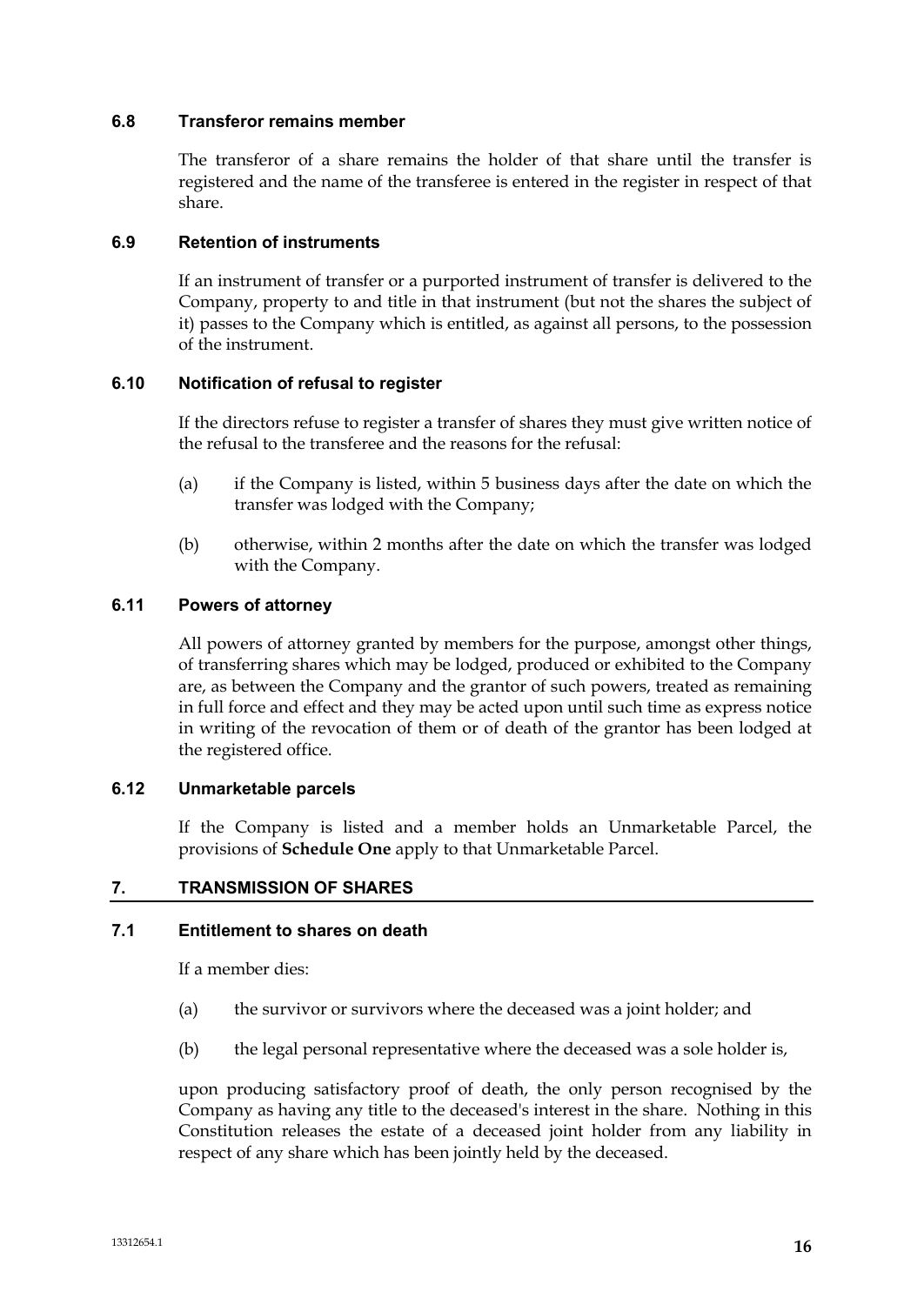# **7.2 Registration of persons entitled**

If a person becomes entitled to a share in consequence of the death or bankruptcy of a member or to a share of a mentally incapable member then:

- (a) that person may, upon such information being produced as is properly required by the directors, and subject to paragraphs (b) and (c), elect either to be registered as the holder of the share or to have some other person (nominated by the person becoming entitled) registered as the transferee of the share;
- (b) if the person so becoming entitled elects to be registered, that person must deliver or send to the Company a notice in writing signed by that person stating that election;
- (c) if the person so becoming entitled elects to have another person registered, the person becoming entitled must execute a transfer of the share to that other person; and
- (d) all the provisions of this Constitution relating to the right to transfer and the registration of transfers apply to any such notice or transfer as if the notice or transfer were a transfer executed by that member.

# **7.3 Dividends and other rights**

A person entitled to be registered as a member in respect of a share by virtue of the 2 preceding Clauses is, upon the production of such evidence as may at any time be properly required by the directors, entitled to the same dividends and other advantages, and to the same rights (whether in relation to meetings of the Company, or to voting, or otherwise), as the registered holder would have been. If 2 or more persons are jointly entitled to any share in consequence of the death of the registered holder they are, for the purposes of this Constitution, treated as joint holders of the share.

# **8. FORFEITURE AND SURRENDER OF SHARES**

# **8.1 Payment required**

If any member fails to pay the whole or any part of any call or instalment on or before the day appointed for payment of the call or instalment, the directors may, at any time while the same remains unpaid, serve a notice on the member requiring the member to pay the same together with any interest that may have accrued thereon and interest up to the date of payment and any expense that may have been incurred by the Company by reason of such non-payment.

# **8.2 Forfeiture notice**

The notice must:

(a) name a future date (not earlier than the expiry of 14 days from the date of service of the notice) on or before which the payment required by the notice is to be made;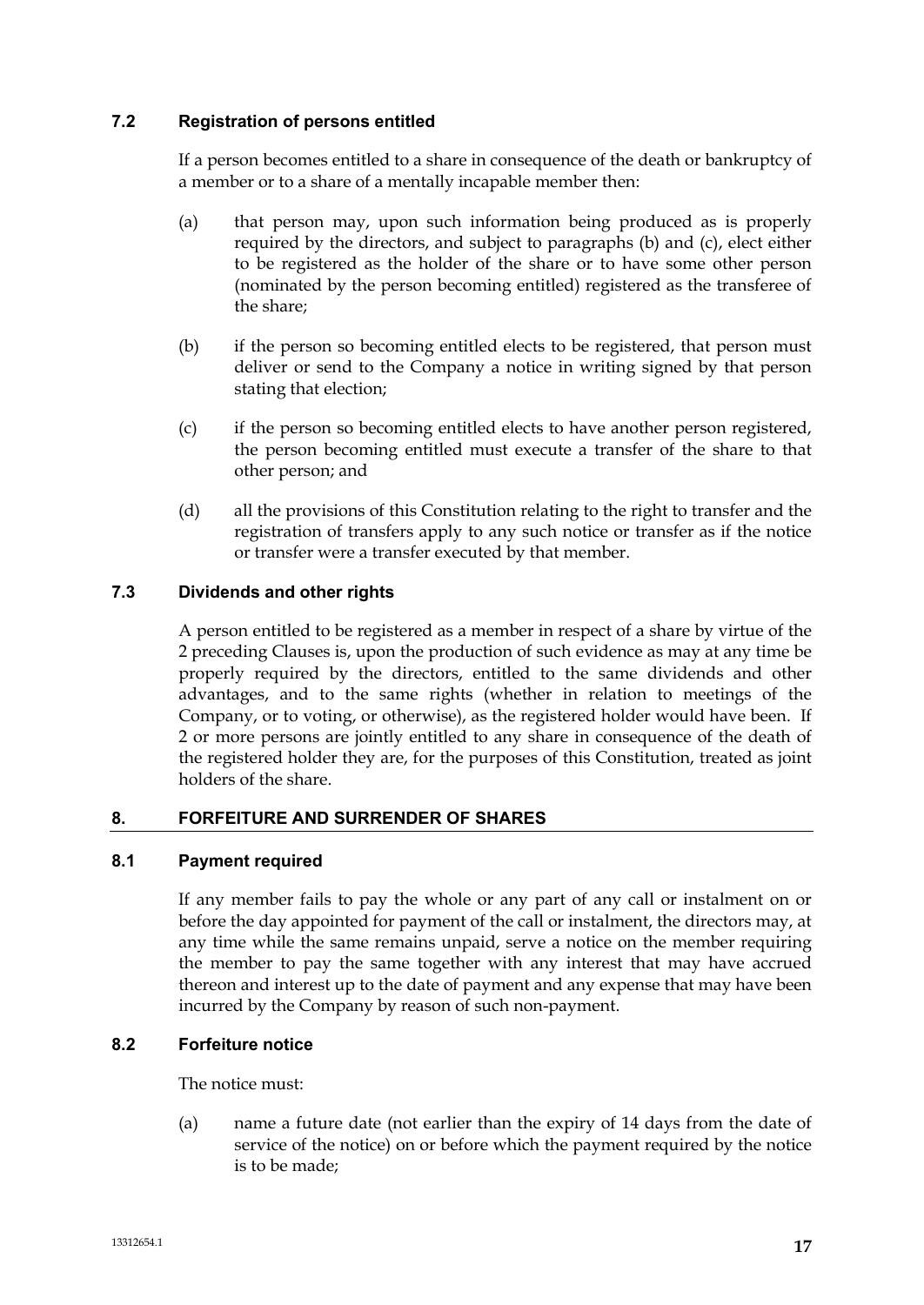- (b) identify the place where payment is to be made; and
- (c) state that if payment is not made by the due date and at the place appointed, the shares in respect of which such payment is due are liable to be forfeited.

# **8.3 Forfeiture**

If the requirements of any such notice are not complied with, any share in respect of which such notice has been given may at any time thereafter, if payment required by the notice has still not been made, be forfeited by a resolution of the directors to that effect. Such forfeiture includes all dividends declared in respect of the forfeited shares and not actually paid before the forfeiture. The right to forfeit the shares does not affect the right of the Company to sue for any allotment moneys, calls, instalments, interest and expenses due in respect of such shares.

# **8.4 Cancellation of forfeiture**

Subject to the Listing Rules, the directors may, at any time before the forfeited shares have been sold or otherwise disposed of, annul the forfeiture of them upon such conditions as they think fit.

### **8.5 Directors may sell**

A forfeited share becomes the property of the Company. Subject to the Listing Rules, any forfeited share may be sold or otherwise disposed of upon such terms and in such manner as the directors think fit.

# **8.6 Effect of forfeiture**

A person whose shares have been forfeited ceases to be a member in respect of the forfeited shares. However, that person remains liable to pay and must immediately pay to the Company all money payable by such person in respect of such shares at the time of forfeiture, together with interest thereon from the time of forfeiture, until payment at such rate as the directors may determine. The Company may enforce the payment of such money but is not under any obligation to do so.

# **8.7 Evidence of forfeiture**

A statement in writing by a director or the secretary of the Company that a share in the Company has been duly forfeited on the date stated in the statement is conclusive evidence of the facts so stated as against all persons claiming to be entitled to the share.

# **8.8 Transfer of forfeited shares**

The Company may receive the consideration, if any, given for a forfeited share on any sale or disposition of the share and may appoint some person to execute a transfer of the share in favour of the person to whom the share is sold or disposed of. The transferee must then be registered as the holder of the share and is not bound to see to the application of the purchase money, if any. The transferee's title to the share is not affected by any irregularity or invalidity in the proceedings in reference to the forfeiture, sale or disposal of the share.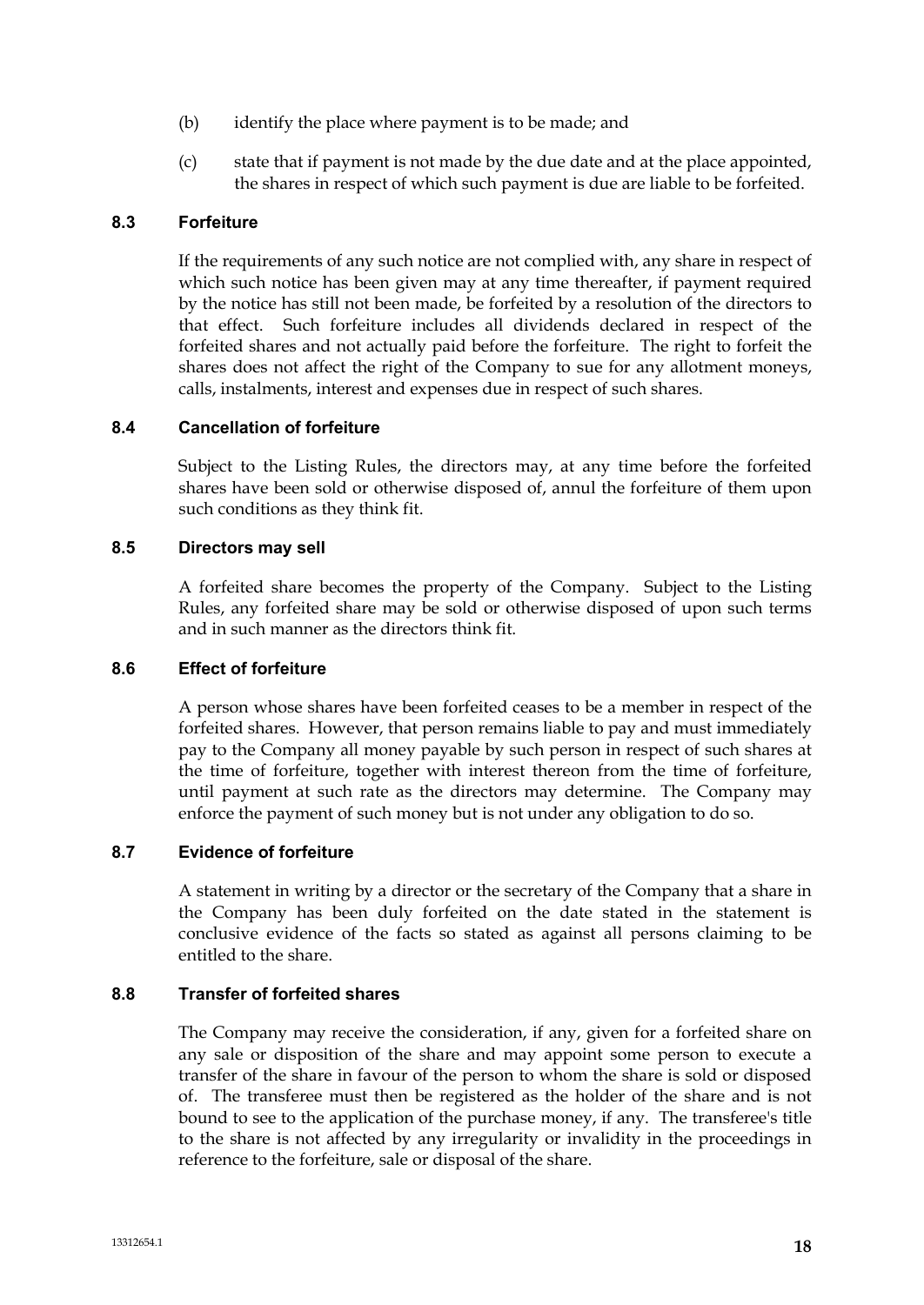### **8.9 Surrender as forfeiture**

The directors may accept the surrender of any fully paid share by way of compromise of any question as to the holder being properly registered in respect of it. Any share so surrendered may be disposed of in the same manner as a forfeited share.

### **8.10 Fixed amounts taken to be calls**

The provisions of this Constitution as to forfeiture apply in the case of nonpayment of any sum which, by the terms of issue of a share, becomes payable at a fixed time as if that sum had been payable by virtue of a call duly made and notified.

### **9. MEETINGS OF MEMBERS**

### **9.1 Calling of meetings**

A meeting of members may be called by:

- (a) the directors; or
- (b) if the Company is listed, a single director.

### **9.2 Requisition of meetings**

Except as provided in section 249E or section 249F of the Corporations Act, no member or members may call a meeting of members.

### **9.3 Notice of meeting**

Every notice of a meeting of members must:

- (a) set out the place, day and time of meeting;
- (b) in the case of special business, state the general nature of the business;
- (c) if a special resolution is to be proposed, set out an intention to propose the special resolution and state the resolution;
- (d) in the case of an election of directors, give the names of the candidates for election;
- (e) contain a statement of the right to appoint a proxy, being to the effect that:
	- (i) a member entitled to attend and vote is entitled to appoint a proxy;
	- (ii) a proxy need not be a member;
	- (iii) a member who is entitled to cast 2 or more votes may appoint 2 proxies and may specify the proportion or number of votes each proxy is appointed to exercise. If there is no such specification, each proxy may exercise half of the votes;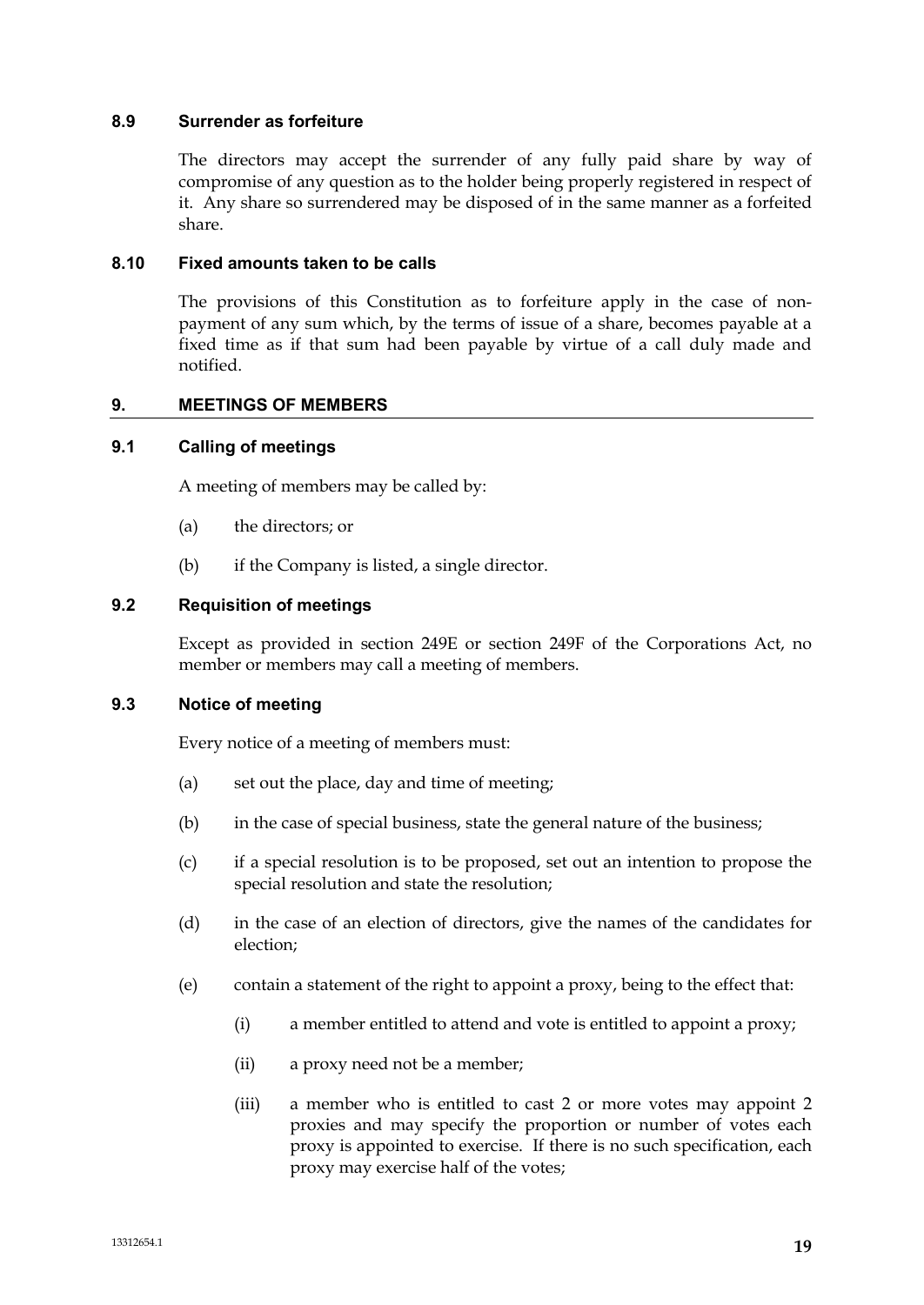- (f) specify a place and a fax number (and may specify an electronic address) for the purpose of receipt of proxy forms;
- (g) contain a statement, in accordance with Corporations Regulation 7.11.37, that the directors have determined that a person's entitlement to vote at the meeting of members will be the entitlement of that person set out in the register as at the time and date so determined by the directors.

# **9.4 Business of AGM**

The business of an AGM may include any of the following, even if not referred to in the notice of meeting:

- (a) the consideration of the annual financial report, directors' report and auditor's report;
- (b) the election of directors;
- (c) the appointment of the auditor;
- (d) the fixing of the auditor's remuneration.

All other business transacted at an AGM, and all business transacted at other meetings of members, is deemed special.

#### **9.5 Entitlement to notice**

Written notice of a meeting of members must be given individually to:

- (a) each member (apart from any member who under this Constitution or by the terms of issue of any share is not entitled either to the notice or to vote at the meeting); and
- (b) the auditor; and
- (c) each director.

### **9.6 Entitlement to proxy form**

A proxy form (in a form determined by the directors) must be given to each member entitled to attend and vote at the meeting of members.

### **9.7 Omission to give notice**

The accidental omission to give notice of a meeting of members (or proxy form) to, or the non-receipt of any such notice (or proxy form) by, a person entitled to receive it, or the accidental omission to advertise (if necessary) such meeting, does not invalidate the proceedings at, or any resolution passed at, any such meeting.

#### **9.8 Period of notice**

Subject to the next Clause, at least 21 clear days' (or if the Company is listed, 28 clear days') notice must be given of a meeting of members. This means that both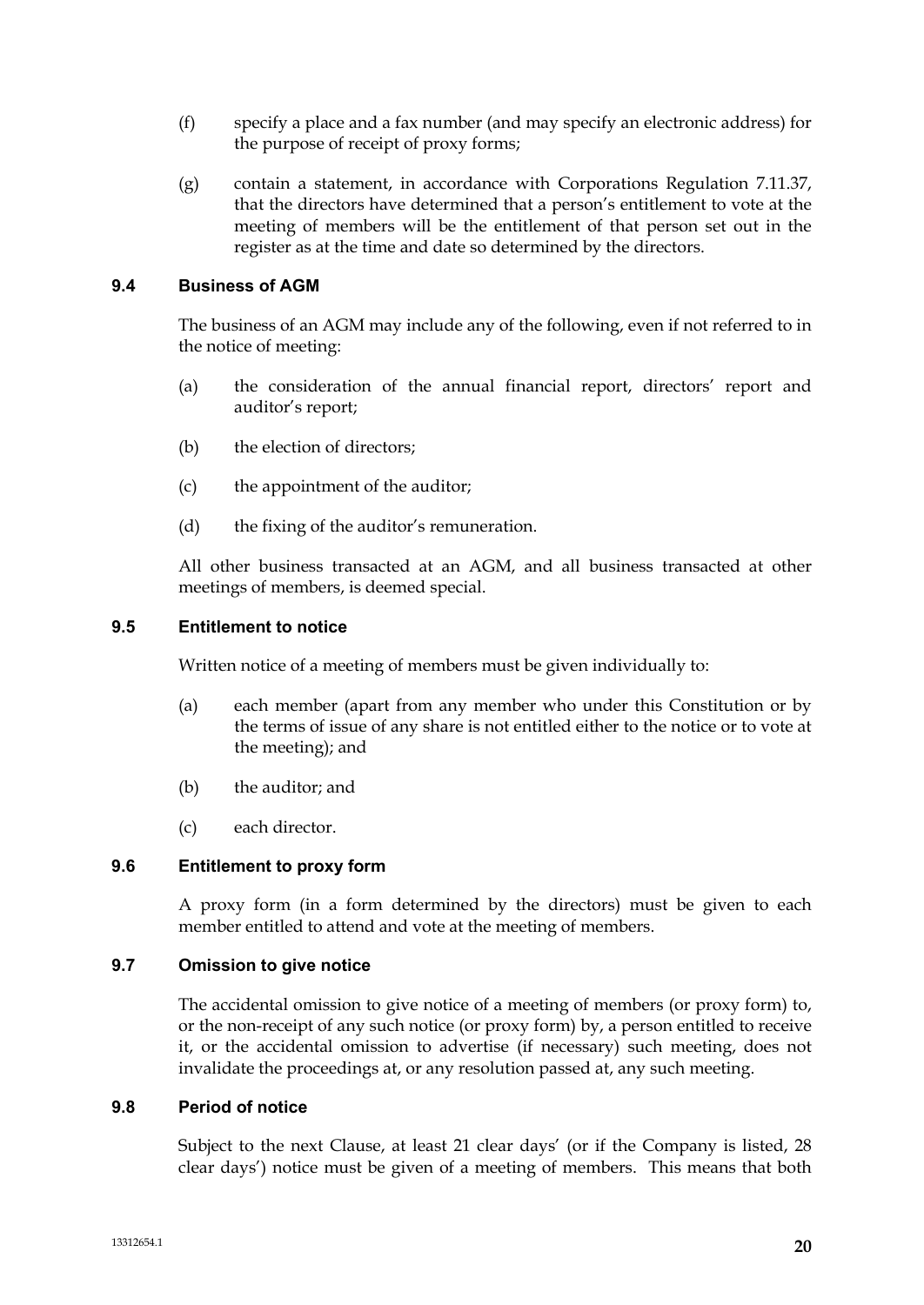the day the notice was deemed to be given and the day of the meeting of members itself are excluded.

# **9.9 Consent to short notice**

With the consent of the requisite number of members, any meeting of members (except a meeting referred to in the next Clause) may be called on short notice and in any manner they think fit and all provisions of this Constitution are modified accordingly. The required number is:

- (a) in the case of an AGM, all the members entitled to attend and vote at the AGM;
- (b) in the case of other meetings of members, those members entitled to attend and vote at that meeting who, between them, hold at least 95% of the votes that may be cast at the meeting.

# **9.10 Shorter notice not allowed**

At least 21 clear days' (or if the Company is listed, 28 clear days') notice must be given of a meeting of members at which a resolution will be moved to:

- (a) remove a director under section 203D of the Corporations Act; or
- (b) appoint a director in place of a director removed under section 203D of the Corporations Act; or
- (c) remove an auditor under section 329 of the Corporations Act.

### **9.11 Cancellation or postponement of meeting**

The directors may cancel or postpone the holding of any meeting of members at any time prior to the meeting for any reason unlessthe meeting was called by requisitioning members, or in response to a requisition by members, in which case the directors may only cancel or postpone the meeting for 30 days or more with the consent of a majority of the requisitioning members.

# **9.12 Notice of cancellation of meeting**

Notice of the cancellation of a meeting of members must be given to every member.

#### **9.13 Notice of day, time and place of postponed meeting**

Notice of the day, time and place to which the meeting has been postponed must be given to every member at least 5 business days prior to the postponed meeting.

### **9.14 Proxy, attorney, or corporate representatives for postponed or cancelled meetings**

Where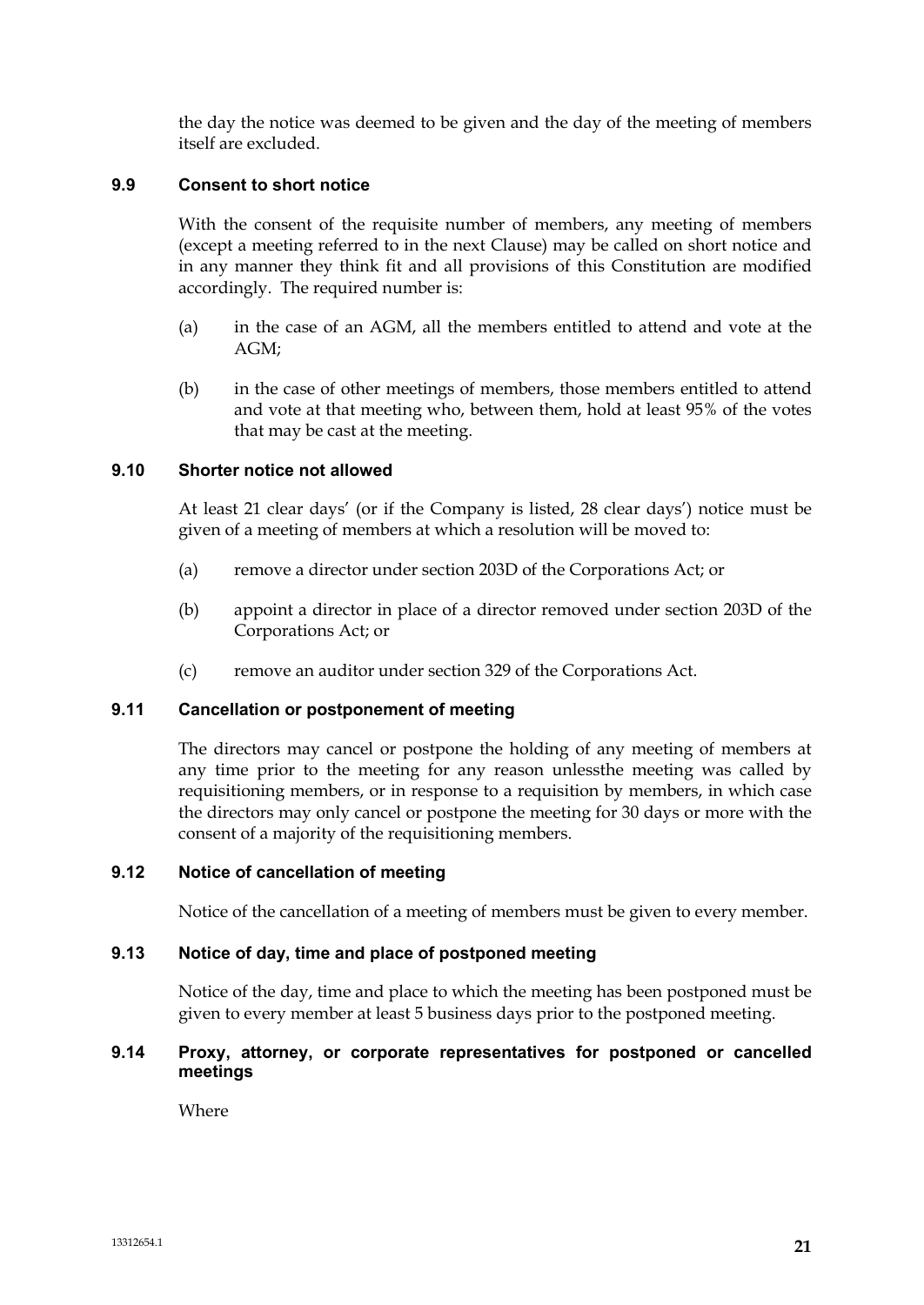- (a) the terms of an instrument appointing a proxy, attorney or corporate representative provide that such appointment is valid only for a meeting of members held on or before a specified date; and
- (b) the date for holding the meeting is postponed to a date later than the date specified in the instrument

then the date to which the meeting has been postponed is substituted for the date specified in the instrument unless the member appointing the proxy, attorney or corporate representative gives written notice specifying otherwise to the Company 48 hours prior to the time to which the meeting has been postponed (and in that event the member may at the same time appoint a new proxy, attorney or representative in accordance with the relevant provisions of Clause 10, with necessary modifications).

# **10. REPRESENTATION AT MEETINGS**

### **10.1 Persons entitled to attend**

The right to attend a meeting of members is as follows:

- (a) each member may attend, apart from any member who under this Constitution or by the terms of issue of any share is not entitled to attend;
- (b) each director, secretary and auditor may attend;
- (c) the auditor, or a person authorised in writing as their representative, may attend;
- (d) each individual, whether a member or not, who is a proxy, corporate representative or attorney of a member may attend;
- (e) other individuals may attend only with leave of the meeting or its chair and then only while the leave is on foot and in accordance with the terms of the leave.

The right to attend is subject to the powers of the chair of the meeting both at law and under this Constitution.

# **10.2 Proxy eligibility**

A proxy need not be a member.

# **10.3 Proxy recognition**

A proxy is recognised as having been duly appointed by a member and entitled to act as a proxy for that member if, and only if, the proxy form complies with the requirements of this Constitution concerning form, execution and lodgment.

### **10.4 Proxy form**

The proxy form: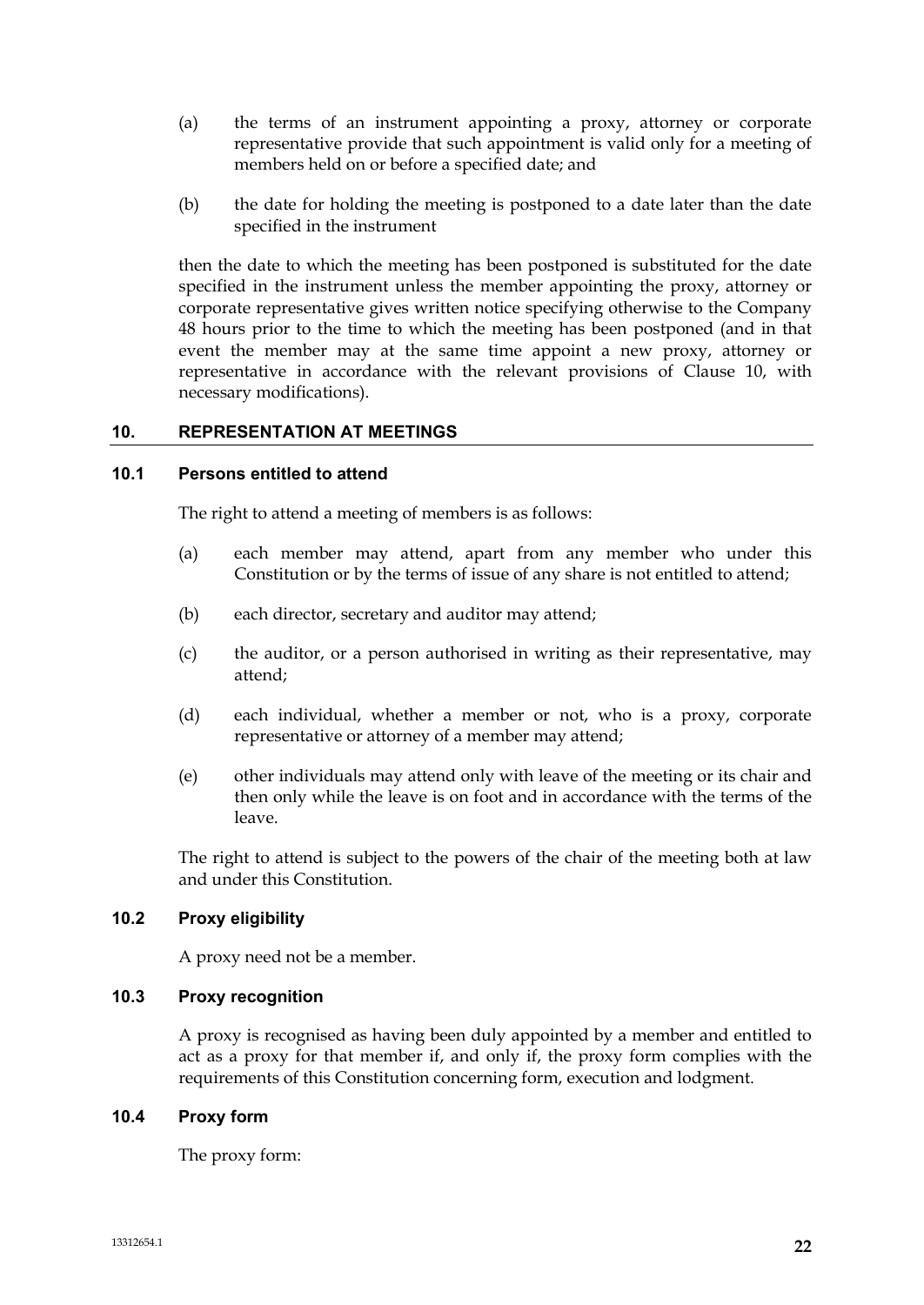- (a) must contain the member's name and address;
- (b) must contain the proxy's name or the office held by the proxy;
- (c) may make provision for the chair of the meeting of members to act as the proxy either in the absence of any other appointment or if the proxy primarily appointed fails to attend the meeting of members;
- (d) must contain the Company's name and either identify the meetings of members at which the proxy form may be used or be identified as a standing one;
- (e) must enable the member to at least instruct the proxy to vote for or against each notified resolution.

### **10.5 Chair as fall-back proxy**

If a proxy form is otherwise effective except that it does not specify the proxy, the member is treated as validly appointing the chair of the meeting of members as the proxy in respect of all shares of that member.

### **10.6 Proxy execution by individuals**

In the case of members who are individuals, the proxy form must be either:

- (a) signed:
	- (i) if the shares are held by one person, by that member;
	- (ii) if the shares are held in joint names, by any one of them; or
- (b) authenticated in a manner prescribed by regulations under the Corporations Act.

### **10.7 Proxy execution by companies**

In the case of members which are companies, the proxy form must be either:

- (a) signed:
	- (i) if it has a sole director who is also sole secretary, by that director (and stating that fact next to or under the signature on the proxy form);
	- (iii) in the case of any other company, by either 2 directors or a director and secretary.
- (b) authenticated in a manner prescribed by regulations under the Corporations Act.

The use of the common seal of the company (if any), in addition to those required signatures, is optional.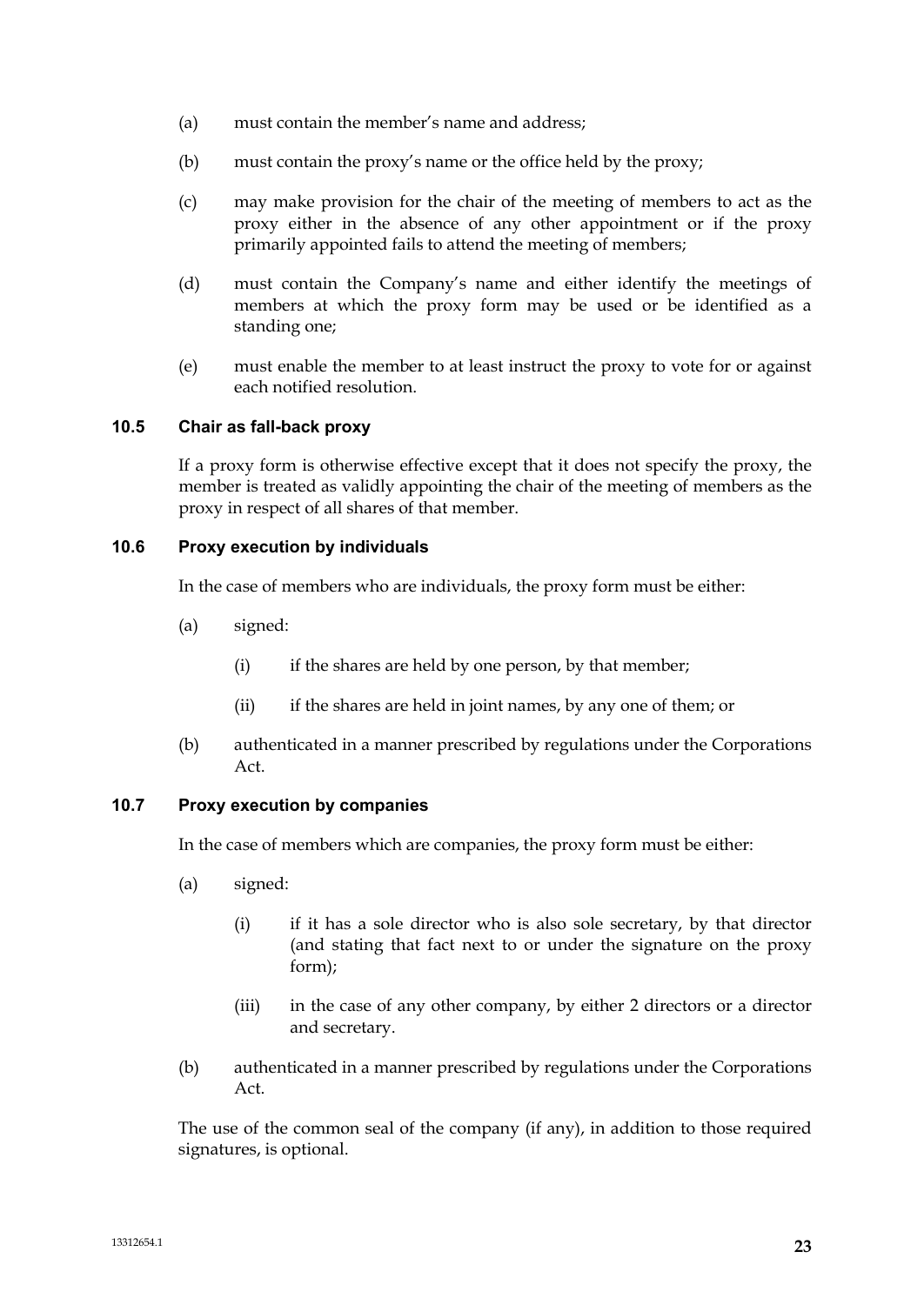### **10.8 Proxy execution by other authorised persons**

If the person signing, or otherwise authenticating in a manner prescribed by regulations under the Corporations Act, the proxy form is doing so under power of attorney, or is an officer of a company outside of the preceding Clause but authorised to sign the proxy form, the power of attorney or other authorisation (or a certified copy of it), as well as the proxy form, must be received by the Company by the time and at the place required for lodgment of the proxy form.

### **10.9 Proxy lodgment deadline**

A proxy form must be lodged at the place specified in the subsequent Clause at least 48 hours before the time of the meeting unless the directors determine that the proxy forms may be received less than 48 hours before the meeting.

### **10.10 Proxy lodgment place and method**

A proxy form must be lodged:

- (a) as an original, at the registered office (or at such other place as is specified for that purpose in the notice calling the meeting of members); or
- (b) as a facsimile transmission, at a fax number at the registered office (or at such other place as is, at the election of the directors, specified for that purpose in the notice calling the meeting of members); or
- (c) as some other form of electronic transmission, at such electronic address as is, at the election of the directors, specified for that purpose in the notice calling the meeting of members; or
- (d) by such other electronic means (and as prescribed by regulations under the Corporations Act) as is, at the election of the directors, specified for the purpose in the notice calling the meeting of members.

### **10.11 Expiration of proxy form**

No proxy form is valid after the expiration of 12 months from the date of its execution.

#### **10.12 Corporate representative recognition**

A corporate representative is recognised as having been appointed by a member (which is a body corporate) and entitled to act as a corporate representative of that member if, and only if:

- (a) the appointment is evidenced by a corporate representative certificate which complies with the requirements of this Constitution in relation to form, execution and lodgment; or
- (b) the appointment is evidenced by some other form of documentation satisfactory to the chair of the meeting and it is lodged at the place, and by the deadline, required for corporate representative certificates.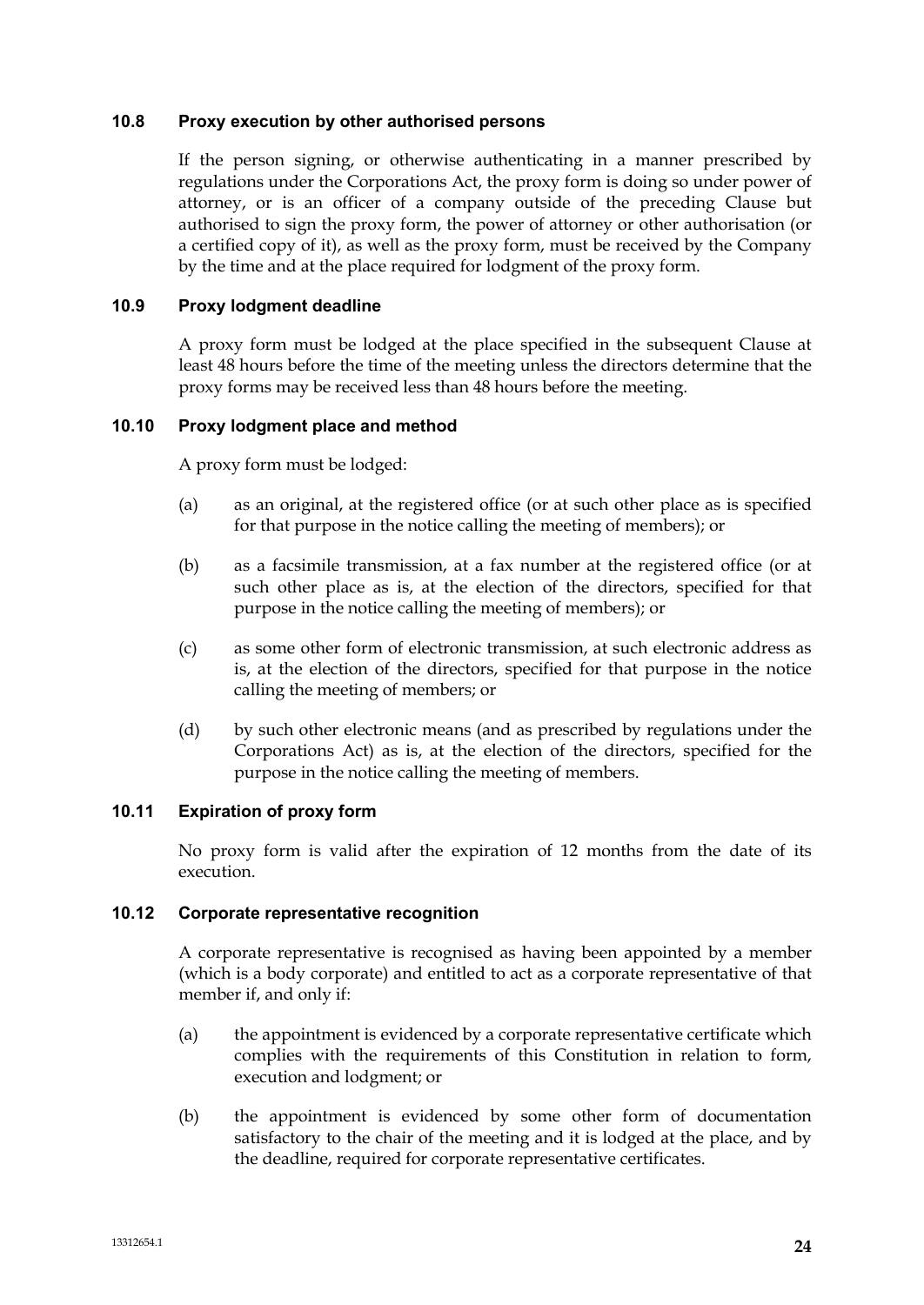#### **10.13 Form of corporate representative certificate**

The corporate representative certificate:

- (a) must contain the member's name;
- (b) must specify at least one individual, by name or by reference to a position held, to act as the body's corporate representative (but if more than one is appointed only one may exercise the body's powers at any one time);
- (c) may specify another individual, by name or by reference to a position held, to act as the body's corporate representative if the individual primarily nominated fails to attend;
- (d) must contain the Company's name and either identify the meetings of members at which the representative may act, or be identified as a standing one;
- (e) may set out restrictions on the corporate representative's powers.

### **10.14 Execution of corporate representative certificate**

A corporate representative certificate must be executed:

- (a) in any case, under the common seal of the body corporate; or
- (b) where the body corporate is a company registered under the Corporations Act, in any manner identified in section 127 of the Corporations Act.

# **10.15 Corporate representative certificate lodgment**

The corporate representative certificate (or a photocopy of it or a facsimile of it) must be lodged:

- (a) at the registered office (or at such other place as is specified for that purpose in the notice calling the meeting of members), by 4.00pm (Sydney time) on the day before the meeting; or
- (b) as a facsimile transmission, at a fax number at the registered office (or at such other place as is, at the election of the directors, specified for that purpose in the notice calling the meeting of members), by 4.00pm (Sydney time) on the day before the meeting; or
- (c) as some other form of electronic transmission, at such electronic address as is, at the election of the directors, specified for that purpose in the notice calling the meeting of members, by 4.00pm (Sydney time) on the day before the meeting.

# **10.16 Power of attorney lodgment**

An attorney is recognised as entitled to act as attorney for a member at a meeting of members if, and only if, the relevant power of attorney (or a photocopy of it or a facsimile of it) is lodged at the place, and by the deadline, required for proxy forms.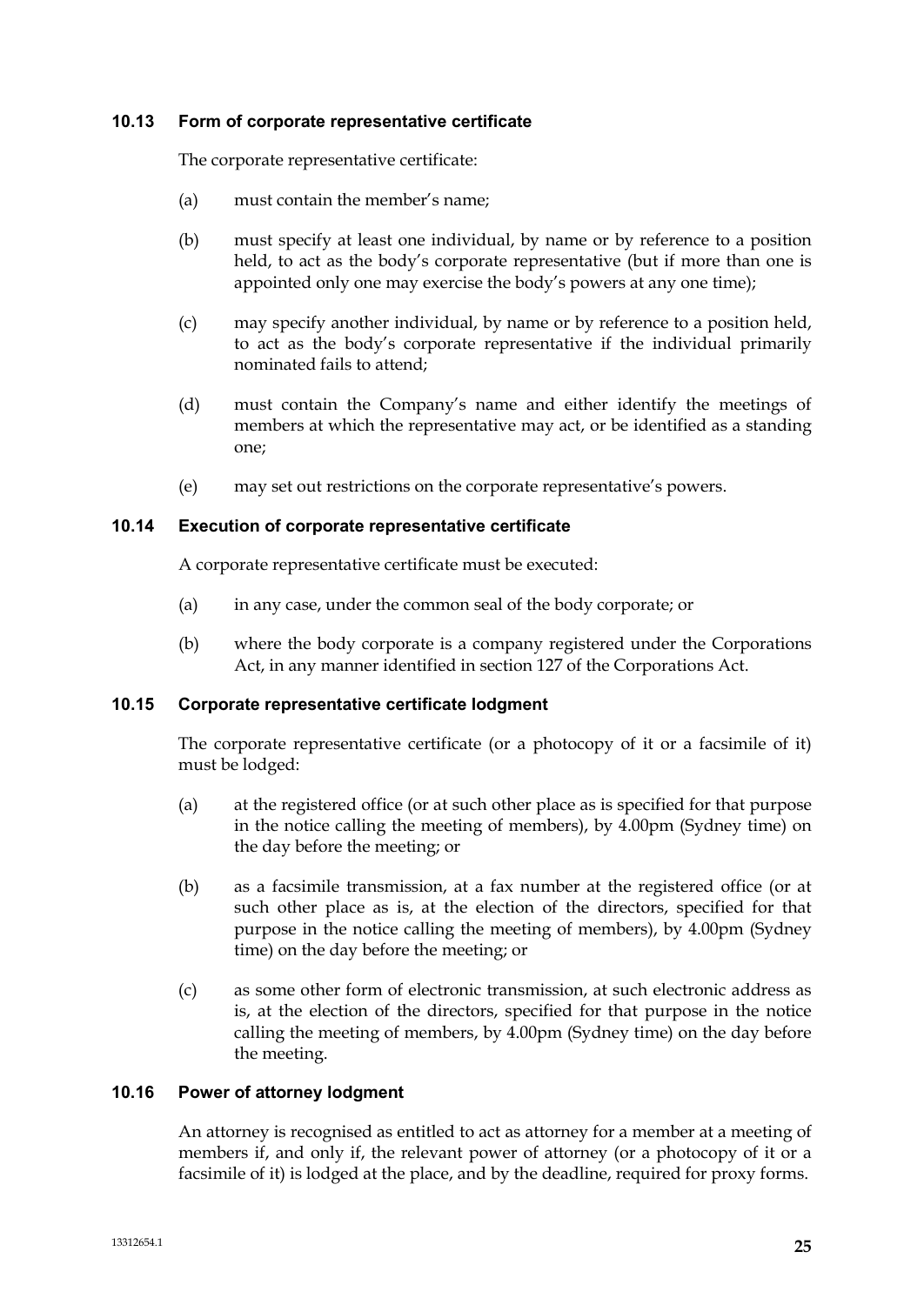### **11. PROCEEDINGS AT MEETINGS OF MEMBERS**

# **11.1 Quorum**

No business may be transacted at any meeting of members unless a quorum of members is present at the time when the meeting proceeds to business.

### **11.2 Quorum requirements**

The quorum for a meeting of members is:

- (a) at least 2 members present at all times during the meeting holding at least 10% of the votes that may be cast at the meeting; or
- (b) if the Company only has one member who may vote on a resolution, that member.

# **11.3 Failure of quorum**

If a quorum is not present within 15 minutes from the time appointed for a meeting of members the meeting is adjourned to the same day in the following week at the same time and place unless:

- (a) the meeting was called by, or in response to, the requisition of members made under the Corporations Act, in which case the meeting is dissolved; or
- (b) the directors determine otherwise by giving written notice to the members of the day, time and place to which the meeting has been adjourned.

#### **11.4 Quorum at meeting adjourned under preceding Clause**

At any meeting adjourned under the preceding Clause if a quorum is not present within 15 minutes of the time appointed for the adjourned meeting the meeting is dissolved.

### **11.5 Special business**

No special business may be transacted at any meeting of members other than that stated in the notice calling the meeting unless it is a matter that is required by this Constitution or the Corporations Act to be transacted at such meeting.

#### **11.6 Chair of meeting**

The chair of the directors, or in that individual's absence the deputy chair of the directors (if any), is entitled to take the chair at each meeting of members. If neither of those individuals is present at any meeting of members within 15 minutes after the time appointed for holding such meeting, or neither of them is willing to take the chair, the directors present may choose one of their number as a chair and if no director present is willing to take the chair the directors may choose an individual, whether a member or not, as chair of the meeting, failing which the members present must elect an individual, whether a member or not, to be chair of the meeting.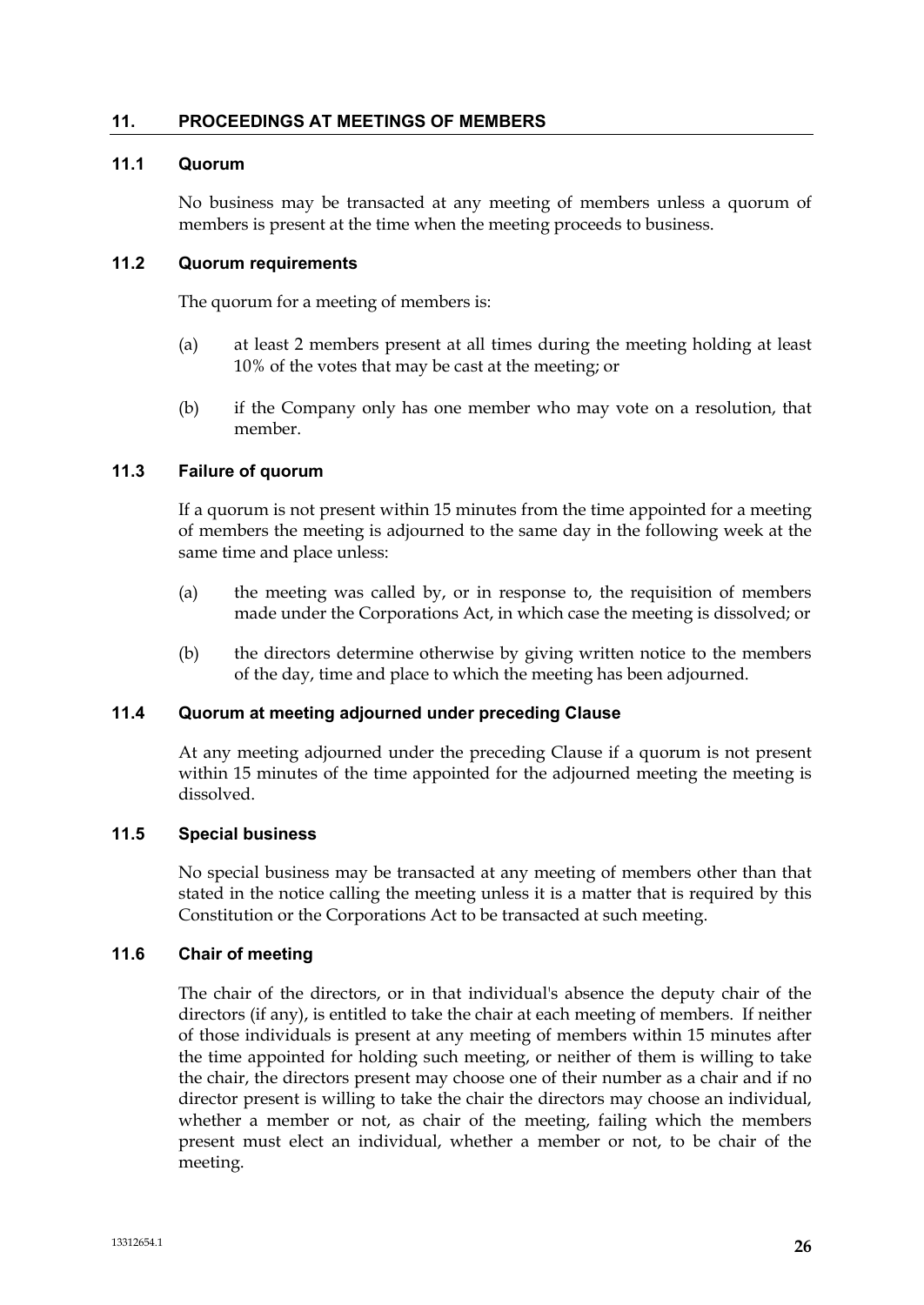# **11.7 Passing the chair**

If the chair of a meeting of members is unwilling or unable to be the chair for any part of the business of the meeting:

- (a) that chair may withdraw as chair for that part of the business and may nominate any individual who would be entitled under the preceding Clause to chair the meeting for that part of the business; and
- (b) after that part of the business is completed, the individual so nominated must cease to chair the meeting upon the request of the prior chair and the prior chair is entitled to resume as the chair of the meeting.

# **11.8 Responsibilities of chair**

The chair of a meeting of members is responsible for the general conduct of the meeting and to ascertain the sense of the meeting in relation to the business transacted at it. For these purposes the chair of the meeting may, without limitation:

- (a) delay the commencement of the meeting if that individual determines it is desirable for the better conduct of the meeting;
- (b) move any motion even though the chair is not a shareholder;
- (c) make, vary or rescind rulings;
- (d) prescribe, vary or revoke procedures;
- (e) in addition to other powers to adjourn, adjourn the meeting, or any item of business of the meeting, without the concurrence of the meeting if that individual determines it is desirable for the orderly conduct of the meeting or the conduct of a poll; and
- (f) determine conclusively any dispute concerning the admission, validity or rejection of a vote.

# **11.9 Admission to meetings**

The chair of a meeting of members may refuse any individual admission to, or require any individual to leave and remain out of, the meeting where that individual:

- (a) fails to comply with searches, restrictions or other security arrangements the chair considers appropriate; or
- (b) is in possession of a pictorial-recording device, sound-recording device or broadcasting device; or
- (c) is in possession of a placard or banner; or
- (d) is in possession of an article considered by the chair to be dangerous, offensive or liable to cause disruption; or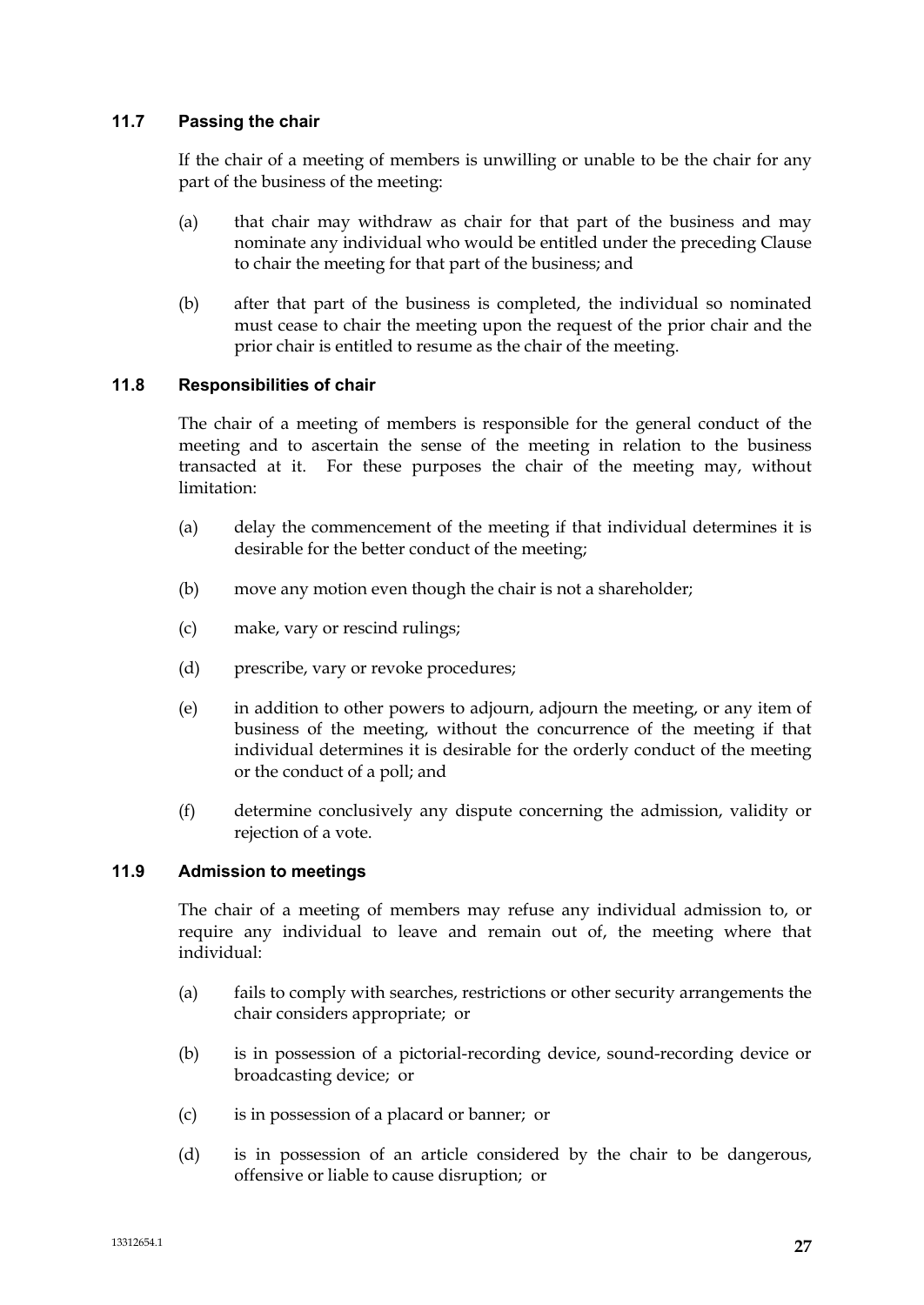- (e) refuses to produce or to permit examination of any article, or the contents of any article, in the individual's possession; or
- (f) behaves or threatens to behave in a dangerous, offensive or disruptive manner; or
- (g) is not entitled under this Constitution to attend the meeting.

This power may be exercised:

- (i) in respect of an individual regardless of whether that individual is a member or would otherwise have been entitled to attend the meeting or not; and
- (ii) by either the chair personally or by an individual acting with the authority of the chair of the meeting.

# **11.10 Adjournment of meeting**

The chair of a meeting of members at which a quorum is present may, and must if so directed by vote of the meeting, adjourn the meeting from time to time and from place to place as the chair determines.

# **11.11 Business at adjourned meeting**

No business may be transacted at any adjourned meeting other than the business left unfinished at the meeting from which the adjournment took place. No notice need be given of an adjournment, or of the business to be transacted at an adjourned meeting, unless it is adjourned for 30 days or more, in which event notice of the adjourned meeting must be given.

#### **11.12 Virtual meetings of members**

Subject to clause 11.13, the following provisions apply to a meeting of members held virtually:

- (a) a meeting of members may be held using one or more technologies that give all members entitled to attend a reasonable opportunity to participate without being physically present in the same place, and clauses 11.12(b) to 11.12(f) apply if the meeting of members is held in that way;
- (b) the inability of one or more members to access, or to continue to access, the meeting of members using any technology will not affect the validity of a meeting of members, provided sufficient members are able to participate in the meeting of members as are required to constitute a quorum;
- (c) all persons so participating in the meeting of members are taken for all purposes (for example, a quorum requirement) to be present at the meeting of members while so participating;
- (d) a vote taken at the meeting of members must be taken on a poll, and not on a show of hands, by using one or more technologies to give each member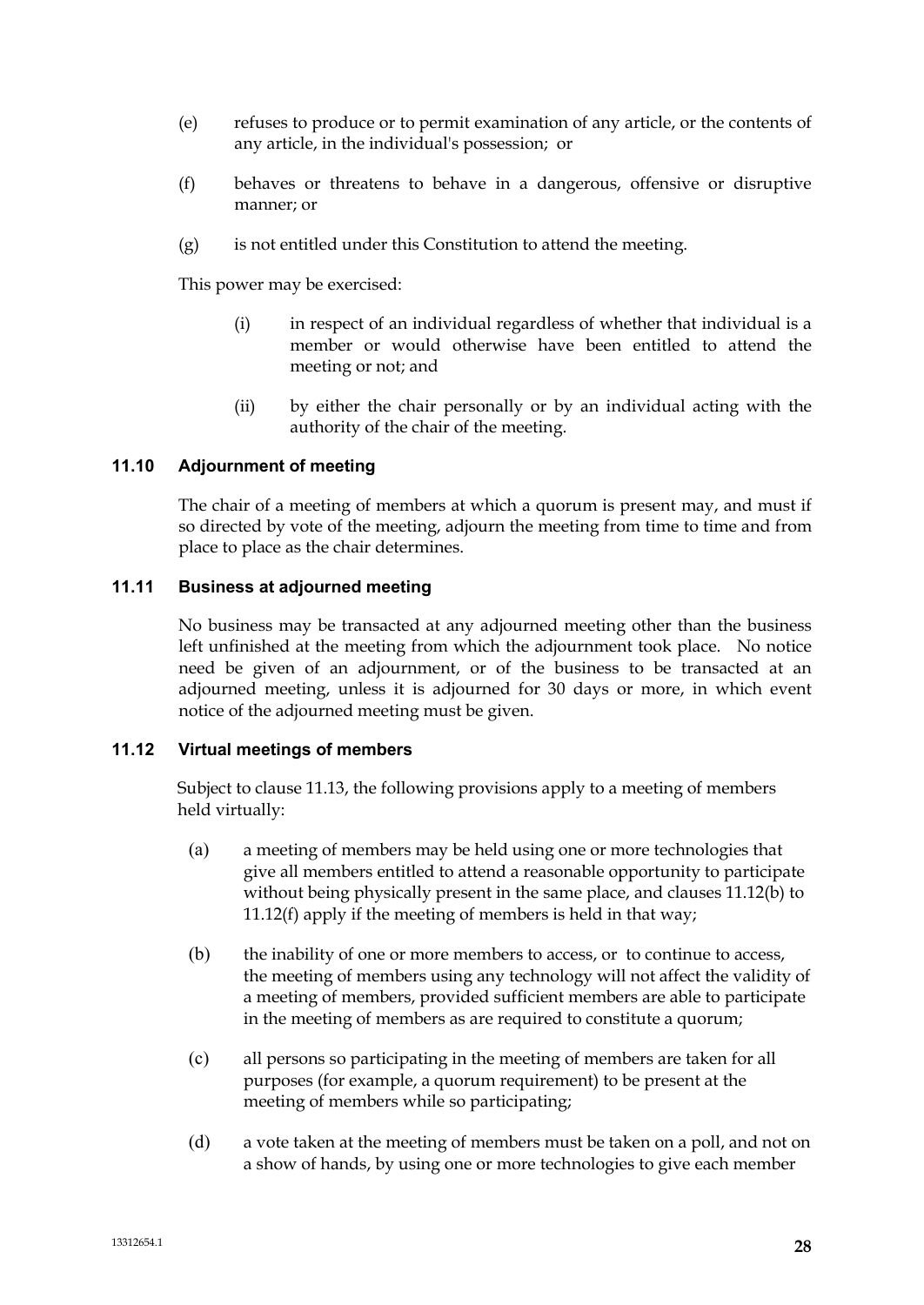entitled to vote the opportunity to participate in the vote in real time and, where practicable, by recording their vote in advance of the meeting of members;

- (e) a requirement to allow an opportunity for members attending the meeting of members to speak (for example, by asking questions) may be complied with by using one or more technologies that allow that opportunity;
- (f) a proxy may be appointed using one or more technologies specified in the notice of the meeting of members;
- (g) notice of a meeting of members may be given, and any other information to be provided with notice of a meeting of members, or at or in relation to a meeting of members, may be provided, using one or more technologies to communicate to those entitled to receive notice of the meeting of members:
- (i) the contents of the notice and the other information; or
- (ii) details of an online location where the contents of the notice and the other information can be viewed or from where they can be downloaded.

### **11.13 Obligations at law**

The obligations set out in clause 11.12 are not intended to impose more onerous procedures on the Company than would otherwise be required at law. The requirements imposed by clause 11.12 will not apply to the Company to the extent that such obligations are more onerous than those imposed by law.

# **12. VOTING AT MEETINGS OF MEMBERS**

### **12.1 Entitlement to vote**

Subject to this Constitution and the terms of issue of any shares, each individual who is present at a meeting of members may vote if he or she is a member or a recognised proxy, attorney or corporate representative of a member.

#### **12.2 Number of votes**

Each individual who is, under the preceding Clause, entitled to vote has:

- (a) on a show of hands only one vote, regardless of how many members the individual may represent; and
- (b) on a poll:
	- (i) in respect of a fully paid share one vote for each share held by the individual or held by members for whom the individual is the recognised proxy, attorney or corporate representative; and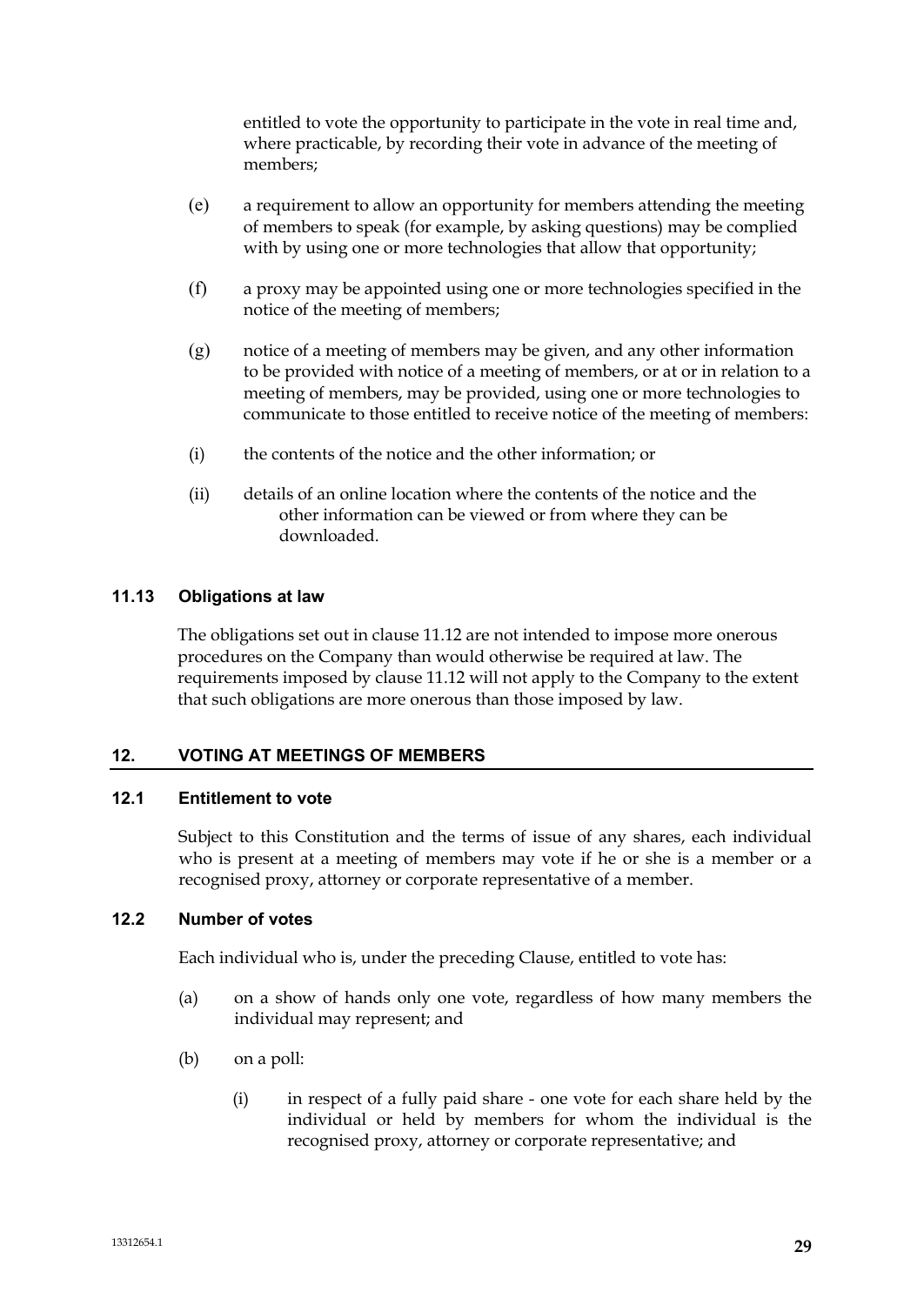(ii) in respect of a partly paid share – a fraction of a vote for each share held by the individual or held by members for whom the individual is the recognised proxy, attorney or corporate representative equivalent to the proportion which the amount paid (not credited) is of the total amounts paid and payable (excluding amounts credited), ignoring amounts paid in advance of a call.

# **12.3 Voting restrictions**

If the Company is listed and either:

- (a) in accordance with the requirements of the Listing Rules; or
- (b) to ensure that a resolution on which the Corporations Act requires that particular persons do not cast a vote so that the resolution has a specified effect under the Corporations Act,

the notice of a meeting of members specifies that, in relation to particular business to be considered at that meeting, votes cast by particular persons (whether specified by name or by description of particular classes of persons) are to be disregarded by the Company, the Company must take no account, in determining the votes cast on a resolution relating to that business (whether a special resolution or an ordinary resolution) or for any other purpose, of any vote cast or purported to be cast by or on behalf of any of those persons (whether on a show of hands or on a poll) in relation to that resolution. However, a person who is not entitled to vote on a resolution as a member, may vote as a recognised proxy for another member who can vote if the proxy form specifies the way the recognised proxy is to vote on the resolution and the recognised proxy votes that way.

# **12.4 Calls unpaid**

A person is not entitled to vote in respect of particular shares at a meeting of members unless all calls and other sums presently payable by the member in respect of those shares have been paid.

# **12.5 Attendance of member suspends the proxy**

If a member is present at any meeting of members in person (or in the case of a body corporate, by its corporate representative) the proxy or attorney of that member may not exercise the voting rights of the member while the member is present.

# **12.6 Revocation of proxies**

A vote given or act done in accordance with the terms of a proxy form or power of attorney is valid despite the previous death of the principal, or revocation of the proxy or power of attorney, or transfer of the share in respect of which the vote is given, or act done, provided no intimation in writing of the death, revocation or transfer has been received at the registered office or by the chair of the meeting before the vote is given or act done. Any proxy may be revoked at any time. A later appointment revokes an earlier one if both appointments could not be validly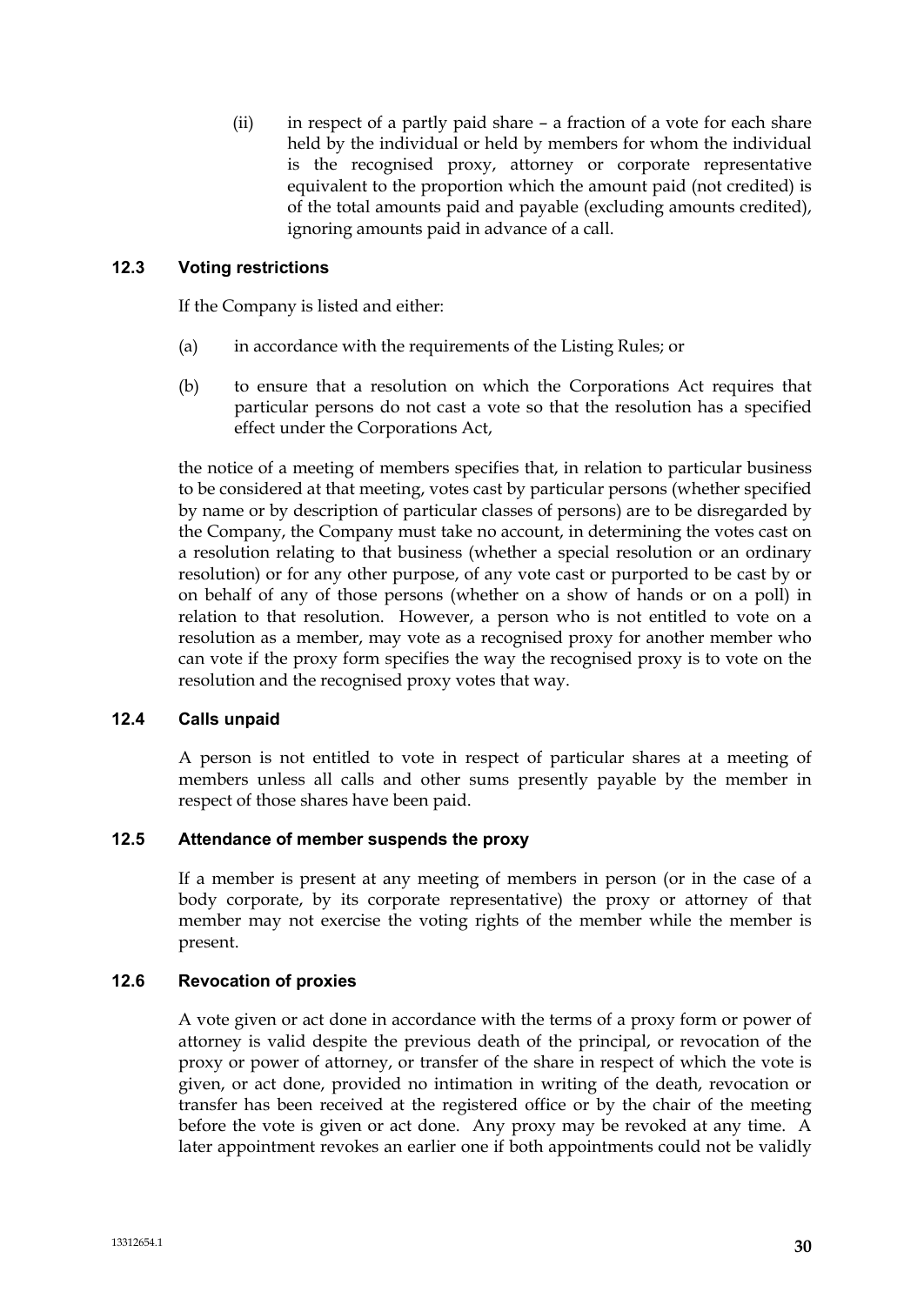exercised at the meeting. The decision of the chair as to whether a proxy has been revoked is final and conclusive.

# **12.7 Proxy must vote on a poll as directed**

A proxy form may specify the way the proxy is to vote on a particular resolution. If it does:

- (a) the proxy need not vote on a show of hands, but if the proxy does so, the proxy must vote that way; and
- (b) if the proxy is the chair, the proxy must vote on a poll, and must vote that way; and
- (c) if the proxy is not the chair, the proxy need not vote on a poll, but if the proxy does so, the proxy must vote that way.

Nothing in this Clause affects the way that the individual who is a proxy can cast any votes they hold as a member.

# **12.8 Proxy must abstain if directed**

A proxy form may specify that the proxy is to abstain from voting on a particular resolution. If it does the proxy must not vote on that resolution.

# **12.9 Method of voting**

The chair of the meeting may determine that any question to be submitted to a meeting of members be determined by a poll without first submitting the question to the meeting to be decided by a show of hands. Unless the chair of the meeting makes such a determination, each question put to a vote at a meeting of members (except where there is an election of directors by ballot) must be determined by a show of hands (as determined by the chair of the meeting) unless a poll is properly demanded.

# **12.10 Who may demand a poll**

At a meeting of members a demand for a poll may be made by:

- (a) the chair of the meeting; or
- (b) at least 5 individuals present having the right to vote at on the resolution; or
- (c) any one or more individuals present having the right to vote at least 5% of the votes that may be cast on the resolution on a poll.

# **12.11 When poll may be demanded**

The poll may be demanded:

- (a) before a vote is taken; or
- (b) before the voting results on a show of hands are declared; or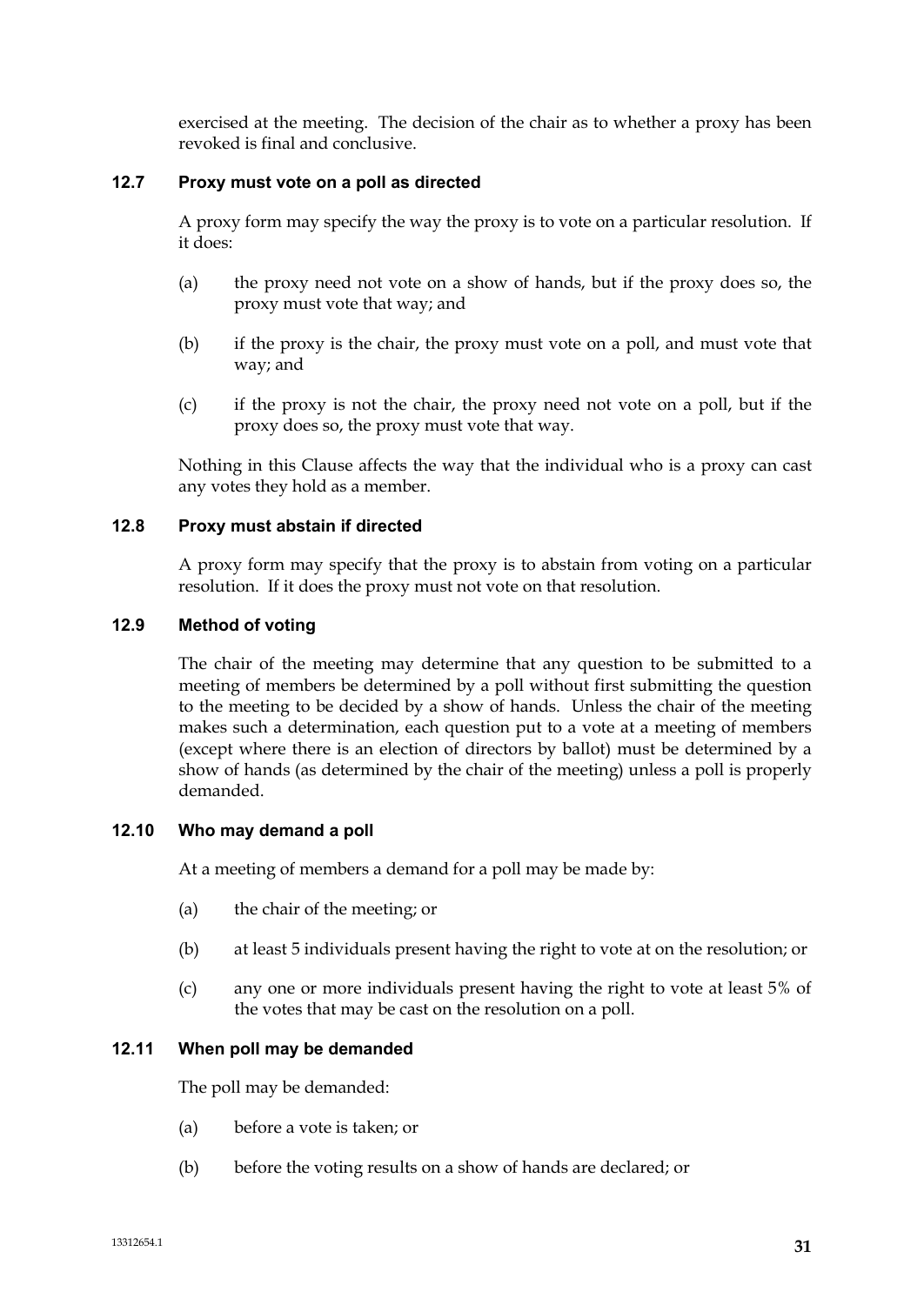(c) immediately after the voting results on a show of hands are declared.

### **12.12 Declaring result of vote on show of hands**

At any meeting of members (unless a poll is so demanded) a declaration by the chair of the meeting that a resolution has been carried, or carried by a particular majority, or lost, or has not been carried by a particular majority and an entry in the book containing the minutes of proceedings of the Company is conclusive evidence of the fact without proof of the number or proportion of the votes recorded in favour of or against such resolution.

### **12.13 Conduct of poll**

The demand for a poll may be withdrawn. If a poll is duly demanded (and the demand not withdrawn) it must be taken in such manner and at such time (either at once or after an interval or adjournment or otherwise) as the chair of the meeting directs. The result of the poll is the resolution of the meeting at which the poll was demanded. A poll demanded on any question of adjournment must be taken at the meeting and without an adjournment. The demand for a poll does not prevent the continuance of the meeting for the transaction of any business other than the question on which a poll has been demanded.

# **12.14 No casting vote for chair**

If, on a show of hands or on a poll, the votes are equal:

- (a) the chair of the meeting does not have a casting vote in addition to the vote, if any, of the chair as a member; and
- (b) the motion is defeated.

#### **12.15 Joint holders' vote**

In the case of joint holders, any one of them may vote. If on a particular occasion more than one of the joint holders votes, only the first to vote is counted. If it is not practical to determine which was first, the earliest named in the register to exercise such right (to the exclusion of those named later) prevails. Any such determination (by the chair or returning officer as the case may be) is final and conclusive. Several executors or administrators of a deceased member are, for the purposes of this Clause treated as joint holders of the share.

#### **12.16 Objections**

No objection may be made to the validity of any vote except at the meeting or adjourned meeting or poll at which such vote is tendered and every vote not disallowed at any such meeting or poll is treated as valid.

### **12.17 Ruling on votes**

The chair of the meeting is the sole judge of the validity of every vote tendered at the meeting and the determination of the chair is final and conclusive.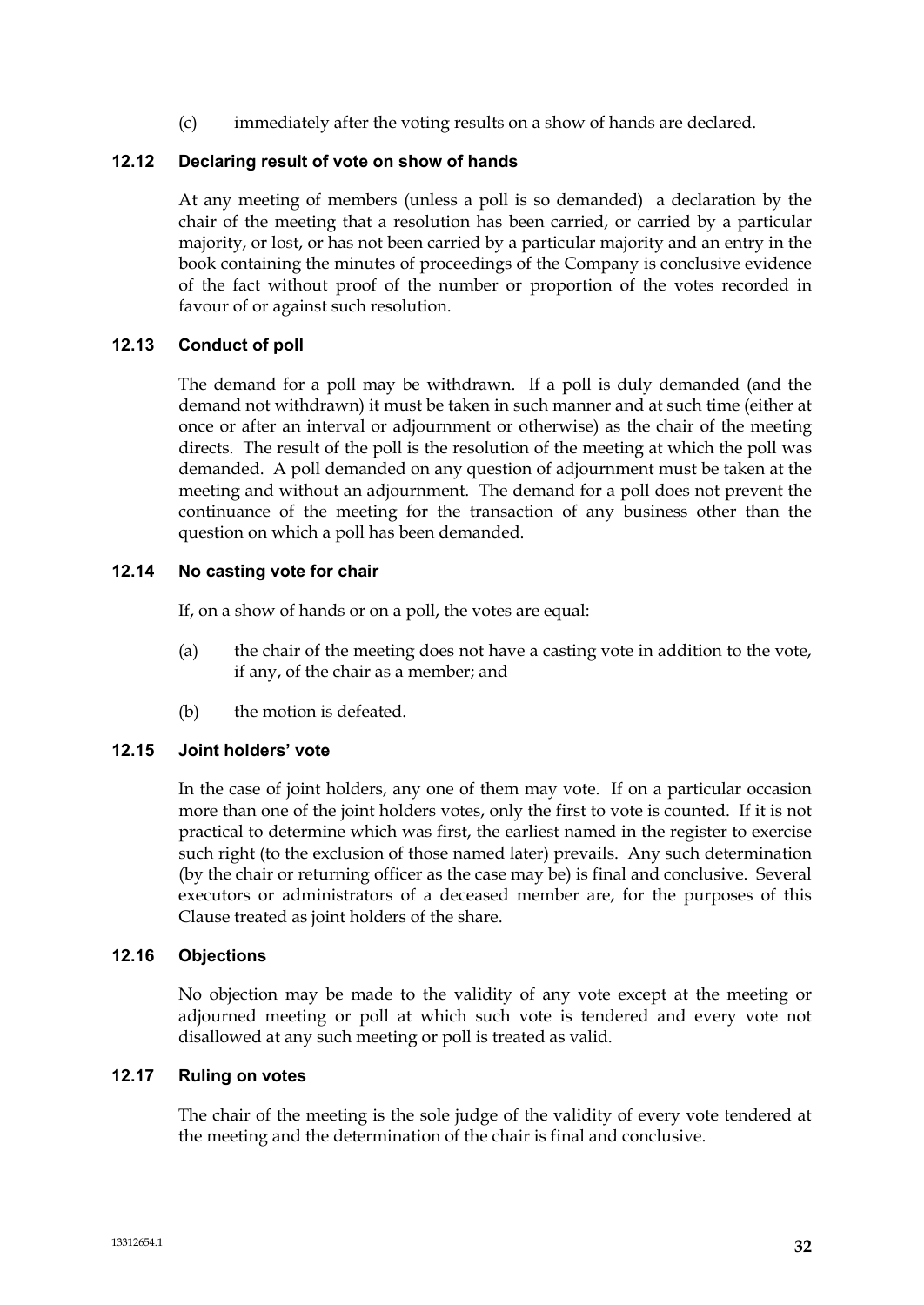### **13. APPOINTMENT AND REMOVAL OF DIRECTORS**

### **13.1 Number of directors**

The number of directors must be not less than 3 nor more than 12.

#### **13.2 No share qualification**

There is no share qualification for directors.

### **13.3 Initial directors**

The directors holding office at the date of adoption of this Clause continue in office subject to this Constitution, with their retirement determined under **Clause 13.5** and **Clause 13.6**, as the case may be.

#### **13.4 Casual appointment**

The directors may at any time appoint any individual as a director, either to fill a casual vacancy or as an addition to the directors. Until that individual is re-elected at a meeting of members, that director is a "**casual appointee**".

#### **13.5 Retirement of casual appointee**

A casual appointee holds office only until the conclusion of the AGM following his or her appointment by the directors and is then eligible for re-election. A casual appointee is not taken into account in determining the number of directors, if any, who are to retire by rotation at such AGM.

#### **13.6 Retirement by rotation**

At the conclusion of every AGM, one-third of the eligible directors (as determined by the next 2 Clauses) must retire from office. No director (except the continuing managing director) may retain office for more than 3 years (or until the conclusion of the third AGM following his or her last election, whichever is the longer) without submitting himself or herself for re-election even though such submission results in more than one-third retiring from office.

#### **13.7 Those who retire**

For the purposes of the preceding Clause:

- (a) the "**eligible directors**" are all directors for the time being, but excluding:
	- (i) all alternate directors;
	- (ii) the continuing managing director;
	- (iii) all casual appointees;
	- (iv) any director who, by reason of his or her age, must seek reappointment at the AGM under section 201C of the Corporations Act;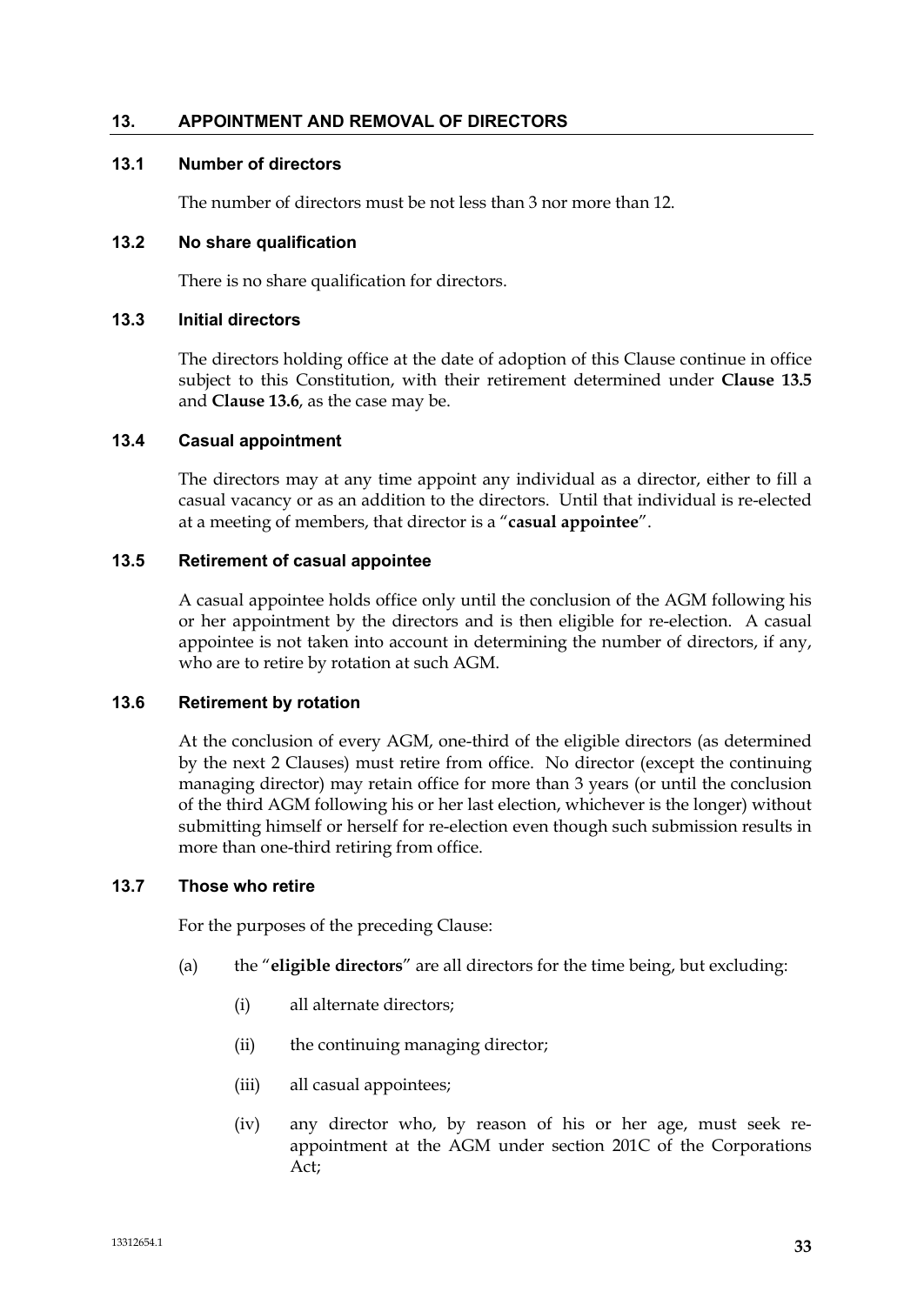- (b) if the number of eligible directors is not a multiple of 3, then the whole number nearest to but not exceeding one-third must retire;
- (c) if as a result of rounding down pursuant to paragraph (b), there would be no director due to retire from office at the conclusion of an AGM and no casual appointee is due to so retire, then one director must retire by rotation at the conclusion of that AGM and is eligible for re-election.

### **13.8 Selection of rotating directors**

In every year the director or directors to retire are the one-third or other nearest whole number who have been longest in office since their last election. As between 2 or more directors who have been in office an equal length of time, the director or directors to retire must, in default of agreement between them, be decided by the secretary by lot. Such agreement or decision, when confirmed in writing by the secretary to the directors concerned, may not be varied or revoked unless all the directors concerned agree. A retiring director is eligible for re-election.

### **13.9 Appointment at AGM**

Unless the directors decide to reduce the number of directors in office (such reduction to be effective from the conclusion of the next AGM), the Company at any AGM at which any director retires may fill the vacated office by either reelecting the same individual or electing some other individual.

#### **13.10 Deemed re-appointment**

If at any AGM the vacated office is not filled, the retiring director, if willing and not disqualified, is treated as having been re-elected unless an ordinary resolution for the re-election of that director is put and lost.

#### **13.11 Candidates requiring nomination**

No individual, except, first, a director retiring by rotation, second, a casual appointee or, third, an individual recommended by the directors for election, is eligible for election to the office of director at any meeting of members (whether an AGM or otherwise) unless duly nominated.

#### **13.12 Valid nominations**

Nominations must be made to the secretary at the registered office. Nominations close at 5.00 p.m. (Sydney time) on the day which is 35 business days before the date for the holding of the meeting of members. For a nomination to be valid:

- (a) the nomination must name the candidate and be signed by not less than 5 members; and
- (b) the individual nominated must consent to act if elected. The consent is sufficient if the individual signs a form of consent on the nomination paper but the secretary may accept any other form of consent, whether accompanying the nomination paper or not, that the secretary deems satisfactory, and such acceptance is final; and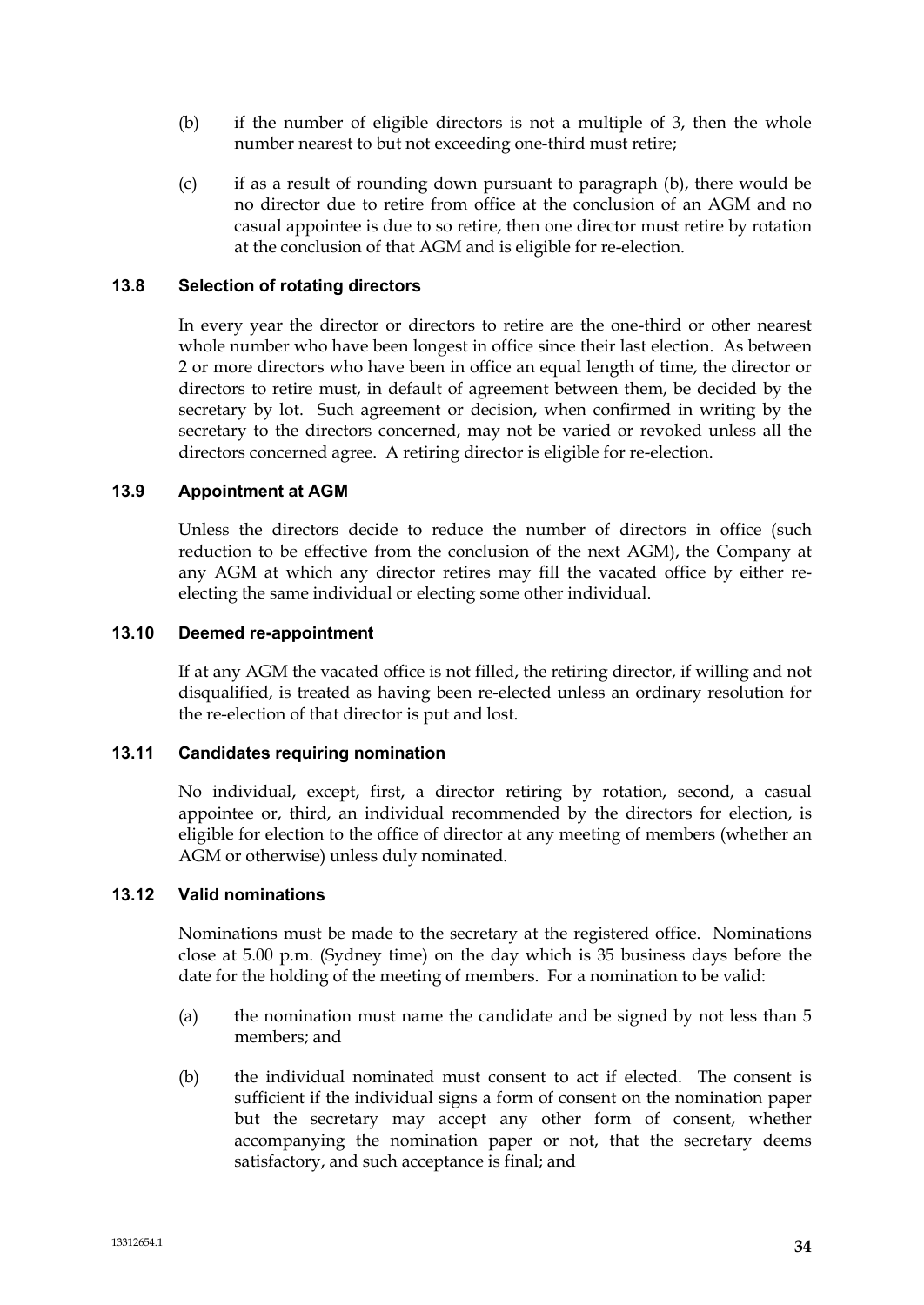(c) the nomination and consent must be received before the close of nominations.

# **13.13 Resignation of director**

Any director may retire from office by giving notice in writing to the Company of the director's intention to do so. Such resignation takes effect immediately unless the resignation is stated in the notice to take effect at some future time in which event the resignation takes effect upon the expiration of such time or the date 3 months from the giving of the notice, whichever is the earlier. A written resignation which has not yet taken effect may be withdrawn by the director, by written notice to the Company, at any time prior to the resignation taking effect.

# **13.14 Vacation of office**

In addition to the circumstances in which the office of director becomes vacant by virtue of the Corporations Act or other provisions of this Constitution, the office of director, by the very fact, is vacated if the director:

- (a) becomes an insolvent under administration; or
- (b) cannot manage the Company because of their mental incapacity and is an individual whose estate or property has had a personal representative or trustee appointed to administer it; or
- (c) is absent from meetings of directors for a continuous period of 6 months without leave of absence from the directors; or
- (d) fails to pay any call due on any shares held by that director for the space of one month, or such further time as the directors allow, after the time when the call has been made; or
- (e) is removed from office by an ordinary resolution.

# **13.15 Less than minimum number of directors**

The continuing directors may act despite any vacancy in their body but if the number falls below the minimum number fixed in accordance with this Constitution, the directors may act only:

- (a) to appoint directors up to that minimum number; or
- (b) to call a meeting of members; or
- (c) in emergencies.

# **14. ALTERNATE DIRECTORS**

#### **14.1 Power to appoint alternate director**

Each director may at any time appoint any individual approved for that purpose by a majority of his or her co-directors to act as an alternate director in the appointor's place.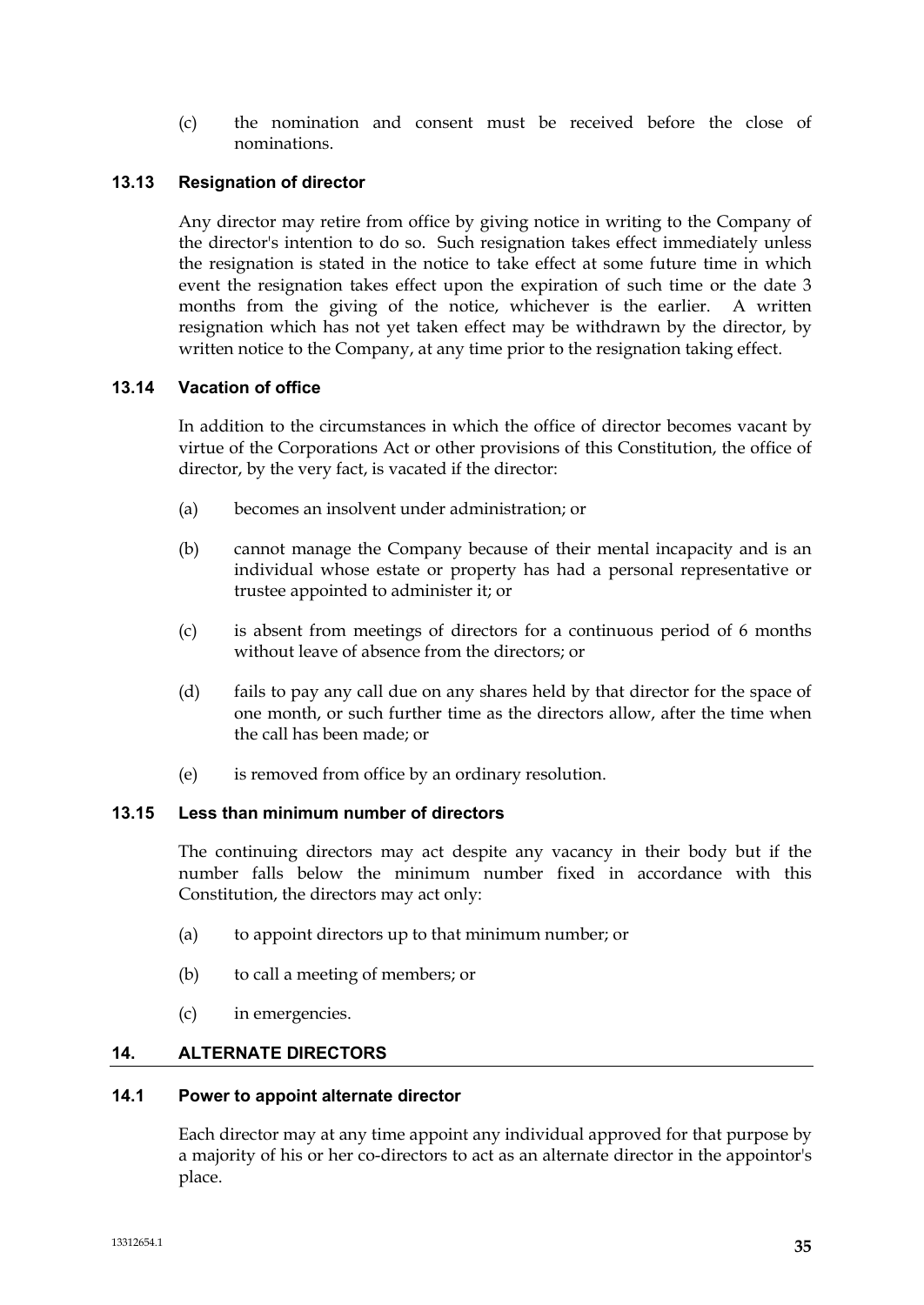### **14.2 Suspension of appointment**

The appointor may vary, suspend, or terminate the appointment of any alternate.

### **14.3 Notice of appointment**

Notice of each such appointment, suspension or termination must be made in writing to the alternate, signed by the appointor, and a copy served on the Company.

### **14.4 Electronic notifications**

Any notice under the preceding Clause or the next Clause may be served by electronic transmission and any such transmission purporting to be signed by a director is treated as being in writing signed by such director.

### **14.5 Role of alternate**

An alternate director, in that capacity:

- (a) is not entitled to receive notice of meetings of the directors, unless the appointor has, by notice in writing to the Company, required it do so either generally or in particular circumstances;
- (b) may attend and vote at a meeting of the directors if the appointor is not present at that meeting;
- (c) is entitled to sign a circular resolution under **Clause 17.10**, unless the appointor has, by notice in writing to the Company, suspended that right either generally or in particular circumstances;
- (d) when acting in the appointor's place at any time, is an officer of the Company and not an agent of the appointor and, in those circumstances, is subject to the duties and has all the powers and rights of a director (subject to this Clause);
- (e) does not have a conflict of interest solely by reason of the fact that the appointor has (or vice versa); and
- (f) is not taken into account in determining either the number of directors or the rotation of directors.

### **14.6 Remuneration of alternate**

An alternate's only rights (if any) as to remuneration for ordinary service as a director are against the appointor and not the Company.

### **14.7 Multiple votes**

A director or any other individual may act as alternate director to represent more than one director, and have as many votes accordingly, but for the purpose of forming a quorum counts as only one director.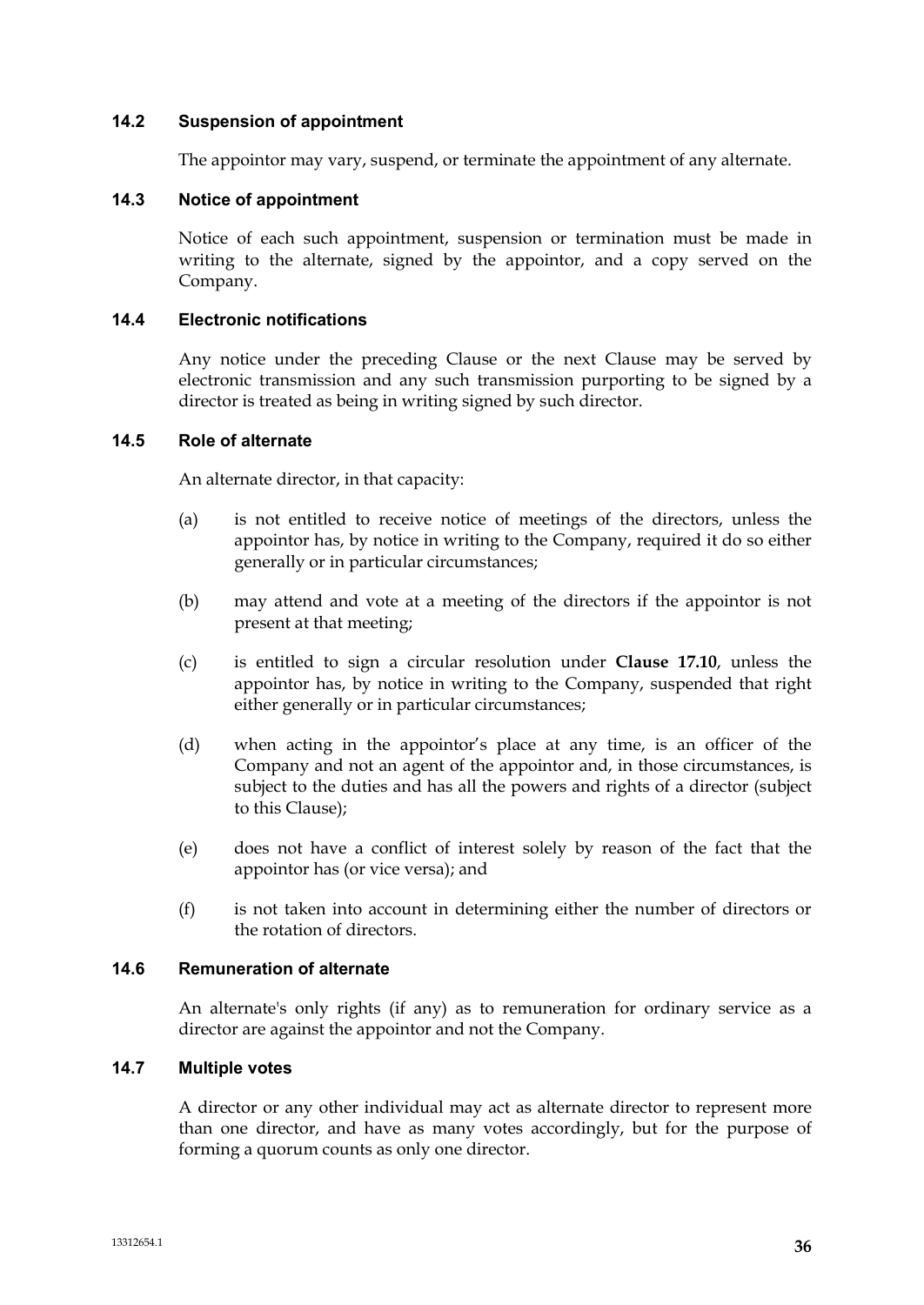### **14.8 Termination of appointment**

The appointment of an alternate director, by the very fact, is terminated:

- (a) if, by writing under the hand of the alternate, left at the registered office, the alternate resigns such appointment; or
- (b) if the appointment of the alternate is terminated by the appointor; or
- (c) if a majority of the co-directors of the appointor withdraw the approval of the individual to act as an alternate; or
- (d) if the appointor vacates office as a director; or
- (e) if the appointment is to act as alternate for one or more directors and all of those named directors have vacated office as directors; or
- (f) on the happening of any event which, if the alternate were a director, would cause the alternate to vacate the office of director.

### **15. MANAGING DIRECTOR**

### **15.1 Appointment of managing directors**

The directors may at any time:

- (a) appoint one or more of their body to be managing director (or managing directors) or to some other executive office of the Company;
- (b) define, limit and restrict that individual's powers;
- (c) fix that individual's remuneration and duties;
- (d) vary any of the powers so conferred; and
- (e) remove that individual from that office (but not as a director) and appoint another (or others) in that individual's place or places.

# **15.2 Continuing managing directors**

If the directors appoint more than one managing director, then the directors must nominate one of the managing directors as "the continuing managing director". The directors may terminate or change the nomination of the continuing managing director at any time. If there is one managing director, then he or she is regarded as the continuing managing director.

#### **15.3 Application of other clauses to managing director**

A continuing managing director is not, while that individual continues to hold that office, subject to retirement by rotation and that individual is not taken into account in determining the rotation of retirement of directors. A managing director, subject to the provisions of any contract between that individual and the Company and subject to this Constitution, is subject to the same provisions as to resignation,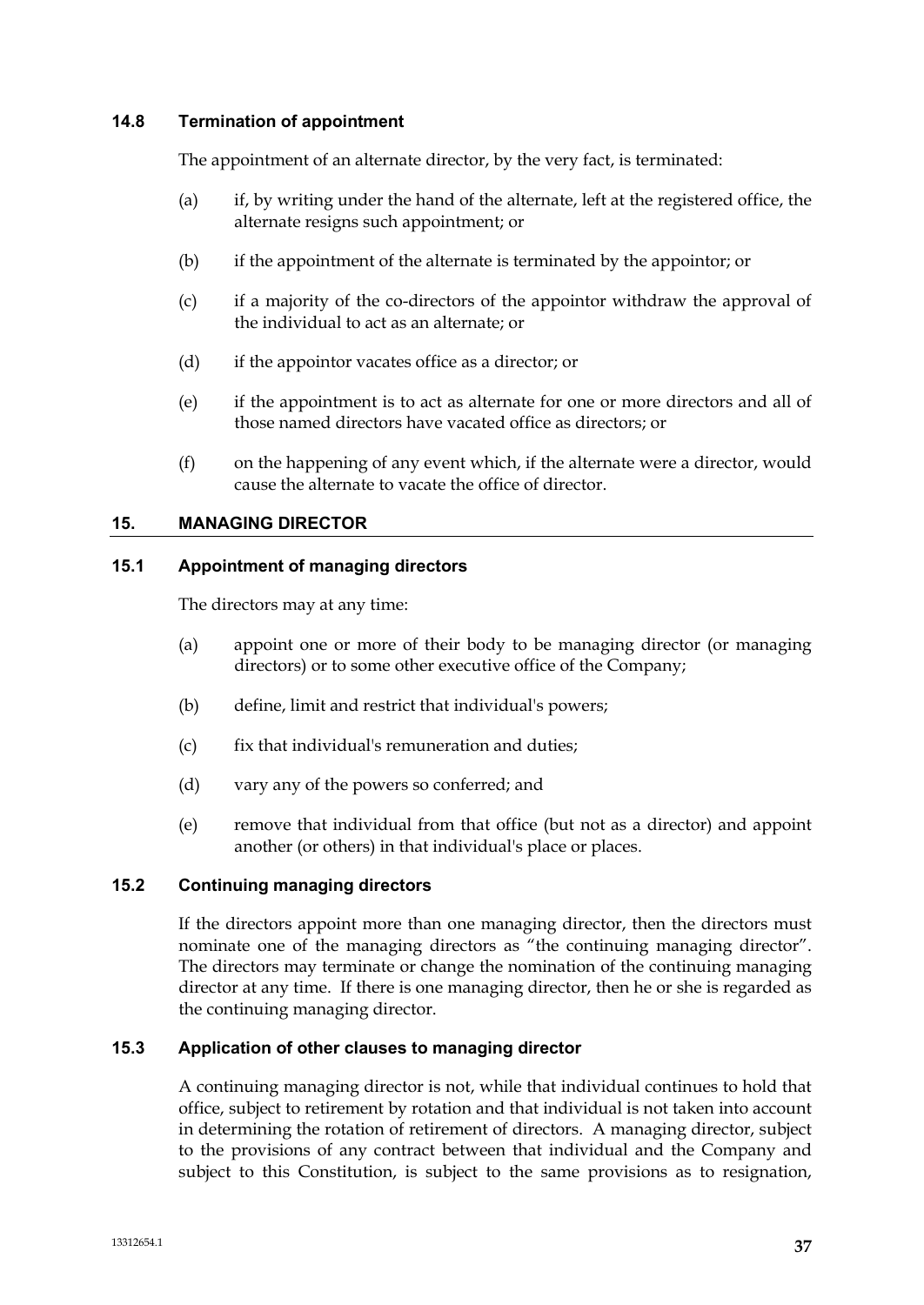disqualification and removal as the other directors and if that individual ceases to hold the office of director from any cause that individual, by the very fact, immediately ceases to be a managing director.

# **15.4 Acting managing director**

If a managing director becomes at any time in any way incapable of acting as such, the directors may appoint any other director to act temporarily as managing director.

### **15.5 Remuneration of executive directors**

Subject to the provisions of any agreement entered into in a particular case, the remuneration of a managing director or other director appointed to an executive office, may at any time be fixed by the directors**.** Such remuneration may be by way of fixed salary, participation in profits of the Company or of any other company in which the Company is interested, or by any or all of those modes but, while the Company is listed, must not be by way of commission on, or percentage of, the operating revenue of the Company.

# **16. REMUNERATION OF DIRECTORS**

### **16.1 Group directors' fees**

A meeting of members may at any time, by ordinary resolution, approve a fixed sum that may be paid in each financial year of the Company as group directors' fees.

# **16.2 Proposal to increase fees for ordinary services**

If there is a proposal to increase group directors' fees, the notice calling the meeting of members at which such increase is to be proposed must state the amount of the proposed increase and the maximum sum that may be paid if the increase is approved.

# **16.3 Fees for ordinary services of directors of the Company**

In each financial year of the Company the directors must be paid out of the funds of the Company as remuneration, for their ordinary services as directors of the Company, such sum as the directors determine, but it must not exceed that last fixed under **Clause 16.1**. The sum so determined must be divided among the directors in such proportion and manner as they may at any time determine or, in default of determination, equally.

# **16.4 Fees for ordinary services of directors of other group companies**

The Company, through its control of its wholly-owned subsidiaries, must ensure that, after taking into account the sum determined under the preceding Clause, the group directors' fees paid in each financial year do not exceed that last fixed under **Clause 16.1**.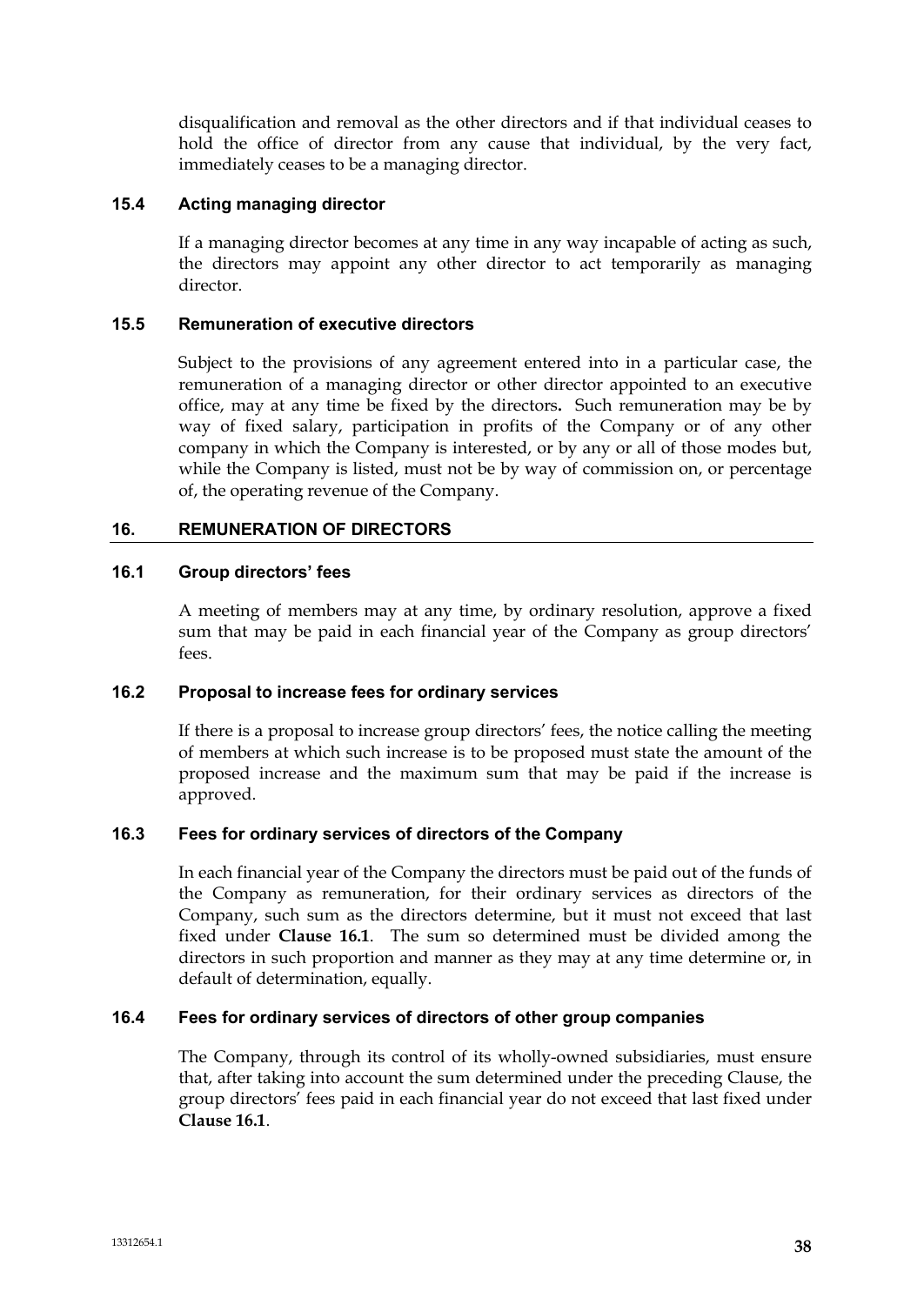### **16.5 Expenses of directors**

Each director is entitled to be paid all travelling and other expenses incurred, or to be incurred, by him or her in connection with his or her attendance at board meetings and meetings of members or otherwise in connection with the business of the Company.

# **16.6 Additional remuneration for extra services**

Any director who, being willing, is called upon to perform extra services or to make any special exertions or to undertake any executive or other work for the Company beyond the director's ordinary duties or to go or reside abroad or otherwise for any of the purposes of the Company is entitled to be remunerated either by a fixed sum or a salary as may be determined by the directors. Such remuneration may be either in addition to**,** or in substitution for**,** that director's share in the remuneration referred to in **Clause 16.3**.

### **16.7 Daily accrual**

The remuneration of each director for ordinary services accrues from day to day and is apportionable accordingly. A resolution of directors cancelling, suspending, reducing or postponing payment of such remuneration or any part of it binds all the directors for the time being.

### **16.8 Payment of retirement benefit**

Upon a director ceasing, or at any time after his or her ceasing whether by retirement or otherwise, to hold that office, the directors may pay to the former director, or in the case of death to the former director's legal personal representatives, or to the director's dependants or any of them, a lump sum payment in respect of past services of such director (either in that capacity or as an officer of a related body corporate of the Company) of an amount not exceeding the amount permitted by the Corporations Act and the Listing Rules. The Company may contract with any director to secure payment of any such sum to him or her, to the director's legal personal representatives, dependants or any of them.

# **16.9 Contributions to a superannuation fund**

The Company may at any time make contributions to a superannuation or similar fund for the benefit of any director. Any such contribution is in addition to, and not regarded as part of, the remuneration approved by members under this Constitution.

# **17. PROCEEDINGS OF DIRECTORS**

### **17.1 Mode of meeting**

The directors may meet together for the dispatch of business, adjourn and otherwise regulate their meetings as they see fit. The directors may conduct their meetings by telephone or other form of communication without a director being in the physical presence of another director or other directors providing all directors have a reasonable opportunity to hear and be heard by each other.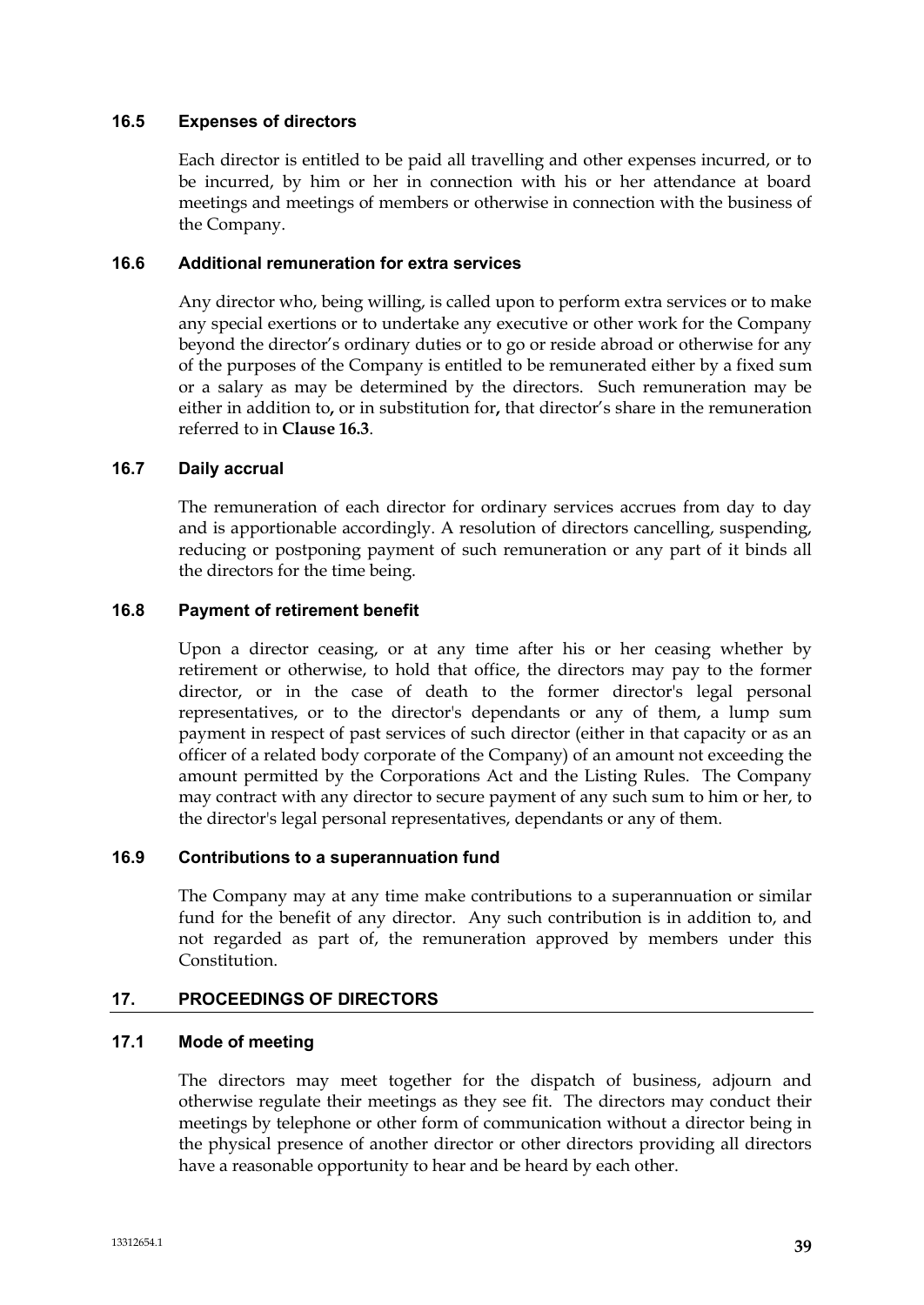### **17.2 Quorum**

A quorum for a meeting of the directors is 2 directors.

# **17.3 Chair calling a meeting**

The chair of the directors may at any time call a meeting of the directors to be held at such time and place as the chair chooses and such meeting shall not be invalidated by reason only of lack of convenience if a quorum of directors forms.

# **17.4 Secretary calling a meeting**

The secretary, upon the request of any other director, must call a meeting of the directors to be held at such time and place as is convenient to the directors.

### **17.5 Notice of meeting**

Notice of each meeting of the directors:

- (a) may be given by such means as is convenient, including by telephone or electronic transmission; and
- (b) must be given to all eligible directors and all eligible alternate directors.

### **17.6 Recipients of notice**

For the purposes of the preceding Clause:

- (a) the "**eligible directors**" are all directors for the time being but excluding, first, all alternate directors, second, those given leave of absence, and third, those who in the belief of the individual calling the meeting are absent from Australia;
- (b) the "**eligible alternate directors**" are those alternate directors in respect of whom an appointor has, under **Clause 14.5**, required the Company to give such a notice to the alternate, but excluding those alternate directors who, in the belief of the individual calling the meeting, are absent from Australia; and
- (c) the accidental omission to give notice of any meeting of the directors to, or the non-receipt of any such notice by, an individual entitled to receive that notice does not invalidate the calling of the meeting or any resolution passed at any such meeting.

# **17.7 Appointment of chair**

The directors may elect one of their number to be chair of their meetings and may determine the period for which that individual is to hold that office. Such individual is entitled to use the title "Chairman", "Chairperson" or "Chair". If no chair is elected or if at any meeting of the directors the chair is not present within 15 minutes of the time appointed for holding the meeting, subject to the next Clause, the directors present must choose one of their number to be chair of such meeting.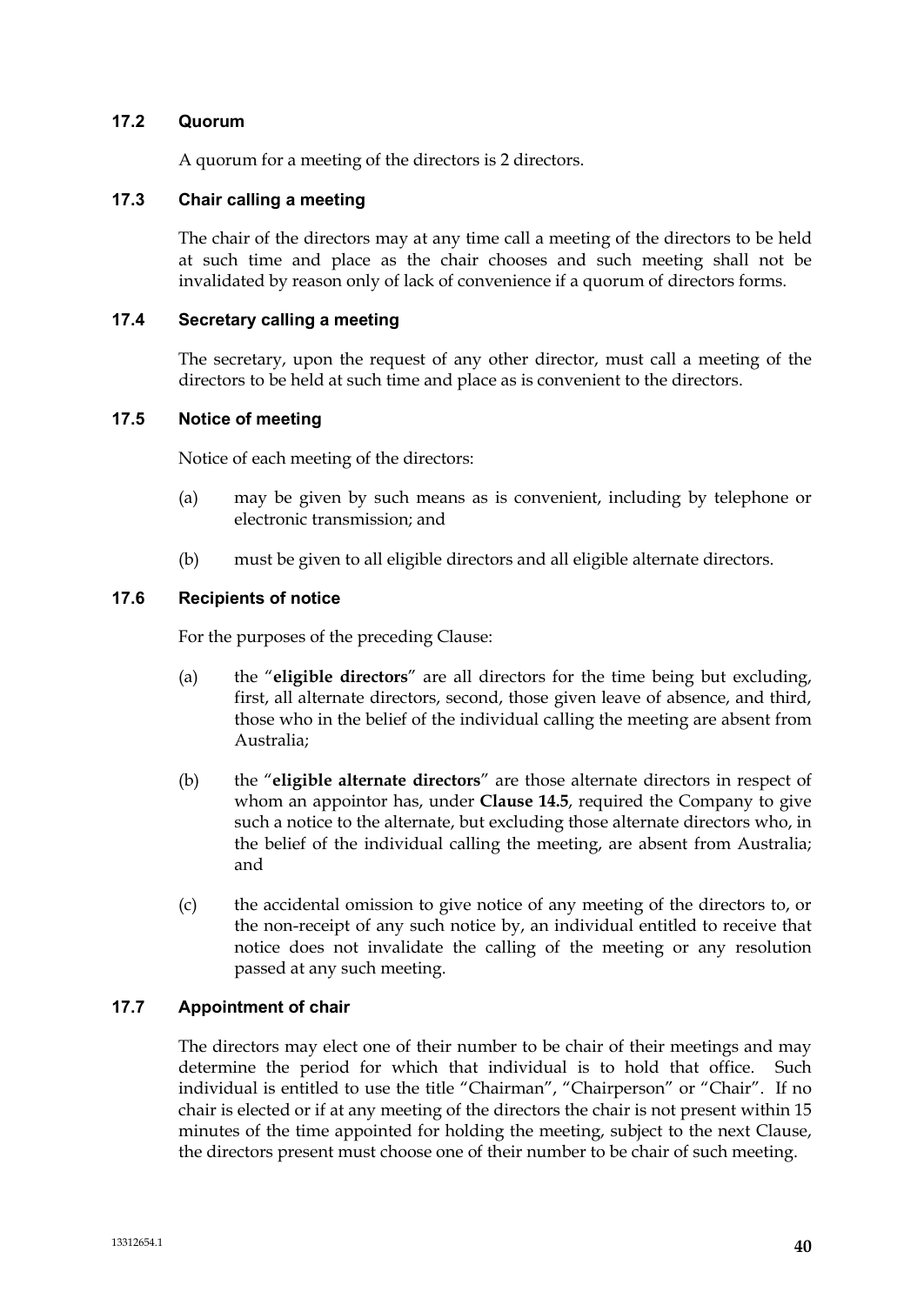### **17.8 Appointment of deputy chair**

The directors may elect one of their number to be the deputy chair of their meetings and may determine the period for which that individual is to hold that office. Such individual is entitled to use the title "Deputy Chairman", "Deputy Chairperson" or "Deputy Chair" In the absence of the chair at a meeting of the directors, the deputy chair may exercise all the powers and authorities of the chair.

### **17.9 Votes of directors**

Questions arising at any meeting of the directors must be decided by a majority of votes cast and each director has one vote. An individual who is an alternate director is entitled (in addition to his or her own vote if a director) to one vote on behalf of each director whom the alternate represents (as an alternate director at the meeting) and who is not personally present. If there is an equality of votes, provided more than 2 directors present are competent to vote on the question at issue but not otherwise, the chair may exercise a second or casting vote.

### **17.10 Circular resolution of directors**

If a majority in number of the eligible directors have signed a document containing a statement that they are in favour of a resolution of the directors in terms set out in the document, a resolution in those terms is treated as having been passed at a meeting of the directors held on the day on which the document was signed or, if the directors sign the documents on different days, on the day on which the document was last signed by a director thereby constituting a majority in number of the eligible directors unless the document, by its terms, is said to take effect from an earlier date.

# **17.11 Signing of circular resolution**

For the purposes of the preceding Clause:

- (a) the "**eligible directors**" are all directors for the time being but excluding, first, all alternate directors, second, those who, at a meeting of directors, would not be entitled to vote on the resolution and, third, those then outside Australia;
- (b) each director, other than one not entitled to vote on the resolution, may sign the document;
- (c) if an individual who is not entitled to vote on the resolution signs the document, it does not invalidate the resolution if it is otherwise valid;
- (d) unless the right has been suspended by the appointor under **Clause 14.5**, each alternate director may sign the document in the appointor's place if the alternate director reasonably believes that the appointor is unavailable to sign the document. An alternate may sign even if the available appointor could not have voted on the resolution. An alternate director who represents more than one director may sign as many times accordingly;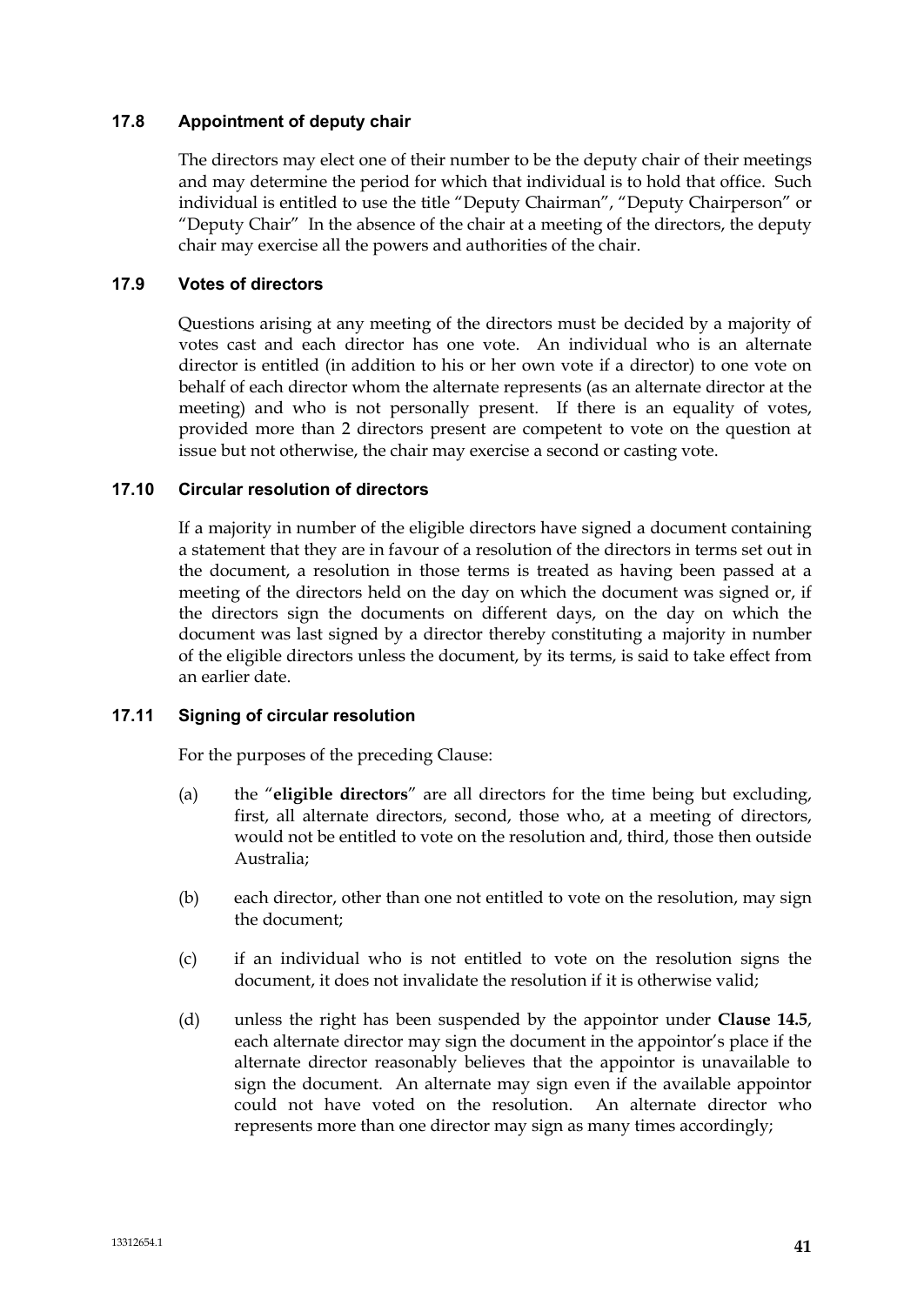- (e) if there is only one eligible director, he or she may sign the document and it then takes effect under the preceding Clause;
- (f) an electronic transmission purporting to be signed by a director or alternate director is treated as being in writing signed by such individual; and
- (g) 2 or more separate documents containing statements in identical terms each of which is signed by one or more directors are together treated as constituting one document containing a statement in those terms signed by those directors on the respective days on which they signed the separate documents.

# **17.12 Deemed minute**

The document or documents referred to in the 2 preceding Clauses are treated as constituting a minute of that meeting and must be entered in books kept for that purpose.

# **17.13 Validity of acts of directors**

All acts done at any meeting of the directors or of a committee of directors or other persons or by any individual acting as a director or any person purporting to act as an attorney under power of the Company are, despite the fact that later it is discovered that there was some defect in the appointment or continuance in office of such director, person or attorney so acting or that they or any of them were disqualified or were not entitled to vote, as valid as if every such person had been duly appointed or had duly continued in office and was qualified to be a director or attorney and was entitled to vote.

# **18. MATERIAL PERSONAL INTERESTS OF DIRECTORS**

# **18.1 Requirement to leave the meeting**

A director who has a material personal interest in a matter that is being considered at a meeting of directors must not:

- (a) be present while the matter is being considered at the meeting; or
- (b) vote on the matter.

# **18.2 Exemptions from having to leave**

The preceding Clause does not apply if:

- (a) the interest does not need to be disclosed under section 191 of the Corporations Act (whose terms are reflected in **Clause 18.3**) by reason of an exemption under section 191(2) (whose terms are reflected in **Clause 18.4**); or
- (b) the director is permitted to do so by a declaration or order made by the Australian Securities and Investments Commission under section 196 of the Corporations Act; or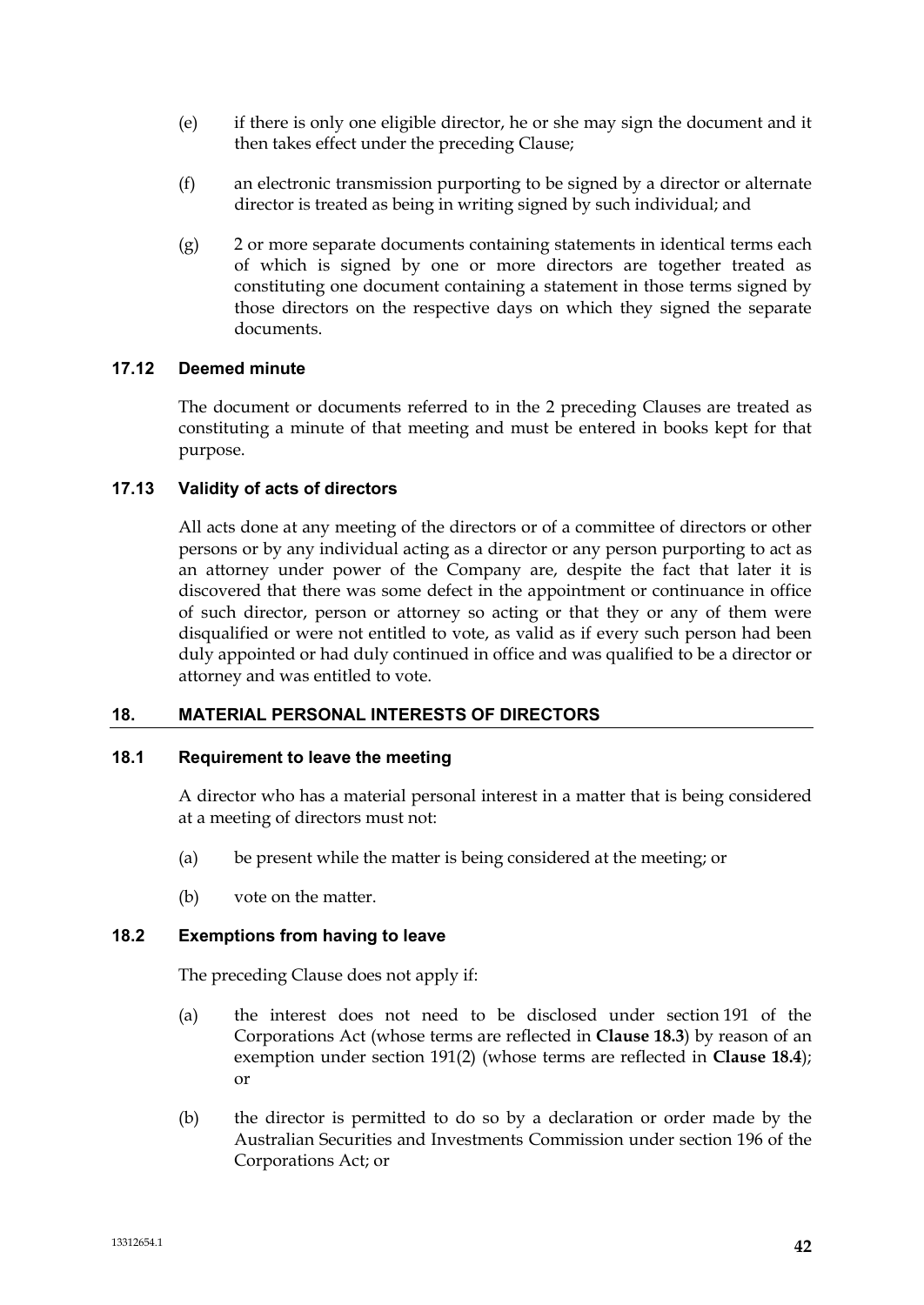- (c) if there are not enough directors to form a quorum for a directors' meeting because of **Clause 18.1**, one or more of the directors (including those who have a material personal interest in the matter) may call a general meeting to consider a proposed resolution to deal with the matter; or
- (d) if directors who do not have a material personal interest in the matter have passed a resolution that:
	- (i) identifies the director, the nature and extent of the director's interest in the matter and its relation to the affairs of the company; and
	- (ii) states that those directors are satisfied that the interest should not disqualify the director from voting or being present.

# **18.3 Director's duty to notify**

A director who has a material personal interest in a matter that relates to the affairs of the Company must give the other directors notice of the interest unless the next Clause says otherwise.

### **18.4 Exemptions from having to give notice**

The director does not need to give notice of an interest under the preceding Clause if:

- (a) the interest:
	- (i) arises because the director is a member of the Company and is held in common with the other members of the Company; or
	- (ii) arises in relation to the director's remuneration as a director of the Company; or
	- (iii) relates to a contract the Company is proposing to enter into that is subject to approval by the members and will not impose any obligation on the Company if it is not approved by the members; or
	- (iv) arises merely because the director is a guarantor or has given an indemnity or security for all or part of a loan (or proposed loan) to the Company; or
	- (v) arises merely because the director has a right of subrogation in relation to a guarantee or indemnity referred to in paragraph (iv); or
	- (vi) relates to a contract that insures, or would insure, the director against liabilities the director incurs as an officer of the Company (but only if the contract does not make the Company or a related body corporate the insurer); or
	- (vii) relates to any payment by the Company or a related body corporate in respect of an indemnity permitted under section 199A of the Corporations Act or any contract relating to such an indemnity; or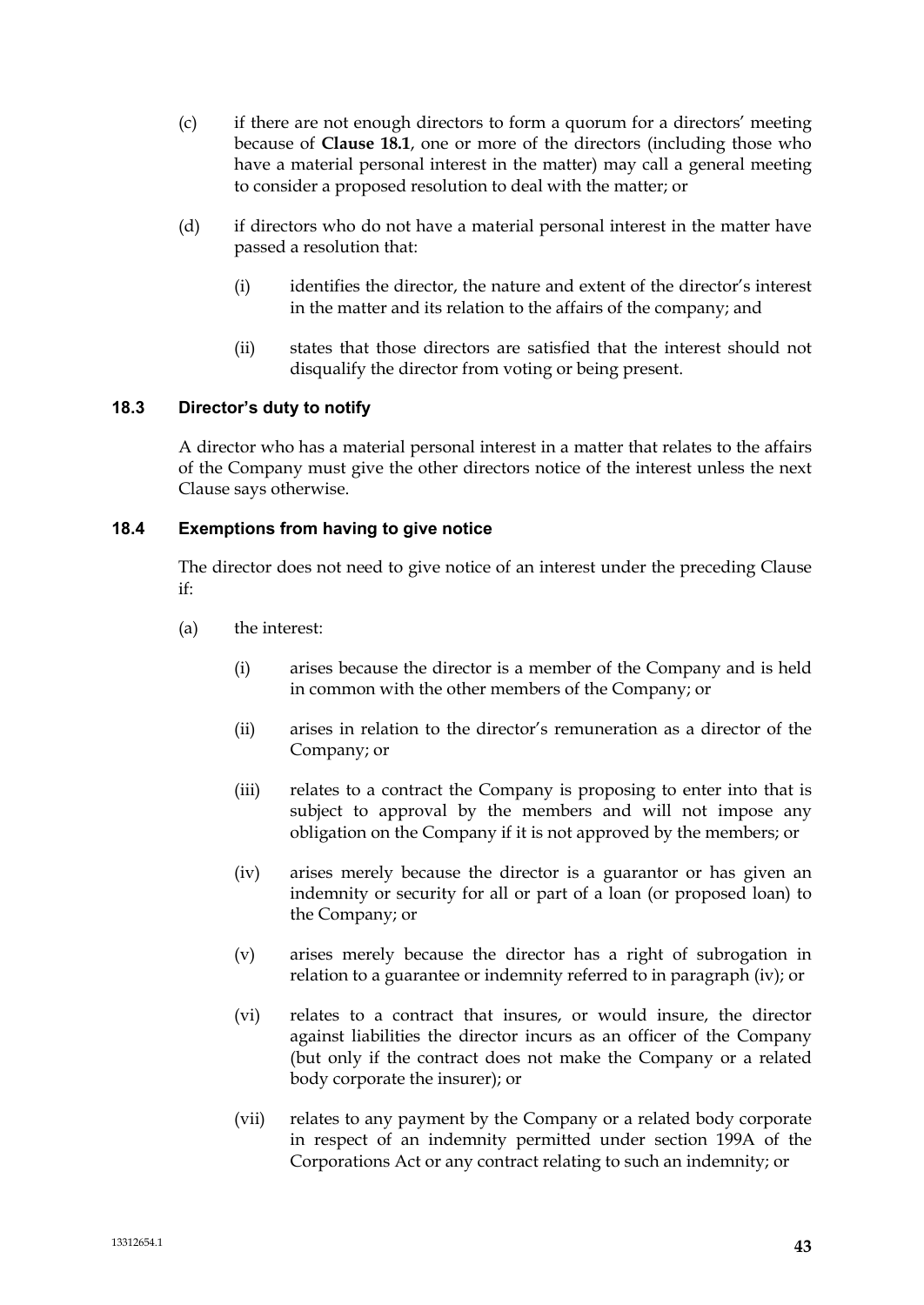- (viii) is in a contract, or proposed contract, with, or for the benefit of, or on behalf of, a related body corporate and arises merely because the director is a director of the related body corporate; or
- (b) all the followings conditions are satisfied:
	- (i) the director has already given notice of the nature and extent of the interest and its relation to the affairs of the Company under **Clause 18.3**; and
	- (ii) if an individual who was not a director of the Company at the time when the notice under **Clause 18.3** was given is appointed as a director of the Company, the notice is given (by someone) to that individual; and
	- (iii) the nature or extent of the interest has not materially increased above that disclosed in the notice; or
- (c) the director has given a standing notice of the nature and extent of the interest under **Clause 18.6** and the standing notice is still effective in relation to the interest (as to which see **Clauses 18.10 and 18.11**).

# **18.5 Notice of material personal interest**

The notice required by **Clause 18.3** must:

- (a) give details of:
	- (i) the nature and extent of the interest; and
	- (ii) the relation of the interest to the affairs of the Company; and
- (b) be given at a meeting of the directors as soon as practicable after the director becomes aware of their interest in the matter.

The details must be recorded in the minutes of the meeting.

# **18.6 Standing notice about an interest**

A director who has an interest in a matter may give the other directors standing notice of the nature and extent of the interest in the matter in accordance with the next Clause. The notice may be given at any time and whether or not the matter relates to the affairs of the Company at the time the notice is given. The standing notice may be given to the other directors before the interest becomes a material personal interest.

# **18.7 Form of standing notice**

The notice under the preceding Clause must:

- (a) give details of the nature and extent of the interest; and
- (b) be given: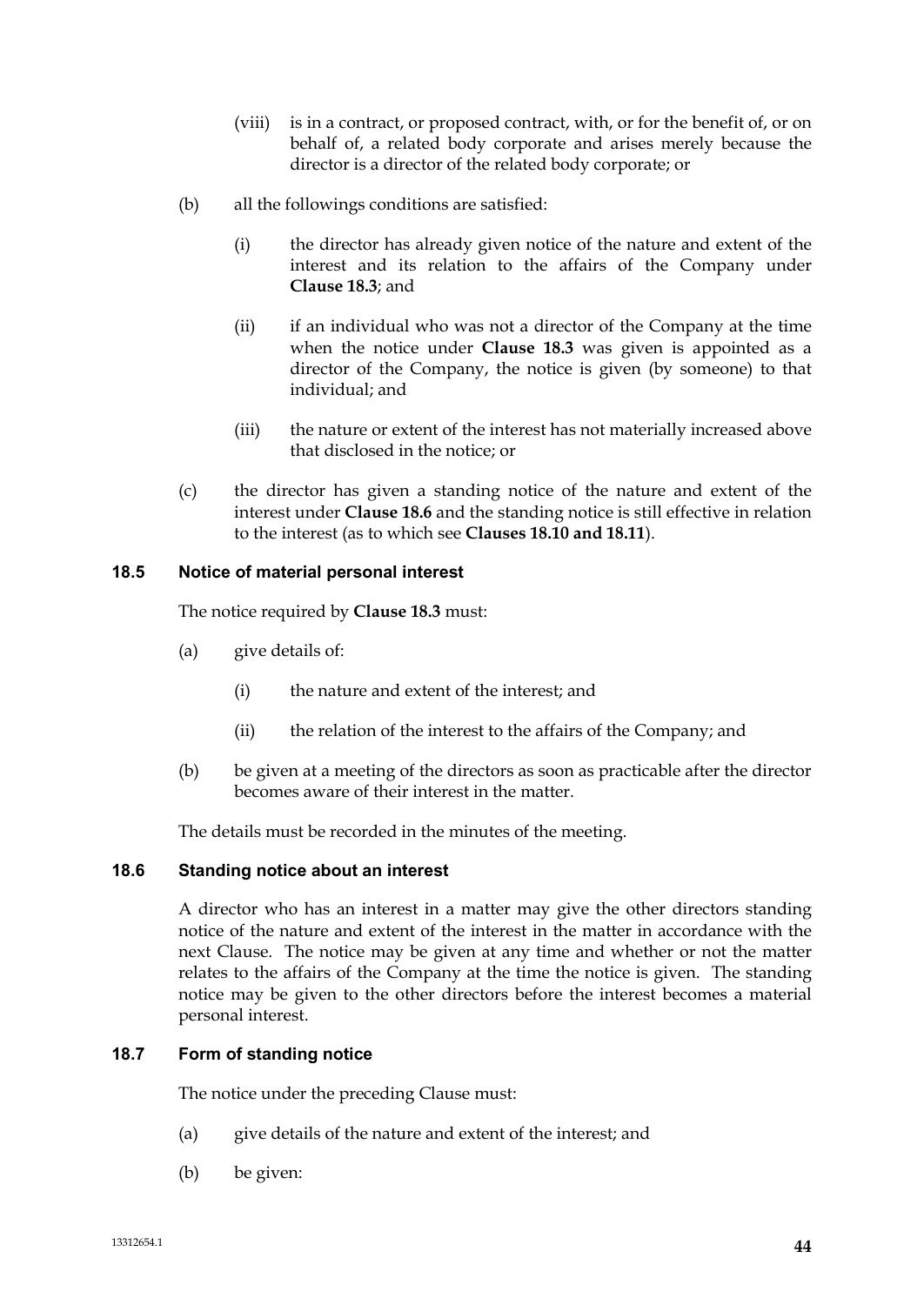- (i) at a meeting of the directors (either orally or in writing); or
- (ii) to the other directors individually in writing.

The standing notice is given under paragraph (b)(ii) when it has been given to every director.

### **18.8 Standing notice must be tabled if given to directors individually**

If the standing notice is given to the other directors individually in writing, it must be tabled at the next meeting of the directors after it is given.

### **18.9 Nature and extent of interest must be recorded in minutes**

The director must ensure that the nature and extent of the interest disclosed in the standing notice is recorded in the minutes of the meeting at which the standing notice is given or tabled.

### **18.10 Dates of effect and expiry of standing notice**

The standing notice:

- (a) takes effect as soon as it is given; and
- (b) ceases to have effect if an individual who was not a director of the Company at the time when the notice was given is appointed as a director of the Company.

A standing notice that ceases to have effect under the paragraph (b) commences to have effect again if it is given (by someone) to the individual referred to in that paragraph.

#### **18.11 Effect of material increase in nature or extent of interest**

The standing notice ceases to have effect in relation to a particular interest if the nature or extent of the interest materially increases above that disclosed in the standing notice.

# **18.12 Effect of contravention**

A contravention of any of the Clauses in this Section by a director does not affect the validity of any act, transaction, agreement, instrument, resolution or other thing.

#### **19. POWERS AND DUTIES OF DIRECTORS**

### **19.1 Powers generally**

Subject to the Corporations Act and to any other provisions of this Constitution, the management and control of the Company and of the business and affairs of the Company is vested in the directors who may exercise all such powers of the Company and do all such acts or things as are not by this Constitution or by the Corporations Act expressly required to be exercised or done by a meeting of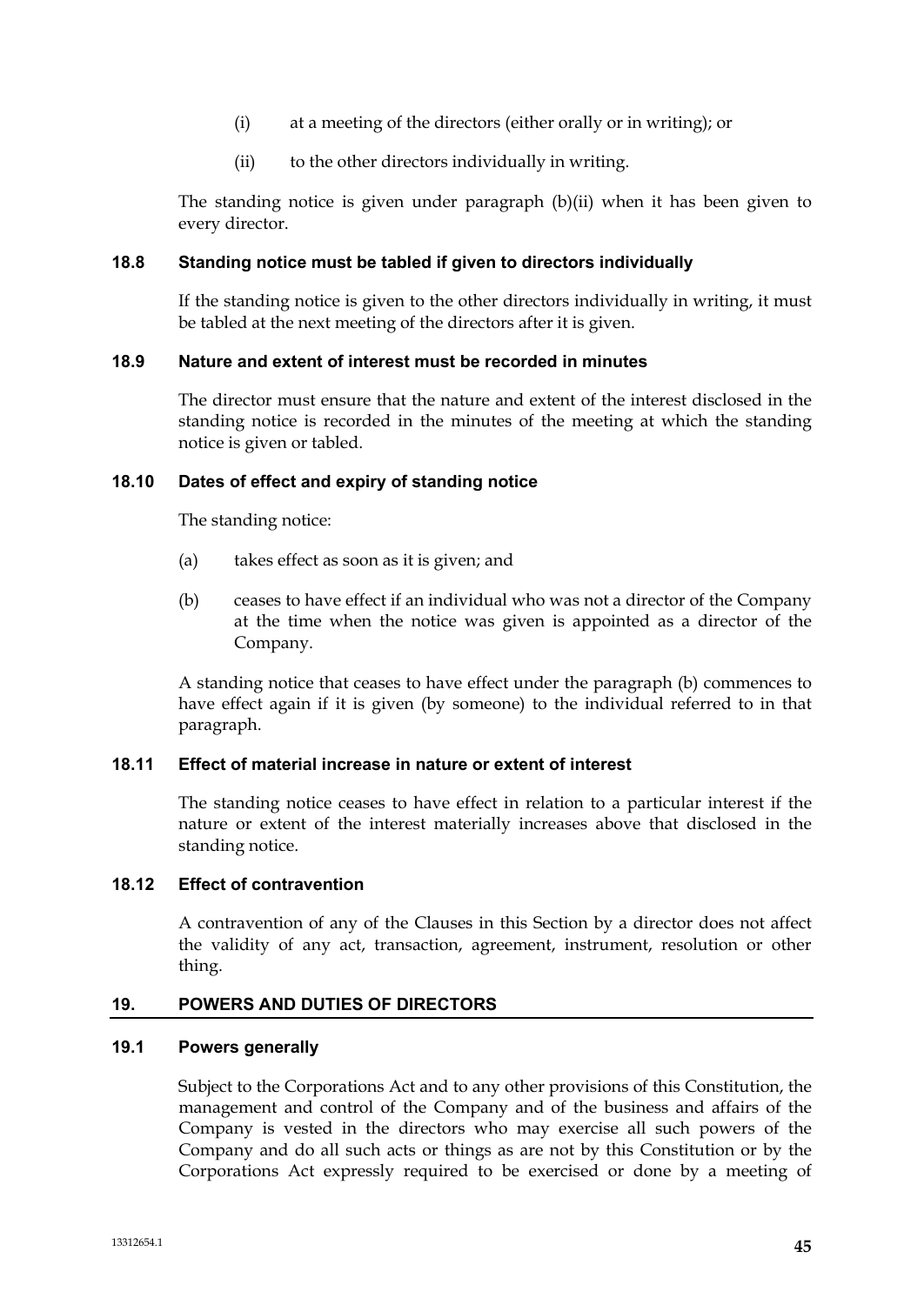members. No ordinary resolution, special resolution, or change in this Constitution, invalidates any prior act of the directors which would have been valid if that resolution or change had not been adopted or passed.

# **19.2 Sale of main undertaking**

If the Company is listed, any sale or disposal of the Company's main undertaking is conditional upon approval or ratification by ordinary resolution at a meeting of members held in accordance with the Listing Rules.

# **19.3 Borrowing**

The directors have the power to raise or borrow any sum or sums of money and to secure the payment or repayment of such moneys and any other obligation or liability of the Company in such manner and on such terms in all respects as they think fit. This includes upon the security of any mortgage or by the issue of debentures or debenture stock of the Company charged upon all or any of the property of the Company (both present and future) including its goodwill, undertaking and uncalled capital for the time being or upon bills of exchange, promissory notes or other obligations or otherwise.

# **19.4 Security**

Without limiting the generality of the preceding Clause, the directors have power to make such loans to, and to provide such guarantees and security for obligations undertaken by, directors of the Company as may be permitted by the Corporations Act or by resolution of the Company in accordance with the Corporations Act.

# **19.5 Execution of negotiable instruments**

All cheques, promissory notes, drafts, bills of exchange and other negotiable instruments and all receipts for money paid to the Company may be signed, drawn, accepted, endorsed or otherwise executed as the case may be in such manner as the directors at any time determine.

# **19.6 Appointment of attorney**

The directors may at any time, by power of attorney, appoint any person or persons to be the attorney or attorneys of the Company for such purposes and with such powers, authorities and discretions (not exceeding those vested in or exercisable by the directors under this Constitution) and for such period and subject to such conditions as they may think fit. Any such powers of attorney may contain such provisions for the protection and convenience of persons dealing with any such attorney as the directors may think fit and may also authorise any such attorney to delegate all or any of the powers authorities and discretions vested in the attorney.

# **20. DELEGATION**

# **20.1 Delegates of powers**

The directors may delegate any of their powers to:

(a) a committee (as to which see **Section 21**); or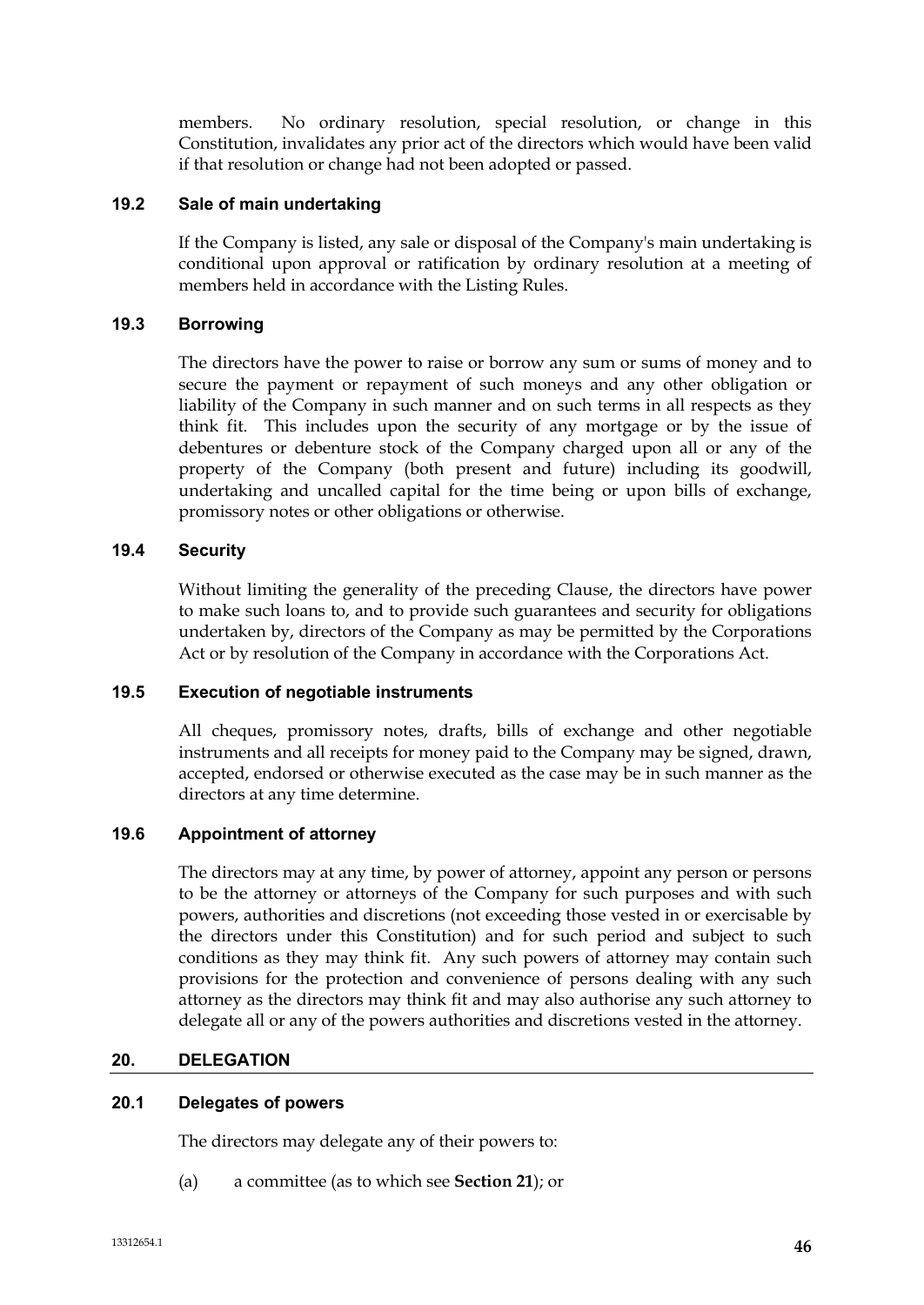- (b) a director; or
- (c) an employee of the Company; or
- (d) any other individual.

### **20.2 Exercise of powers**

The delegate must exercise the powers delegated in accordance with any directions of the directors.

# **20.3 Effect of exercise of powers**

The exercise of the power by the delegate is as effective as if the directors had exercised it.

### **20.4 Concurrent power**

The directors may still act in exercise of the same power so delegated.

### **20.5 Revocation of power**

The directors may at any time, and without having to give a reason, alter or revoke any delegation of power.

# **20.6 Appointment of attorney**

The directors may at any time, by power of attorney, appoint any person or persons to be the attorney or attorneys of the Company for such purposes and with such powers, authorities and discretions (not exceeding those vested in or exercisable by the directors under this Constitution) and for such period and subject to such conditions as they may think fit. Any such powers of attorney may contain such provisions for the protection and convenience of persons dealing with any such attorney as the directors may think fit and may also authorise any such attorney to delegate all or any of the powers authorities and discretions vested in the attorney.

# **21. COMMITTEES**

# **21.1 Delegation to committee**

The directors may:

- (a) delegate any of their powers to committees consisting of such one or more individuals, whether directors or not, as they think fit; and
- (b) establish advisory committees (or other committees not having delegated power of directors) consisting of such individual or individuals as they think fit.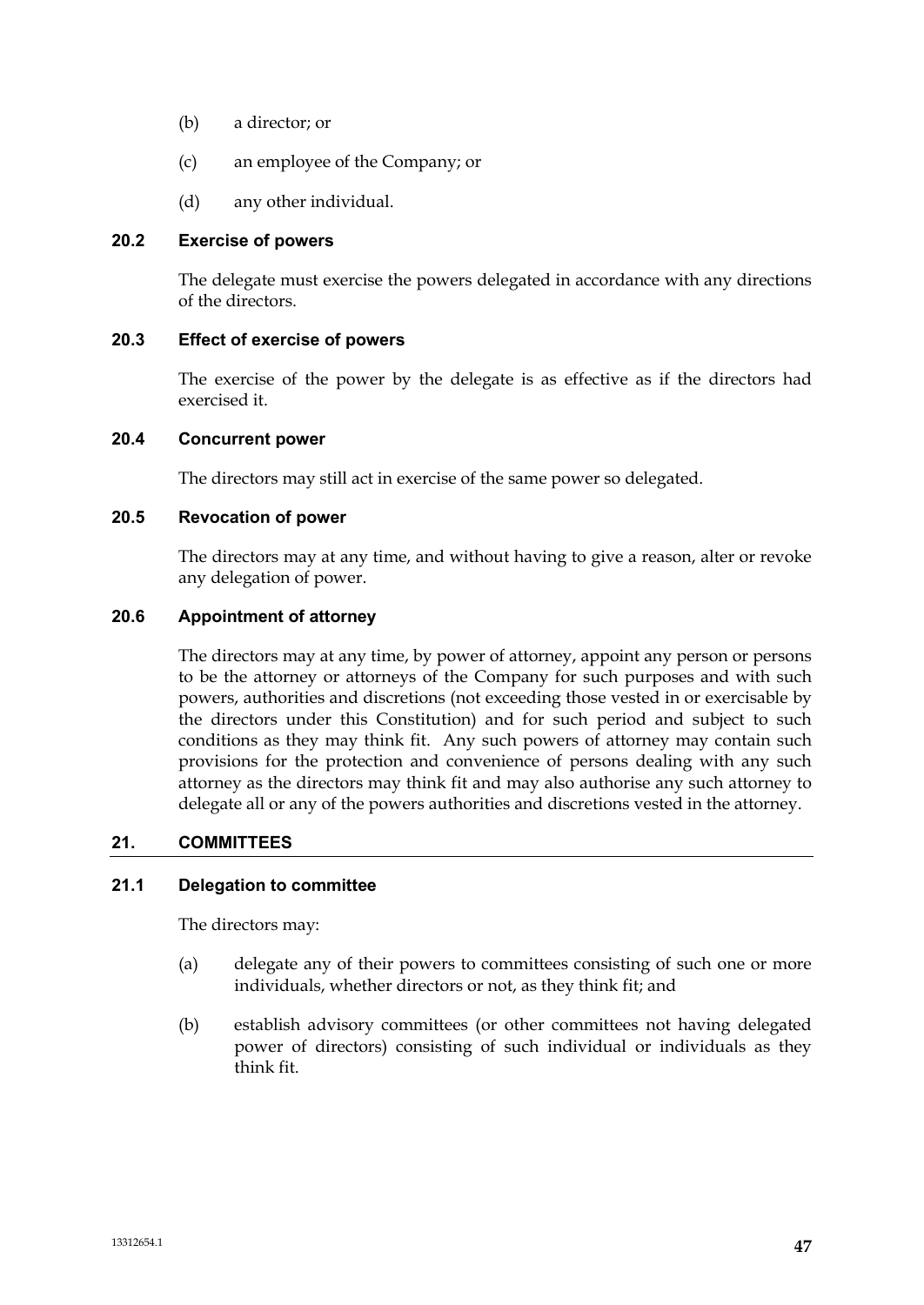### **21.2 Committee powers**

Any committee so formed or individual or individuals so appointed must, in the exercise of the powers so delegated, or functions entrusted, conform to any directions that may at any time be imposed by the directors.

# **21.3 Committee meetings**

The meetings and proceedings of any committee consisting of 2 or more individuals are governed by the provisions in this Constitution for regulating the meetings and proceedings of the directors so far as they are capable of application and not affected by any resolution made, or direction given, by the directors under the preceding Clause.

### **21.4 Committee members as officers**

Each individual appointed to a committee under paragraph (a) of **Clause 21.1**, if not otherwise an officer of the Company, is when exercising the powers so delegated or functions entrusted, an officer of the Company.

### **21.5 Other constraints**

In addition to the matters in **Clauses 20.2 to 20.5**, a committee is governed by the following:

- (a) unless expressly authorised by the directors, a committee to which the directors have delegated power cannot, in turn, sub-delegate that power;
- (b) the directors may at any time remove any individual from a committee and need not give a reason for doing so.

# **22. SECRETARY**

# **22.1 Appointment of secretary**

The secretary must be appointed by the directors and holds office until the secretary's services are terminated by the directors.

#### **22.2 Duties of secretary**

The secretary must perform such duties as are required of that individual by the Corporations Act and this Constitution and, in addition, must perform such duties and exercise such powers as may at any time be directed by the directors.

# **22.3 Assistant secretary**

The directors may also appoint an assistant secretary or assistant secretaries and temporary substitutes for the secretary. Any such assistant secretary or temporary substitute is, for the purposes of this Constitution, treated as and may fulfil the duty of the secretary subject to any limitation prescribed by the directors.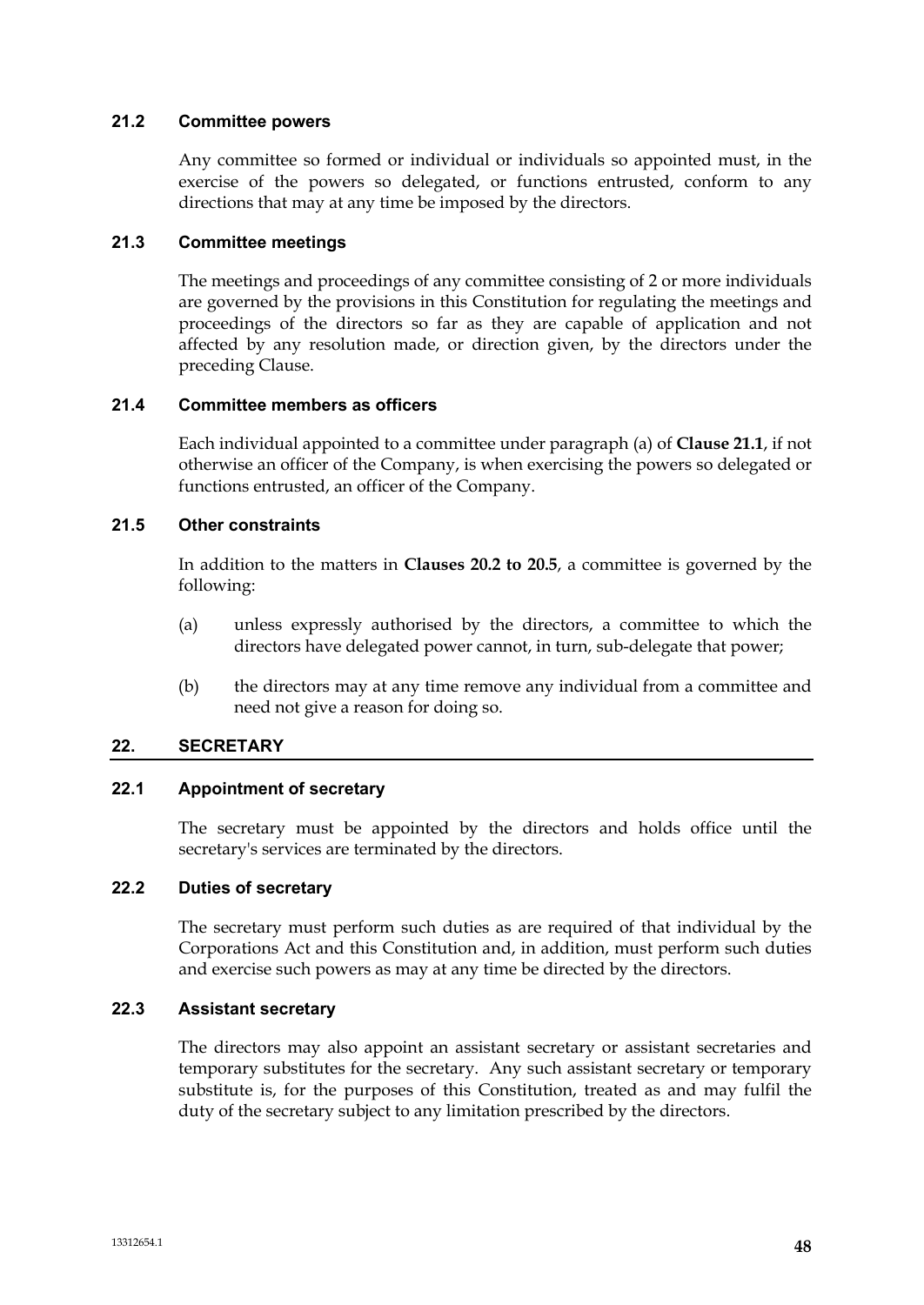#### **23. MINUTES**

Any minutes of a meeting of members or of the directors, if purporting to be signed by any individual purporting to be either the chair of such meeting, or the chair of the next succeeding meeting, must be received in evidence without any further proof as sufficient evidence that the matters and things recorded by or appearing in such minutes actually took place or happened as recorded or appearing and of the regularity of those things in all respects and that the same took place at a meeting duly called and held.

### **24. COMMON SEAL**

#### **24.1 Optional**

The Company may at any time have a common seal.

### **24.2 Use of common seal**

The common seal must not be fixed to any document unless it is done by the authority of directors or of a committee of them.

### **24.3 Mode of execution by common seal**

Every document to which the common seal is fixed must be signed, to witness the fixing of the common seal, by 2 individuals. One must be a director. The other must be the secretary, a second director, or such other individual as the directors may appoint for that purpose. No individual may sign in more than one capacity.

# **24.4 Presence during execution**

It is not necessary for an individual signing under the preceding Clause to be present either when the common seal is fixed or when another individual signs the document under the preceding Clause.

#### **24.5 Delegation of authority to use common seal**

The directors may delegate to the managing director or any other director power and authority to fix the common seal to such documents as the directors may at any time by resolution determine. When so fixed and signed by the managing director or such other director, it is binding on the Company in all respects as if it were duly signed by 2 directors.

# **24.6 Certificate seal**

The Company may at any time have a duplicate common seal to be known as the certificate seal which must be a facsimile of the common seal with the addition on its face of the words "share seal" or "certificate seal". Any certificate may be issued under such a duplicate seal and if so issued is treated as being sealed with the common seal of the Company.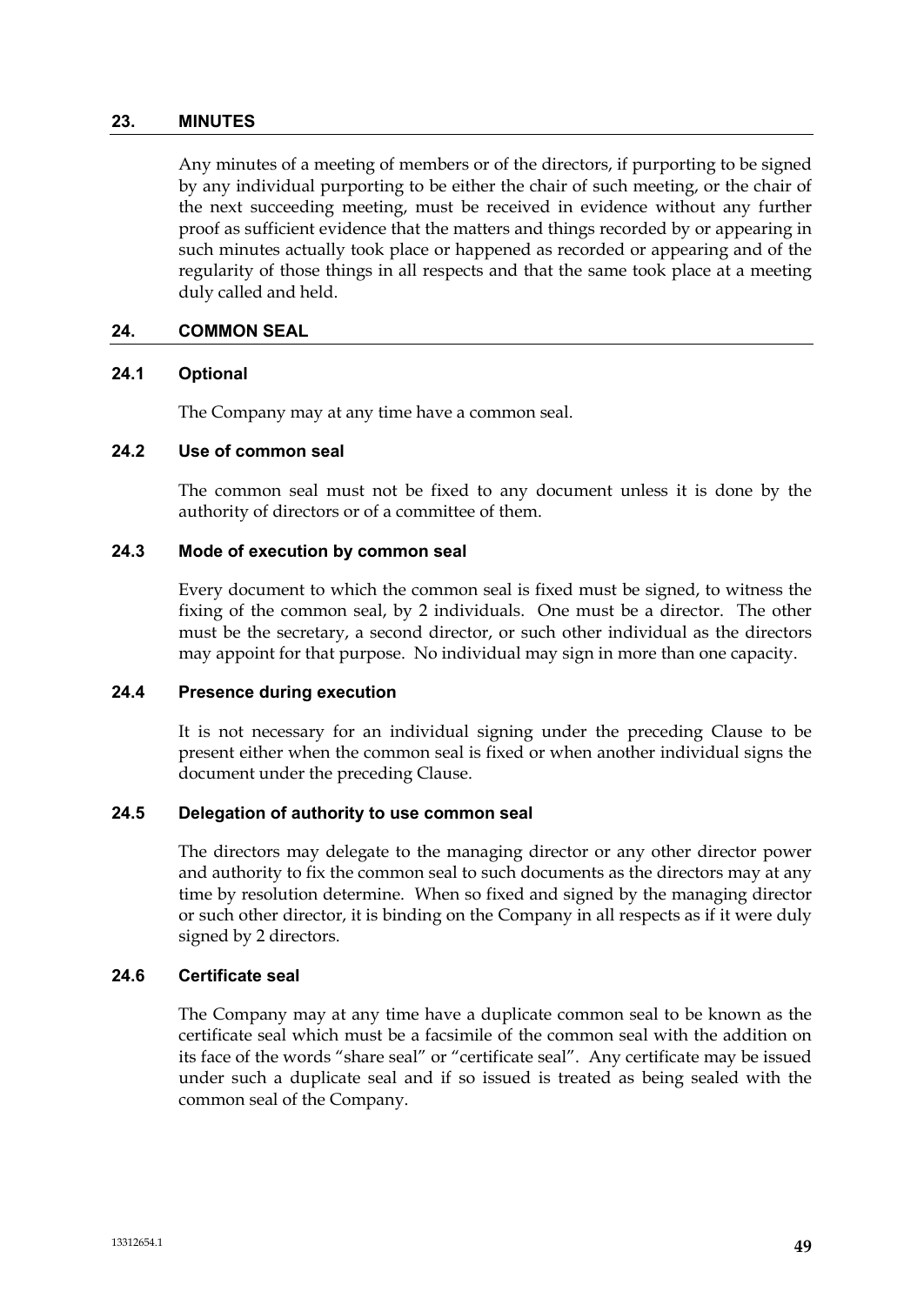### **24.7 Fixing the certificate seal**

The certificate seal and the signature of any director, secretary or other individual attesting the same may be reproduced and fixed by some mechanical means on to certificates which have first been approved for sealing by an individual appointed for that purpose by the Company and bear evidence of such approval.

### **24.8 Certificates**

For the purpose of the 2 preceding Clauses, "**certificate**" means a certificate in respect of shares, stock, stock units, debentures, certificates of debenture or any certificate or other document evidencing any options or rights to take up shares or other interests in the Company.

### **25. EXECUTION OF DOCUMENT WITHOUT A COMMON SEAL**

### **25.1 Use of common seal optional**

The Clauses in this Section operate regardless of whether the Company has a common seal.

### **25.2 Mode of execution**

The Company may execute a document (including a deed if it is expressed to be executed as a deed) without using a common seal if the document is signed by 2 individuals. One must be a director. The other must be the secretary or a second director. No individual may sign in more than one capacity.

#### **25.3 Presence during execution**

It is not necessary for an individual signing under the preceding Clause to be present when another individual signs the document under the preceding Clause.

#### **26. OVERSEAS BRANCH REGISTER**

#### **26.1 Transactions on overseas branch registers**

The directors may make such provisions as they think fit respecting the keeping of any branch register of members at a place outside Australia. The directors may appoint any such person as they think fit to approve and register or reject transfers and make entries in any overseas branch register and to issue certificates in respect of shares on the overseas branch register and may make such other provisions relating to it as they may think fit.

### **26.2 Transfers between registers**

The directors may transfer shares from one register to another and charge a fee in respect of any such transfer. The directors may at any time discontinue any overseas branch register.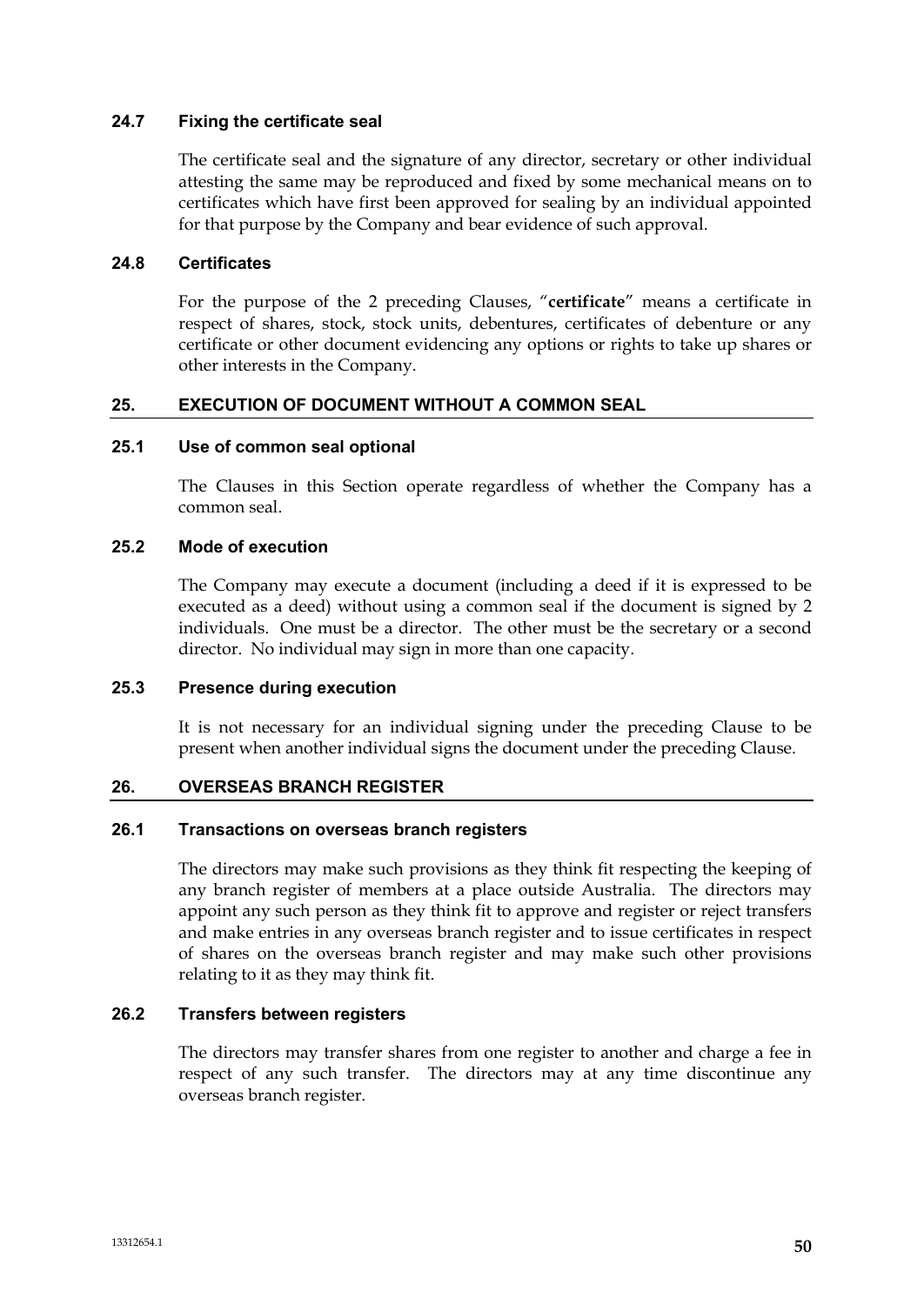### **27. DIVIDENDS AND RESERVES**

### **27.1 Directors declare dividends**

The directors may at any time declare a dividend to be paid to the members entitled to it. The directors must fix the record date and the date for payment.

### **27.2 Interim dividends**

The directors may at any time declare such interim dividends to be paid to the members entitled to them as appear to the directors to be justified by the profits of the Company.

### **27.3 No interest on dividends**

A dividend does not bear interest against the Company.

### **27.4 Accumulation of reserves**

The directors may before declaring any dividend set aside out of the profits of the Company such sums as they think proper as reserves which shall, at the discretion of the directors, be applicable for any purpose to which the profits of the Company may be properly applied and pending any such application may at the like discretion either be employed in the business of the Company or be invested in such investments as the directors may at any time think fit. The directors may also without placing the same to reserve carry forward any profits which they may think prudent not to appropriate.

# **27.5 Apportionment**

Subject to the rights of persons, if any, entitled to shares with special rights as to dividend, all dividends must be declared and paid according to the amounts paid (not credited) on the shares in respect of which the dividend is paid. No amount paid on a share in advance of calls may be treated for the purpose of this Clause as paid on the share. All dividends must be apportioned and paid pro rata to the proportion of the total amount paid and payable (excluding amounts credited) on the shares during any portion or portions of the period in respect of which the dividend is paid. If any share is issued on terms providing that it ranks for dividend as from a particular date, that share ranks for dividend accordingly.

#### **27.6 Deductions from dividends**

The directors may deduct from any dividend payable to any member all sums of money (if any) presently payable by the member to the Company on account of calls or otherwise in relation to the shares of the Company.

# **27.7 Payment of dividend in specie**

The directors, when declaring a dividend, may direct payment of such dividend wholly or partly by the distribution of specific assets. This may include paid up shares, debentures or debenture stock of any other body corporate or in any one or more of such ways. Where any difficulty arises in regard to such distribution the directors may settle the same as they think expedient and fix the value for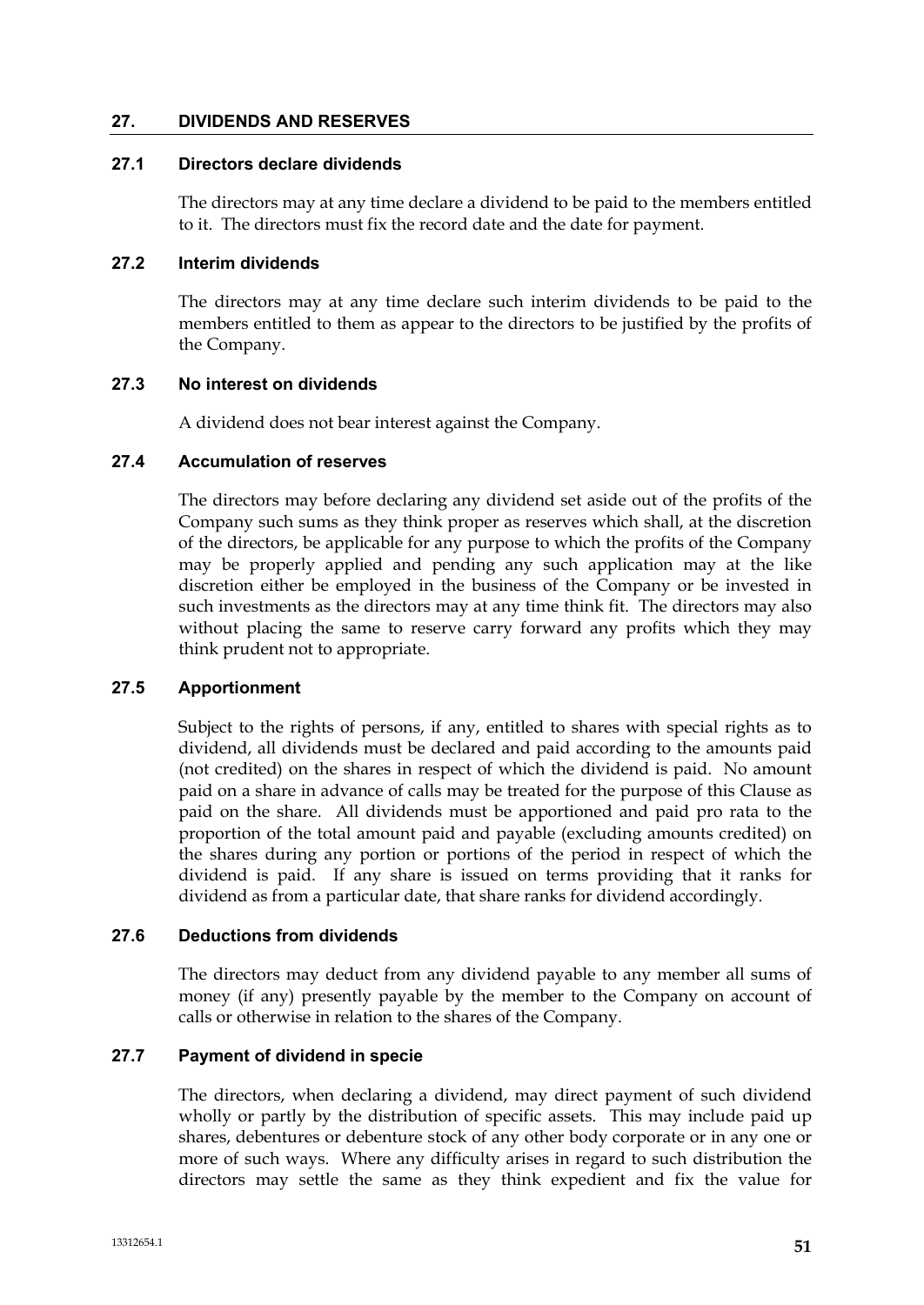distribution of such specific assets or any part of those assets and may determine that cash payments be made to any members upon the footing of the value so fixed in order to adjust the rights of all parties and may vest any such specific assets in trustees as may seem expedient to the directors.

# **27.8 Dispatch and payment of dividends**

A dividend due to a member may, if that member elects under a plan or arrangement offered at any time by the Company, be credited directly to a bank account. Any dividend, interest or other money payable in cash in respect of shares may be paid by cheque, sent through the post directed to the registered address of the holder or in the case of joint holders to the registered address of that one of the joint holders who is first named on the register or to such person and to such address as the holder or joint holders may in writing direct. Every such cheque must be made payable to the person to whom it is sent and may be made payable to bearer. Any one of 2 or more joint holders may give effectual receipts for any dividends or other money payable in respect of the shares held by them as joint holders.

# **27.9 Call satisfied by dividend**

The directors, when declaring a dividend, may make a call on the members of such amount as they may fix but so that the call on each member must not exceed the dividend payable to the member and so that the call is made payable at the same time as the dividend and the dividend may, if so arranged between the Company and the member, be set off against the call.

# **27.10 Unclaimed dividend**

All dividends declared but unclaimed may:

- (a) in the case of dividends not to be distributed as money, be realised into money; and
- (b) in any case, be invested for the benefit of the Company until claimed or until required to be dealt with under any applicable law dealing with unclaimed money.

# **27.11 Dividends to those on register at declared record date**

All dividends belong and must be paid (subject to any lien of the Company) to those members whose names are on the register at the record date fixed by the directors, despite any subsequent transfer or transmission of shares.

# **27.12 Share plans**

The directors may at any time adopt and implement any number of plans, on terms they determine, by which a member may elect to receive shares as, or instead of, dividends. Such plans may include:

(a) a plan under which a member who elects to participate in respect of a share held by the member is entitled to an issue of bonus shares instead of a dividend distributed as money in respect of that share; and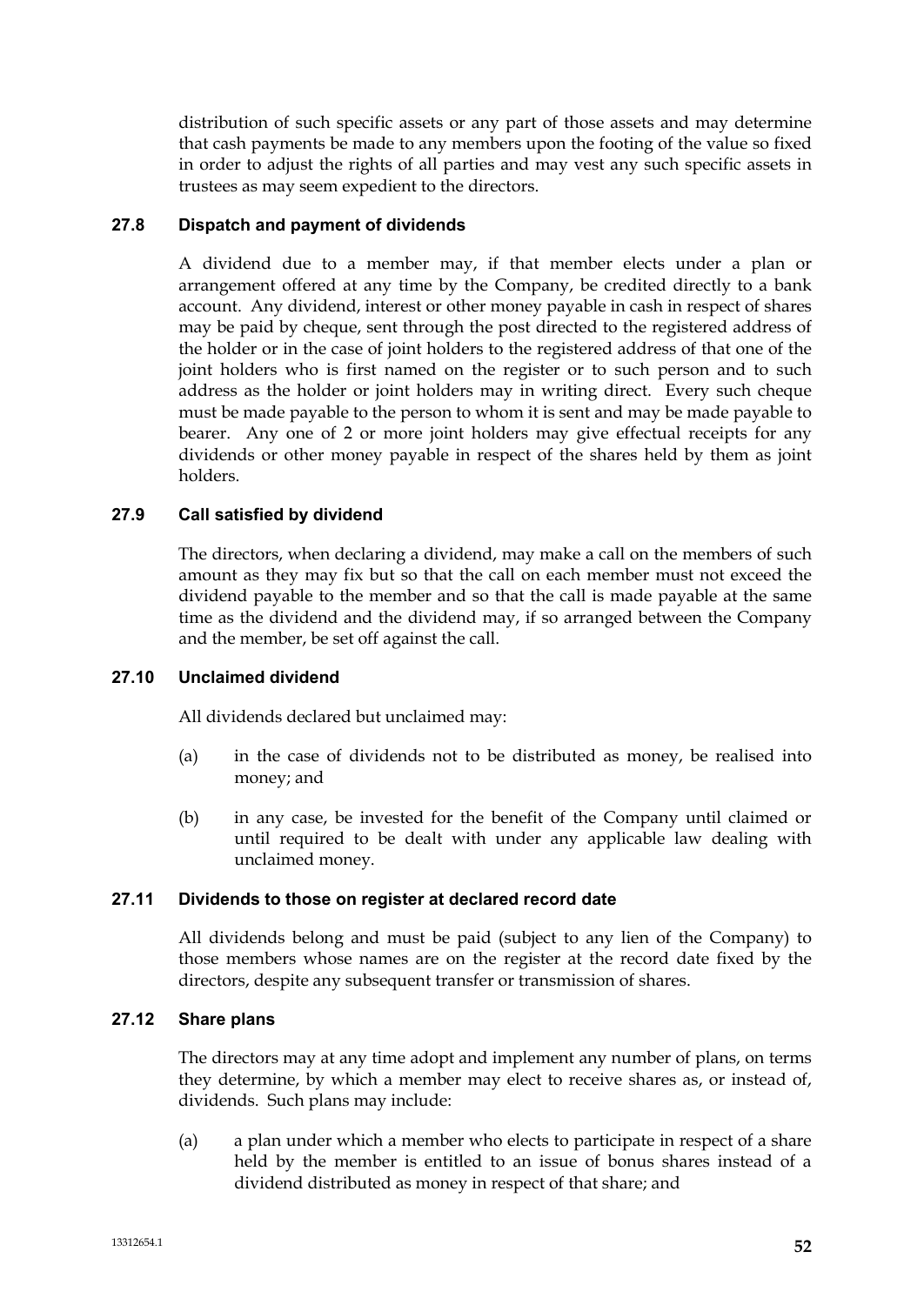(b) a plan under which a dividend to be distributed as money to a member in respect of a share is, if the member elects that the share participate in the plan, retained by the Company and applied in subscription for fully paid shares pursuant to the terms of the plan.

# **27.13 Powers concerning share plans**

The directors have all powers necessary or desirable to implement and carry out fully any plan adopted under the preceding Clause and may (without limitation) at any time:

- (a) amend the terms of any plan as they consider desirable; and
- (b) suspend for any period or terminate the operation of any plan as they consider desirable.

# **28. CAPITALISATION OF PROFITS**

# **28.1 Capitalisation of profits or reserves**

The directors may at any time resolve that it is desirable to capitalise any sum being the whole or a part of the amount for the time being standing to the credit of any reserve account or the profit and loss account or otherwise available for distribution to members and that such sum may be applied for the benefit of members in proportion to the number of shares (being shares which entitle the holder to participate in the type of distribution being made pursuant to this Clause) held by them in any of the ways mentioned in the following Clause.

# **28.2 Application**

The ways in which a sum may be applied under the preceding Clause are:

- (a) in paying up any amounts unpaid on the issue price of shares or any Attached Securities; or
- (b) in paying up in full the issue price of unissued shares, debentures or any Attached Securities; or
- (c) partly as mentioned in paragraph (a) and partly as mentioned in paragraph (b).

# **28.3 Settlement of difficulties**

The directors may do all things necessary to give effect to the resolution and in particular to the extent necessary to adjust the rights of the members among themselves, may:

- (a) issue fractional certificates or make cash payments in cases where shares or debentures become issuable in fractions;
- (b) fix the value for distribution of any specific assets or any part of them;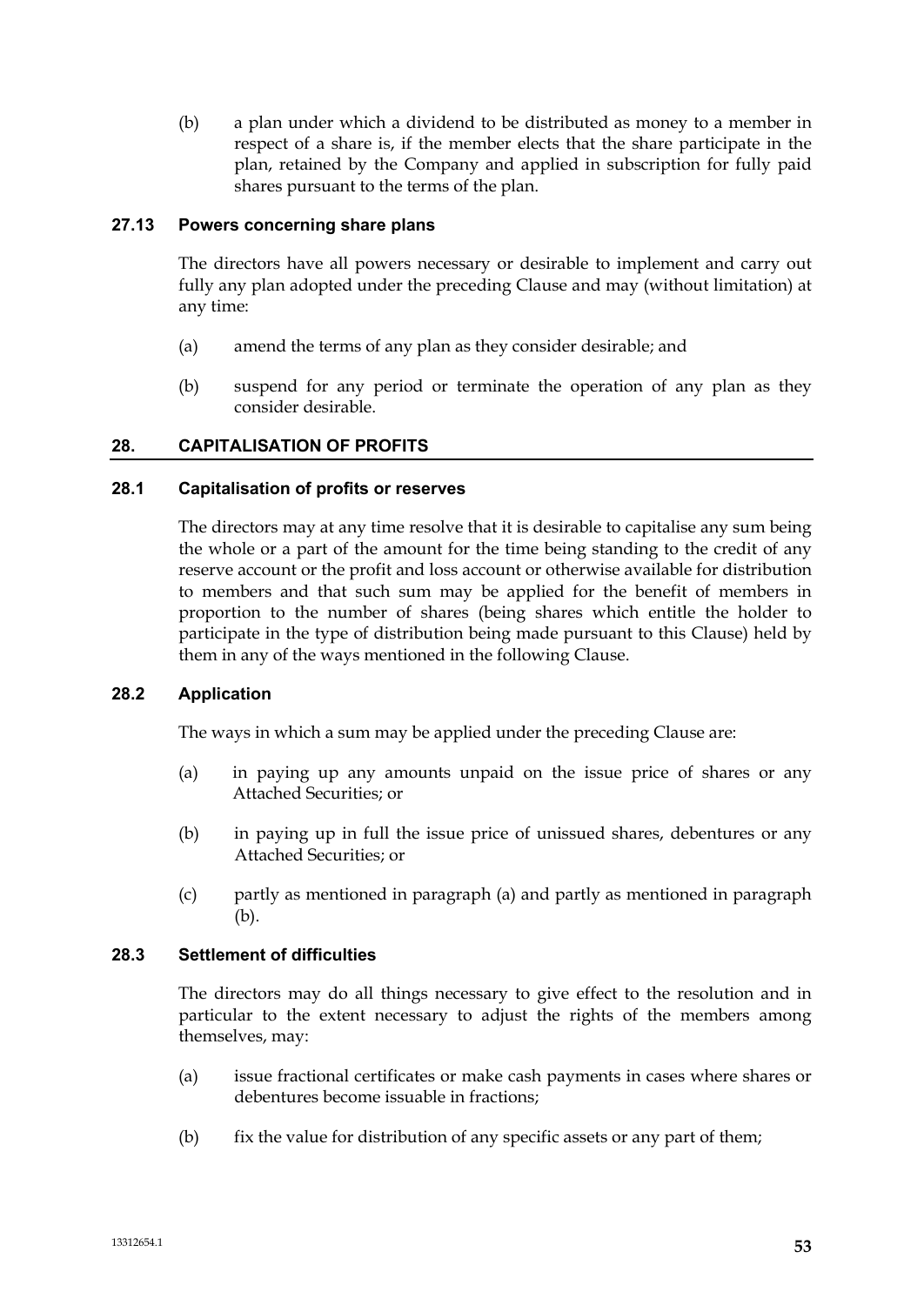- (c) determine that cash payments be made to any members upon the footing of the value so fixed or that fractions of less value than 50 cents may be disregarded in order to adjust rights of all parties;
- (d) vest any such cash or specific assets in trustees upon trusts for the persons entitled to the dividend or capitalised fund; and
- (e) authorise any person to make, on behalf of the members entitled to any further shares or debentures upon the capitalisation, an agreement with the Company providing for the issue to them, credited as fully paid up, of any such further shares or debentures or for the payment up by the Company on their behalf of the amounts remaining unpaid of the issue price on their existing shares by the application of their respective proportions of the sum resolved to be capitalised;

and any agreement made under an authority referred to in paragraph (e) is effective and binding on all the members concerned.

# **29. NOTICES**

#### **29.1 Service of notices**

Where this Constitution, the Corporations Act or other legislation requires or permits a document to be served on, given, sent or dispatched to, any person, whether any such expression or any other expression is used (in this Clause referred to as "**served**")**,** the document may be served on the person:

- (a) by delivering it to the person personally; or
- (b) by dispatching it, whether by post, contractor, agent, electronic means or otherwise, to the address of the place of residence or business of the person last known to the person serving the document or, in the case of a member, to the address of the member entered in the register and the document, by such dispatch, is regarded as left at that address; or
- (c) subject to the Corporations Act, by publication in a newspaper circulating generally in the State in which the registered office is located.

#### **29.2 Date of deemed service**

A document served under the preceding Clause is treated as having been duly served, irrespective of whether it is actually received:

- (a) where paragraph (b) of that Clause applies on the day following the day when dispatch occurred; and
- (b) where paragraph (c) of that Clause applies on the day the newspaper is first published.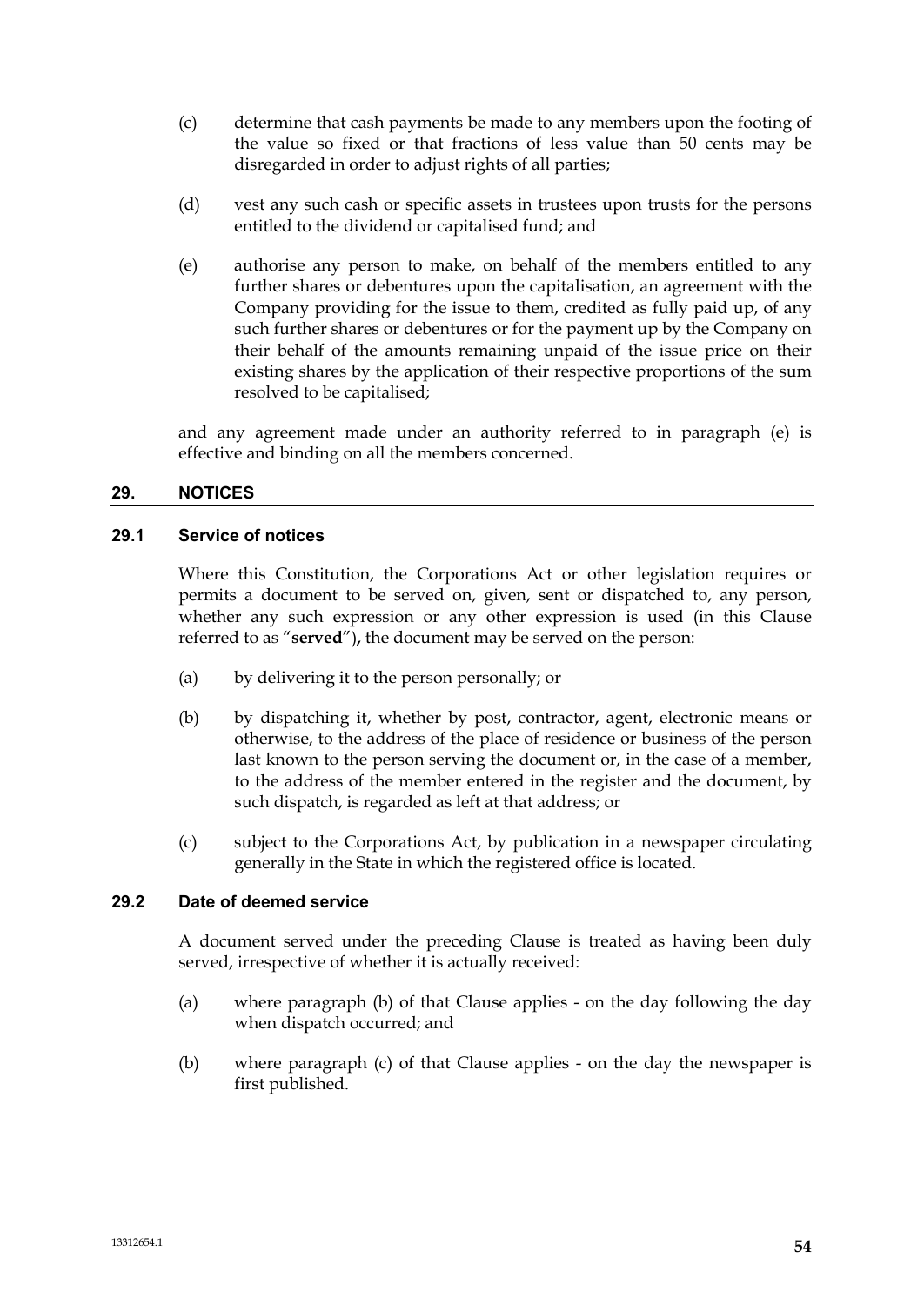#### **29.3 Overseas members**

Where the Company proposes to send a document to a member outside Australia, the Company must send the document by air or by fax, or in another way that ensures it will be received quickly.

### **29.4 Notices when member dies**

It is not necessary to give a notice of meeting of members to any person entitled to a share by transmission unless such person has been duly registered as a member of the Company.

# **29.5 Notices to joint holders**

A notice may be given by the Company to the joint holders of a share by giving the notice to the joint holder first named in the register in respect of the share.

### **29.6 Counting of days**

Subject to the Corporations Act, where a specified number of days' notice or notice extending over any period is required to be given, both the day of service and the day upon which such notice will expire are included in such number of days or other period.

### **29.7 Binding on others**

Every person who by operation of law, transfer or other means whatever becomes entitled to any shares is bound by every notice in respect of such shares which, previous to that person's name and address being entered on the register, has been duly given to the person from whom that person derives that person's title and to every previous holder of such shares.

### **29.8 Service on Company or its officers**

Every document required to be served upon the Company or upon any officer of the Company may be served by leaving it at the registered office.

# **29.9 Signature**

The signature to any document to be given by the Company may be written, printed or stamped.

# **30. INDEMNITY, INSURANCE AND ACCESS**

#### **30.1 Indemnity for officers**

To the extent that the law allows it, each officer of the Company and each officer of a related body corporate of the Company, must be indemnified by the Company against any liability incurred by that person in that capacity.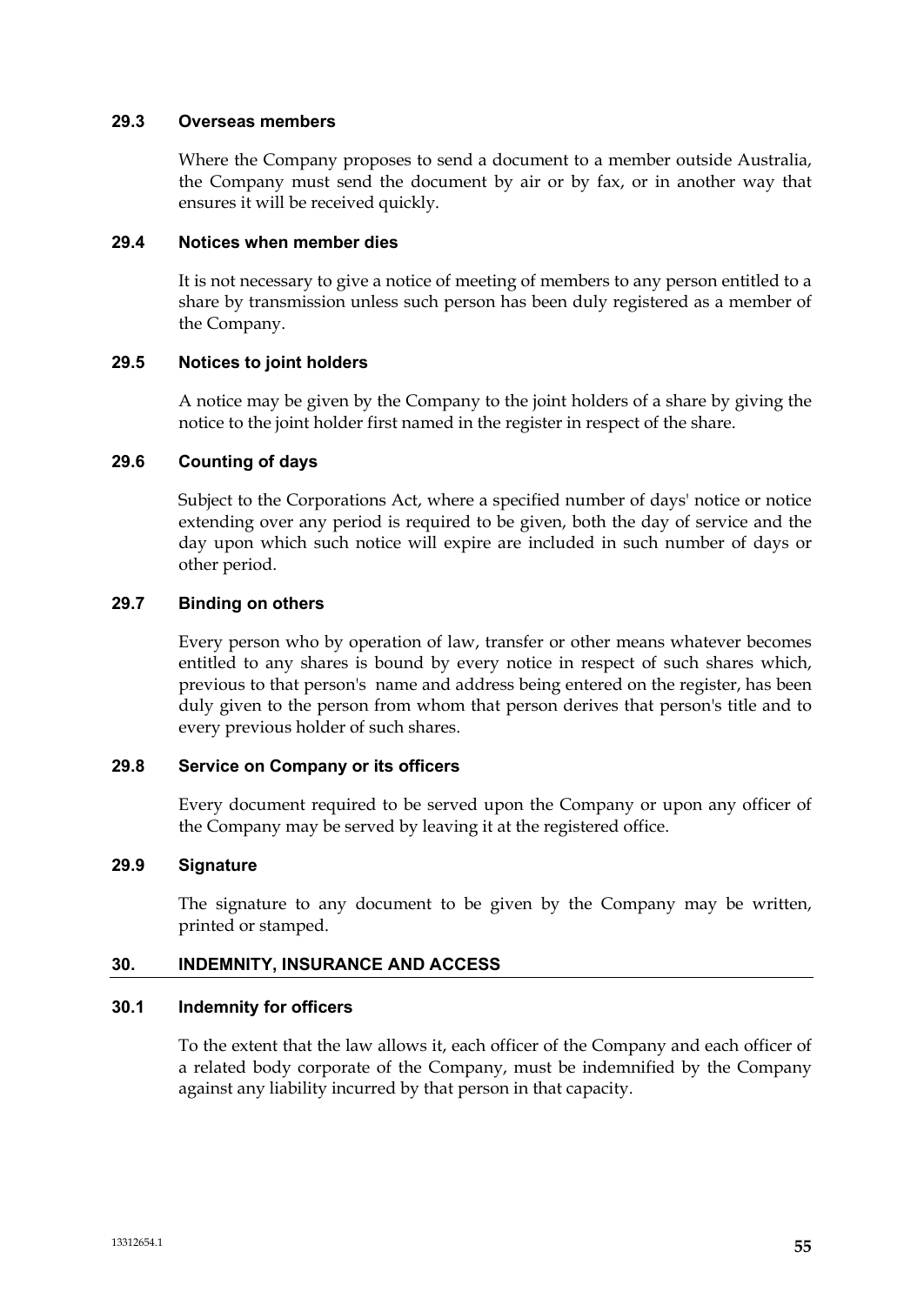### **30.2 Insurance premiums**

The directors may at any time pay premiums in respect of a contract insuring an individual (whether with others or not) who is an officer of the Company against a liability incurred by the individual as such an officer, or as an officer of a related body corporate. The liability insured against must not include that which the law prohibits. Any such premium in relation to a director is in addition to, and not regarded as part of, the remuneration approved by members under this Constitution.

# **30.3 Access**

The directors may at any time give an officer or former officer of the Company access to certain papers, including documents provided or available to the directors and other papers referred to in those documents.

### **30.4 Contract**

The Company may contract with any officer in relation to the matters referred to in the 3 preceding Clauses, not only while that individual is an officer but also after that individual has ceased to be an officer of the Company.

# **31. WINDING UP**

### **31.1 Power of directors**

The directors may authorise the presentation of a petition for the winding up of the Company by the court.

### **31.2 Distribution if insufficient assets**

Subject to the terms of issue of a share, if the Company is wound up and the assets available for distribution among the members (in that capacity) are insufficient to repay all the paid up capital, those assets must be distributed so that, to the greatest possible extent, the amount distributed to a member in respect of each share is proportional to the capital amount paid up (or which at the commencement of the winding up ought to have been paid up) on that share compared with the total paid up capital of the Company.

# **31.3 Distribution of surplus assets**

Subject to the terms of issue of a share, if the Company is wound up and after distribution of assets to repay paid up capital there remain assets available for distribution to the members (in that capacity), those assets must be distributed so that, to the greatest possible extent, the amount distributed to a member in respect of each share is proportional to the capital amount paid up (or which at the commencement of the winding up ought to have been paid up) on that share compared with the total paid up capital of the Company.

# **31.4 Distribution in specie**

If the Company is wound up and a special resolution is passed authorising that it be done, the liquidator may distribute to the members all or any part of the assets to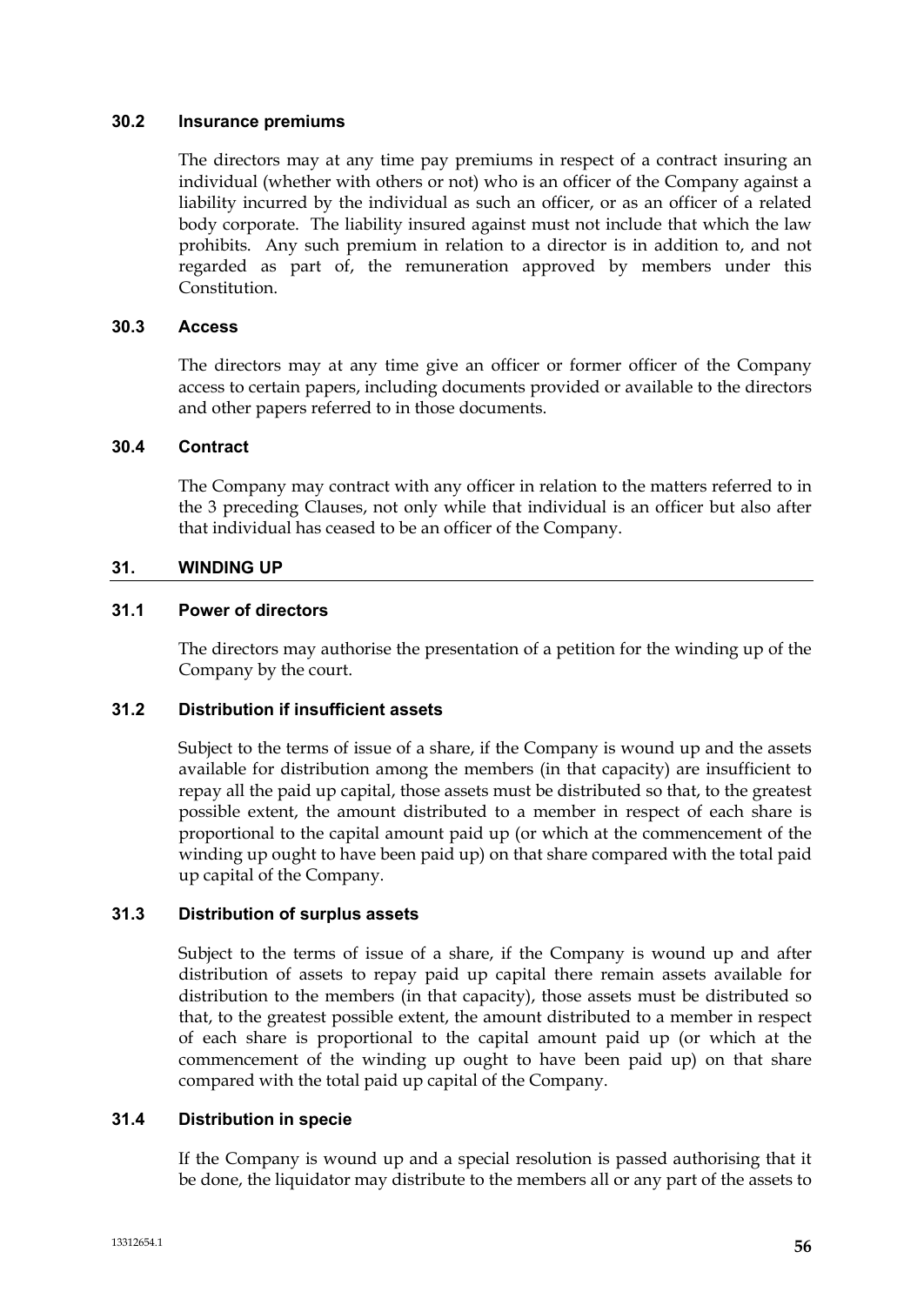be distributed to them in specie (whether they are property of the same kind or not). For that purpose the liquidator may, if so authorised by the special resolution:

- (a) set the value of each asset to be distributed that the liquidator considers fair; and
- (b) determine how the distribution is to be carried out (including by allocating the assets) as between the members of different classes of members,

but so that no member must accept any shares or other property in respect of which there is any liability.

# **31.5 Vesting in trustee**

If so authorised by a special resolution, the liquidator of the Company may vest all or any part of the assets to be distributed to the members in a trustee on terms of trust for the benefit of the members as the liquidator considers appropriate.

### **32. RESTRICTED SECURITIES**

If the Company is listed and has on issue any securities which are classified under the Listing Rules or by the Exchange as restricted securities, then despite any other provisions of this Constitution:

- (a) the restricted securities cannot be disposed of during the escrow period, except as permitted by the Listing Rules or the Exchange;
- (b) the Company must refuse to acknowledge a disposal (including registering a transfer) of the restricted securities during the escrow period, except as permitted by the Listing Rules or the Exchange;
- (c) during a breach of the Listing Rules relating to restricted securities, or a breach of a restriction agreement, the holder of the restricted securities is not entitled to any dividend or distribution, or voting rights, in respect of the restricted securities.

#### **33. COMPLIANCE WITH LISTING RULES**

If the Company is listed, the following clauses apply:

- (a) notwithstanding anything contained in this Constitution, if the Listing Rules prohibit an act being done, the act shall not be done;
- (b) nothing contained in this Constitution prevents an act being done that the Listing Rules require to be done;
- (c) if the Listing Rules require an act to be done or not to be done, authority is given for that act to be done or not to be done (as the case may be);
- (d) if the Listing Rules require this Constitution to contain a provision and it does not contain such a provision, this Constitution is deemed to contain that provision;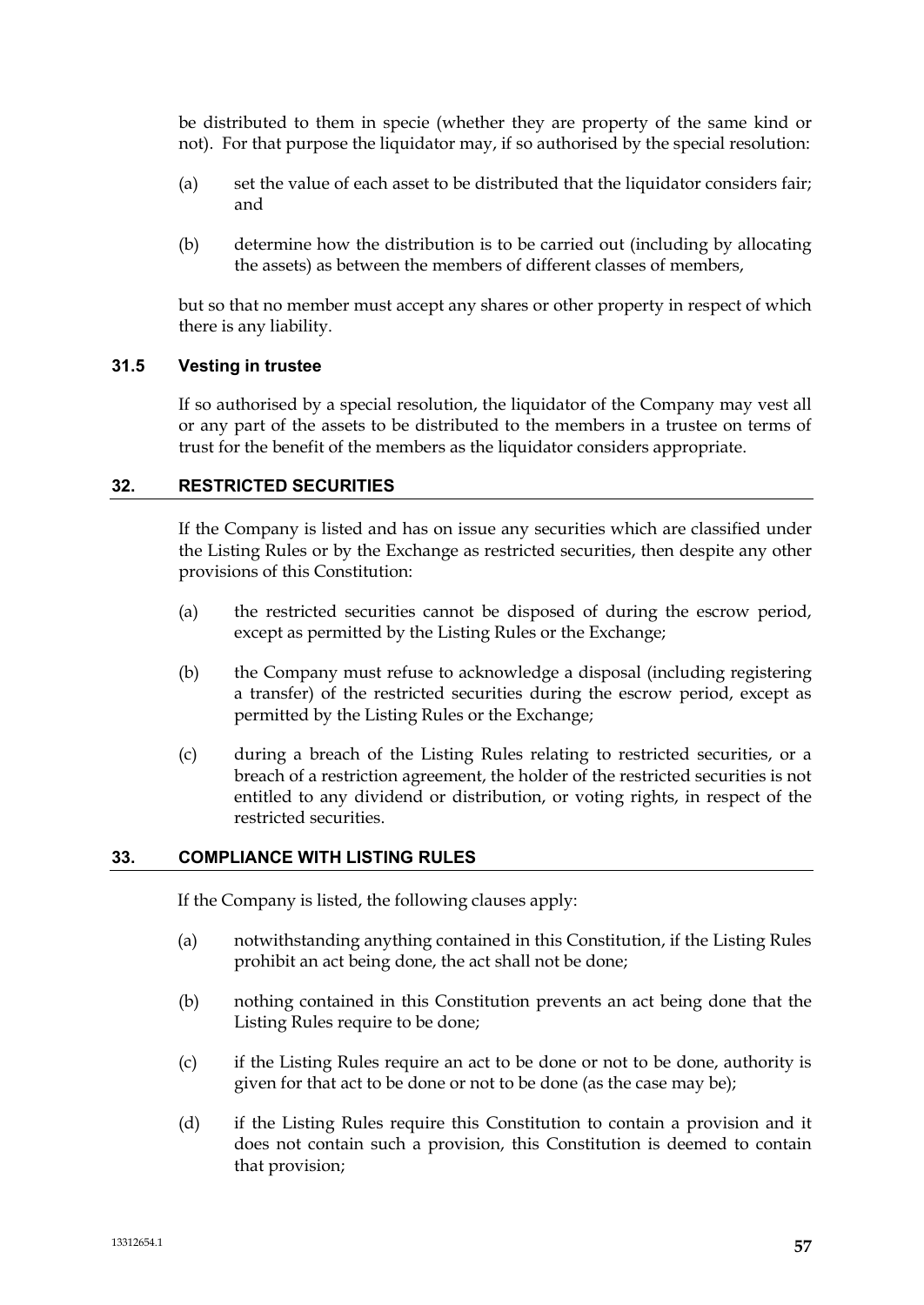- (e) if the Listing Rules require this Constitution not to contain a provision and it contains such a provision, this Constitution is deemed not to contain that provision;
- (f) if any provision of this Constitution is or becomes inconsistent with the Listing Rules, this Constitution is deemed not to contain that provision to the extent of the inconsistency.

# **34. STAPLING PROVISIONS**

# **34.1 Power to Staple Ordinary Shares**

- (a) The directors may, subject to this **Clause 34**, the Corporations Act and, if Ordinary Shares are quoted on the Exchange, the Listing Rules, cause the Stapling of any Security to any Ordinary Share and may cause the Stapling of further Securities to the Stapled Securities whether those Securities are a different class of Securities of a Stapled Entity from those stapled at the time or Securities of an entity that is not a Stapled Entity.
- (b) Any Stapling referred to in **Clause 34.1(a)** takes effect from the Stapling Date.

### **34.2 Stapling Resolution**

Without limiting **Clauses 34.3 to 34.5**, if the Stapling Resolution is passed by members by the requisite majorities set out in the EM and all conditions to that resolution are satisfied, **Clauses 34.3 to 34.5** will take effect in respect of the Storage Fund Stapling Proposal.

# **34.3 Power to implement Stapling Proposal**

Subject to the Corporations Act, and if the Ordinary Shares are Officially Quoted, the Listing Rules, the Company has power to do all things which it considers are necessary, desirable or reasonably incidental to effect a Stapling Proposal and such powers apply notwithstanding, and are not limited by, any provision of this Constitution.

# **34.4 Appointment of Company as agent and attorney**

- (a) The Company is irrevocably appointed as the agent and attorney of each member to execute all documents and do all things which it reasonably considers are necessary or desirable to be executed or done on behalf of the member, including, without limitation:
	- (i) taking all necessary action to compulsorily transfer all Stapled Securities held by each Excluded Foreign Holder including without limitation, in the manner contemplated by, and at the times set out in the EM;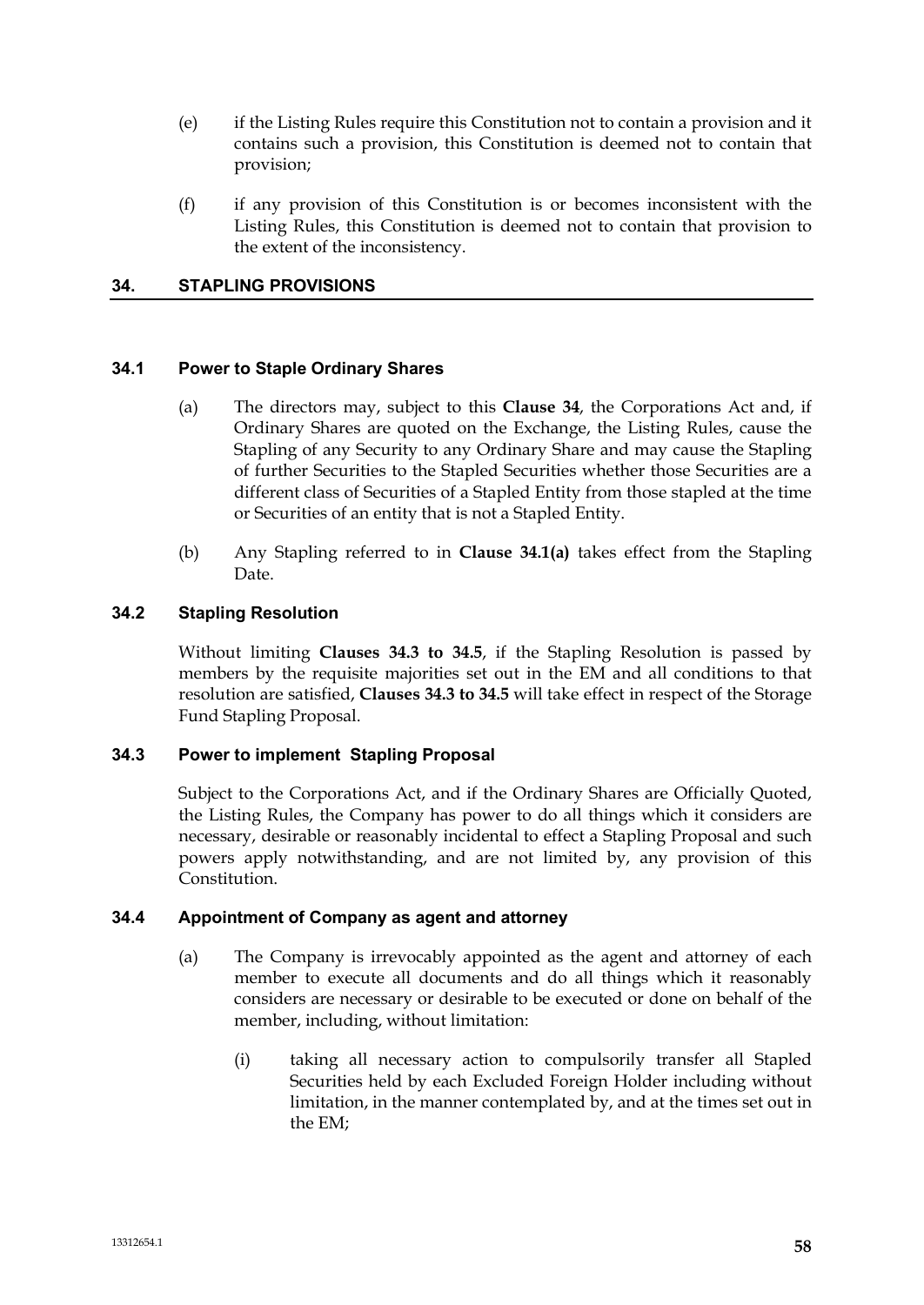- (ii) applying for Securities in the name of the member, including Securities in a Stapled Entity;
- (iii) agreeing on behalf of the member to be bound by the constitution of a Stapled Entity;
- (iv) accepting transfers of Securities for the member,

to effect a Stapling Proposal or to give effect to any issue of Securities contemplated by **Clauses 2.10, 2.11, 27.12 or 28**.

(b) The Company is authorised to execute these documents and do these things without needing any further authority or approval from the members.

### **34.5 Paramountcy**

- (a) Subject only to the Corporations Act, and if the Ordinary Shares are Officially Quoted, the Listing Rules, this **Clause 34** has effect notwithstanding any other provision of this Constitution and any provision of this Constitution which is inconsistent with this **Clause 34** does not operate to the extent of any inconsistency.
- (b) If there is an inconsistency between any provision of this constitution relating to Stapling (including this **Clause 34**) and any other provision, then the provision relating to Stapling prevails to the extent of the inconsistency, except where this would result in a breach of the Listing Rules, ASX Settlement Rules, the Corporations Act or any other law. The provision relating to Stapling prevails in this way, even if the other provisions are expressed to apply notwithstanding any other provisions in this constitution.

#### **34.6 Operation of Stapling Provisions**

**Clauses 34.7 to 34.13** apply only, and for so long as, an Ordinary Share is a component of a Stapled Security.

#### **34.7 Ordinary Shares to be Stapled**

- (a) Details of all Stapled Securities sufficient to identify the Securities which comprise the Stapled Security must be recorded in the Stapled Security Register.
- (b) Subject to the Corporations Act, while the Company is admitted to an uncertificated trading system, a joint holding statement may be issued to evidence the holding of Stapled Securities comprising Ordinary Shares and Attached Securities.
- (c) The number of issued Ordinary Shares must equal the number of Attached Securities at that time divided by the Corresponding Number.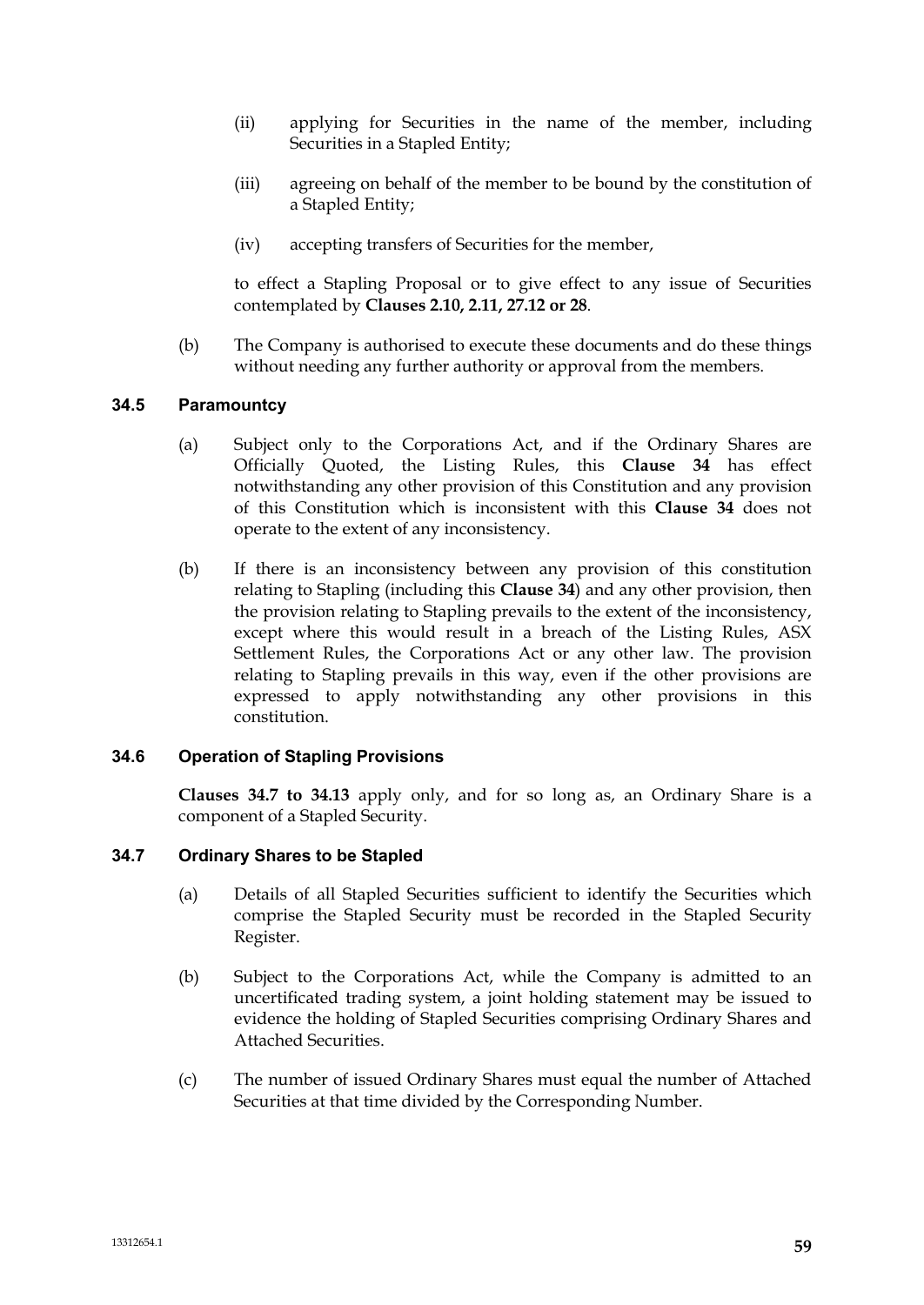- (d) The Company must not issue Ordinary Shares unless satisfied that each of those Ordinary Shares will be Stapled to the Corresponding Number of each Attached Security to form a Stapled Security.
- (e) The Company and the member must neither do any act, matter or thing nor refrain from doing any act, matter or thing if to do so or refrain from doing so (as the case may be) would result directly or indirectly in any Ordinary Share no longer being a component of a Stapled Security. In particular:
	- (i) the Company must not offer an Ordinary Share for subscription or sale (including by way of offering of options over Ordinary Shares) unless an offer is made at the same time and to the same person for the Corresponding Number of each Attached Security for issue or sale;
	- (ii) any offer of an Ordinary Share for subscription or sale (including by way of offering of options over Ordinary Shares) must require the offeree to subscribe for or buy the Corresponding Number of each Attached Security;
	- (iii) a holder of Ordinary Shares must not sell an Ordinary Share to any person unless the Corresponding Number of each Attached Security is also issued or sold to the same person at the same time;
	- (iv) the Company must not issue or sell an Ordinary Share to any person unless the Corresponding Number of each Attached Security is also issued or sold to the same person at the same time;
	- (v) the Company must not consolidate, split, sub-divide, cancel or otherwise reorganise any Ordinary Shares unless at the same time there is a corresponding consolidation, subdivision, cancellation or other reorganisation of all Attached Securities;
	- (vi) the Company must not forfeit an Ordinary Share unless the Corresponding Number of each Attached Security is also forfeited; and
	- (vii) the Company must not register the transmission or transfer of Ordinary Shares including pursuant to **Clause 6.12**, unless the Corresponding Number of each Attached Security is also transmitted or transferred (as the case may be).

Paragraphs (a) to (e) inclusive apply, with necessary modifications, to the issue, offer, sale or reorganisation of options.

# **34.8 Unstapling Date**

(a) Subject to approval by a special resolution of the holders of Ordinary Shares and members of each Stapled Entity respectively, the Company may determine that Stapling provisions of this constitution will cease to apply and that a particular date is to be the Unstapling Date.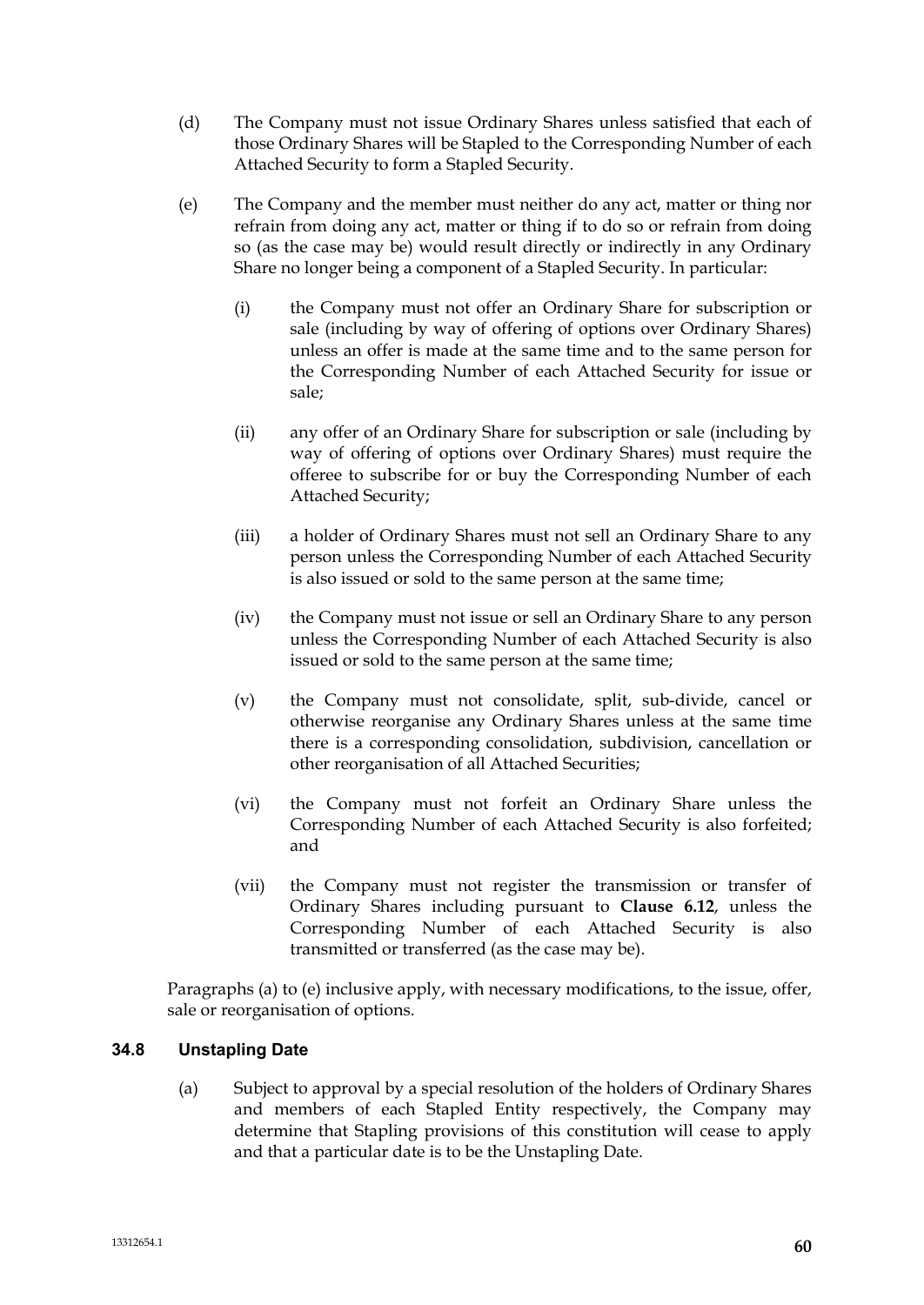- (b) Stapling also ceases to apply on the winding up of a Stapled Entity and the Unstapling Date is the date of winding up.
- (c) On and from the Unstapling Date, each Ordinary Share ceases to be Stapled to the Attached Securities and the Company must do all things reasonably necessary to procure that each Ordinary Share is Unstapled.
- (d) If the directors determine to Unstaple the Stapled Securities pursuant to this **Clause 34.8**, this does not prevent the directors from subsequently determining that the Stapling provisions should recommence.

# **34.9 Transfers of Stapled Securities**

- (a) A transfer of an Ordinary Share forming part of a Stapled Security will only be accepted as a proper transfer in registrable form if, in addition to the requirement of **Clause 5** the transfer relates to or is accompanied by a transfer of the Corresponding Number of each Attached Security from the same transferor in favour of the same transferee.
- (b) A transfer of an Ordinary Share which is not accompanied by a transfer of the Corresponding Number of each Attached Security will be taken to authorise the Company as agent for the transferor to effect a transfer of the Corresponding Number of each Attached Security from the same transferor to the same transferee.
- (c) A transfer of any Attached Security to which an Ordinary Share is Stapled which is not accompanied by a transfer of the Ordinary Share will be taken to authorise the Company as agent for the transferor to effect a transfer of the Ordinary Share and any other Attached Securities to which the Ordinary Share is Stapled from the same transferor to the same transferee.
- (d) Each holder of Ordinary Shares irrevocably appoints the Company as its agent and attorney for the purposes of taking all necessary action (including executing any documentation which the directors reasonably consider is necessary or desirable) to effect on a date to be determined by the directors, the transfer to the Company or to a person determined by the directors of any Attached Security which was Stapled to a forfeited Ordinary Share which has been cancelled or sold.

# **34.10 Stapled Security Register**

The directors must maintain or cause to be maintained a Stapled Security Register which:

- (a) may incorporate or form part of the Register;
- (b) records the names of the holders of Ordinary Shares, the number of Ordinary Shares held, the number of Attached Securities held by the holders of Ordinary Shares to which each member's Ordinary Shares are Stapled and any additional information required by the Corporations Act or Listing Rules (if applicable) or determined from time to time by the directors.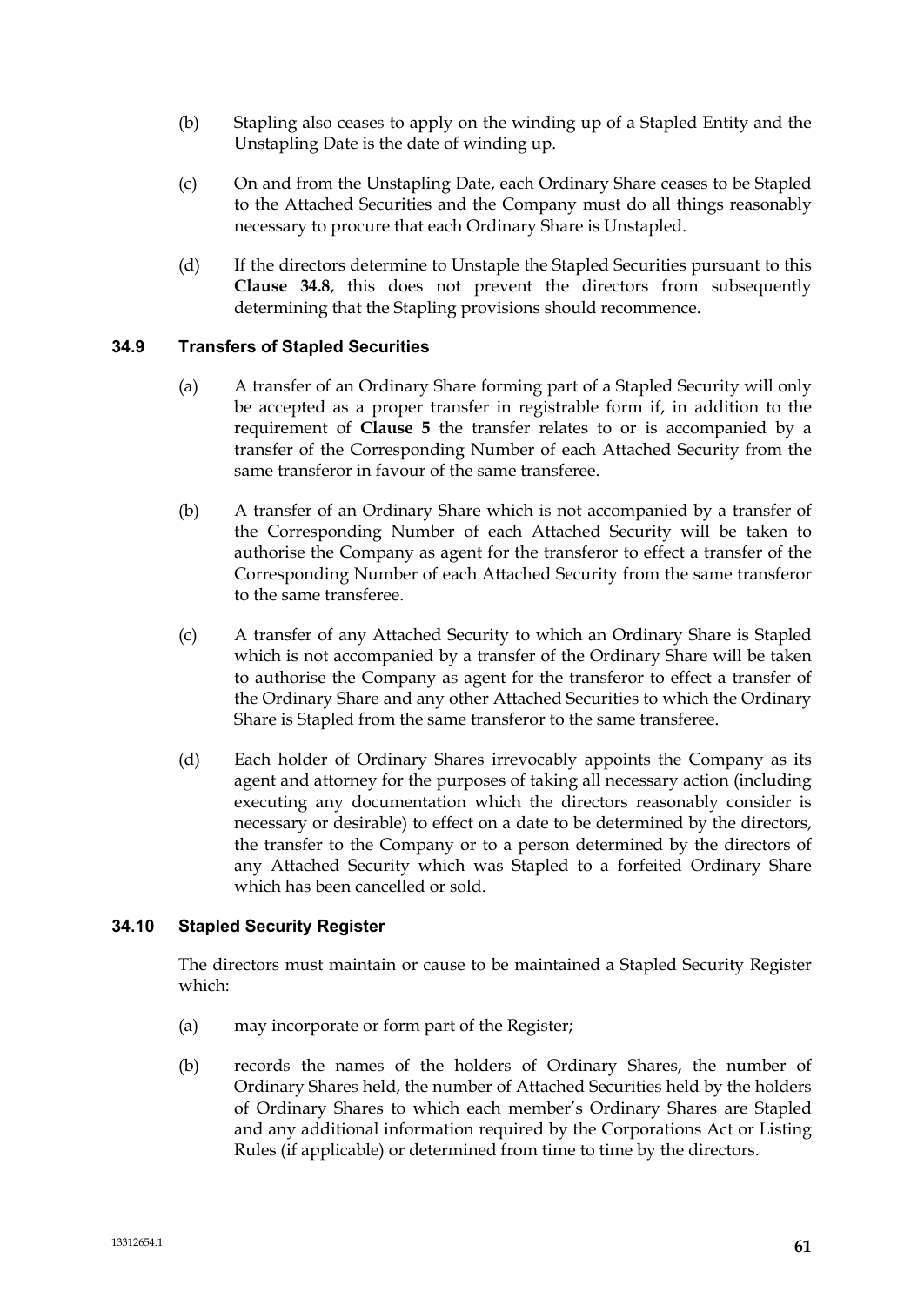# **34.11 Variation of Stapling provisions**

The consent of each other Stapled Entity must be obtained to any amendment to this constitution which:

- (a) directly affects the terms on which Ordinary Shares are Stapled; or
- (b) removes any restriction on the transfer of an Ordinary Share if that restriction also exists for all other Attached Securities unless that restriction is simultaneously removed for all Attached Securities.

### **34.12 Maintenance of listing and consistency with other constitutions**

- (a) The Company must use every reasonable endeavour to procure that the Stapled Securities are and continue to be officially quoted on the Exchange as one joint security.
- (b) The Company must use every reasonable endeavour to procure that the Stapled Securities are dealt with under this constitution in a manner consistent with the provisions relating to the Attached Securities in the constitutions of the Stapled Entities.

### **34.13 Director's Duties**

The directors are is entitled to have regard to the fact that the Company is operating with the Stapled Entities as part of a stapled group with common members and with the intention that the economic and other interests of the Company and the Stapled Entities are aligned. Accordingly, in exercising any power or discretion or in fulfilling any of their obligations, the directors may, except to the extent otherwise required by law, have regard to the interests of members as holders of other Attached Securities.

# **35. DIRECT VOTES**

- 35.1 The directors may determine that at any meeting of members or class meeting of members, a member who is entitled to attend and vote on a resolution at that meeting of members is entitled to a direct vote in respect of that resolution. A 'direct vote' includes a vote delivered to the Company by post, fax, email or other electronic means approved by directors. The directors may prescribe rules to govern direct voting including specifications as to the form, method and timing of giving the direct vote in order for the vote to be valid, and the treatment of direct votes.
- 35.2 A direct vote on a resolution at a meeting of members in respect of a share cast in accordance with clause 35.1 is of no effect and will be disregarded:
	- (a) if, at the time of the resolution, the person who cast the direct vote:
		- (i) is not entitled to vote on the resolution in respect of the share; or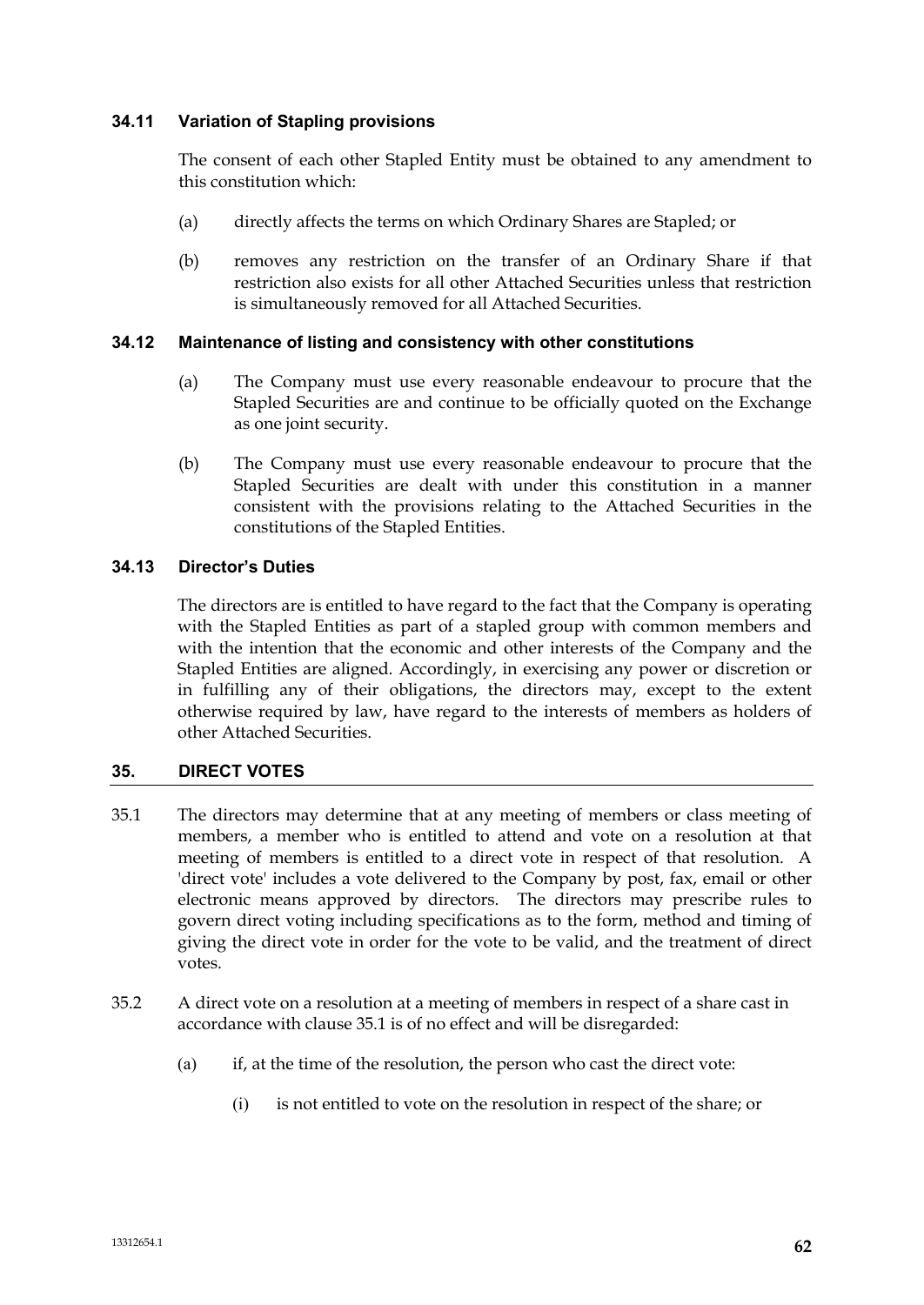- (ii) would not be entitled to vote on the resolution in respect of the share if the person were present at the meeting of members at which the resolution is considered;
- (b) if, had the vote been cast in person at the meeting of members at which the resolution is considered:
	- (i) the vote would not be valid; or
	- (ii) the Company would be obliged to disregard the vote;
- (c) subject to any rules prescribed by the directors, if the person who cast the direct vote is present in person at the meeting of members at the time the resolution is considered; and
- (d) if the direct vote was cast otherwise than in accordance with any regulations, rules and procedures prescribed by the directors under clause 35.1.
- 35.3 Subject to any rules prescribed by the directors, if the Company receives a valid direct vote on a resolution in accordance with clause 35.1 and 35.2 and, prior to, after or at the same time as receipt of the direct vote, the Company receives an instrument appointing a proxy, attorney or representative to vote on behalf of the same member on that resolution, the Company may regard the direct vote as effective in respect of that resolution and disregard any vote cast by the proxy, attorney or representative on the resolution at the meeting of members.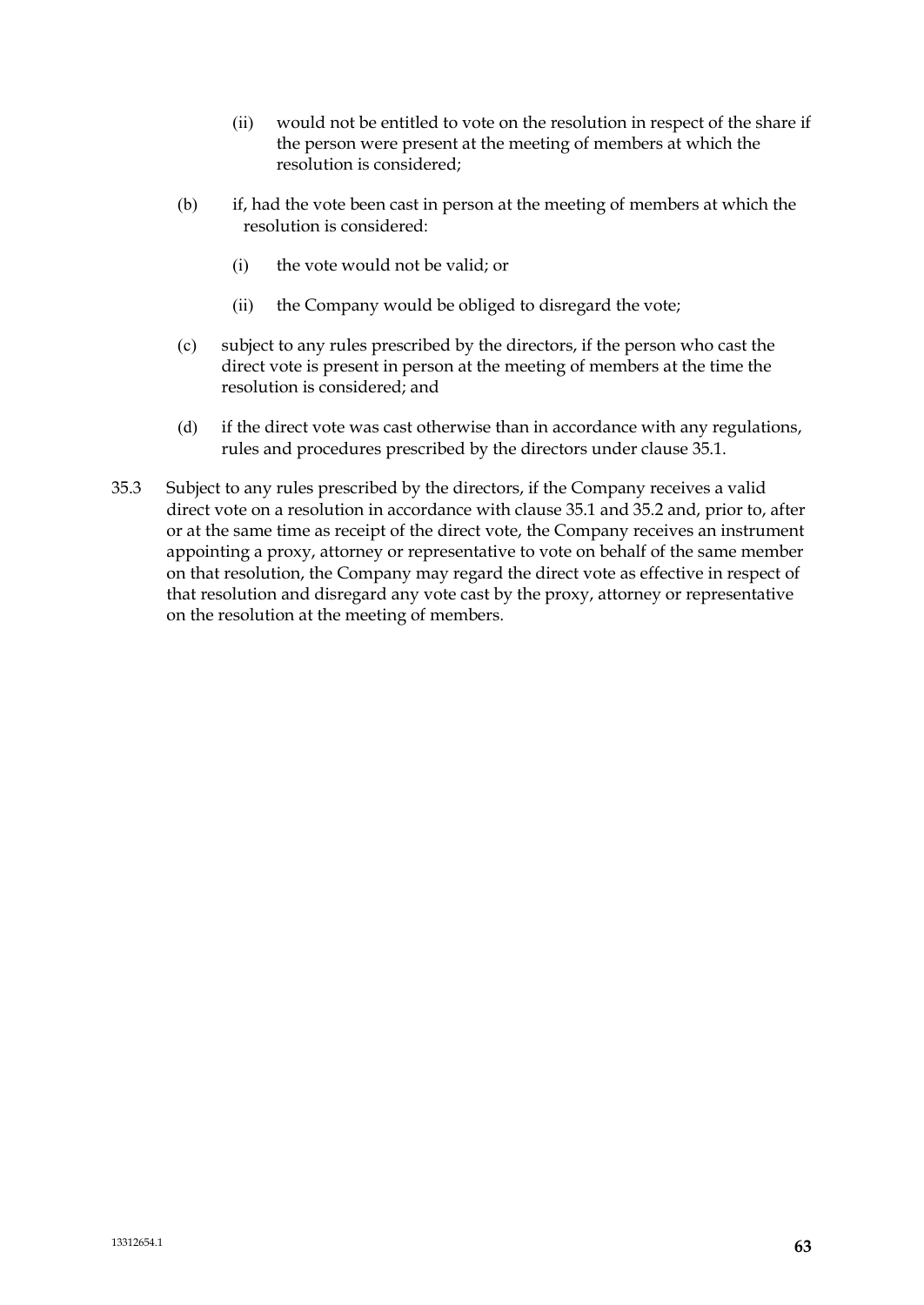### **SCHEDULE ONE (CLAUSE 6.12)**

### **UNMARKETABLE PARCELS**

### **1. First notice**

If at any time a member holds an Unmarketable Parcel (including shares or Stapled Securities held jointly with other members) (**"the Relevant Shares"**), the directors may give a notice (**"the First Notice"**) to that member stating that unless the member gives notice to the Company by a specified date (being not less than 45 days after the date of giving of the First Notice) requiring that the provisions of this Schedule are not to apply to the Relevant Shares, then the Relevant Shares are liable to be sold or disposed of under this Schedule but no First Notice may be given by the directors in relation to the Relevant Shares less than 12 calendar months after a previous First Notice given in relation to the Relevant Shares.

### **2. Subsequent changes**

Until the member gives a notice under Clause 6 of this Schedule, the provisions of this Schedule continue to apply to the Relevant Shares despite the fact that they have, after the giving of the First Notice, ceased to comprise an Unmarketable Parcel.

### **3. Power of directors to sell**

Subject to the following provisions of this Schedule, where a member has been given a First Notice the directors may sell or otherwise dispose of (**"Divest"**) the Relevant Shares (together with all rights attaching to them including any dividends declared but unpaid).

# **4. Advertisement and second notice**

Where the directors propose to Divest any Relevant Shares under this Schedule:

- (a) the Company must publish in a newspaper circulating generally in the area in which the member holding the Relevant Shares has its address for the purposes of being given notices by the Company, a notice specifying:
	- (i) the intention to Divest the Relevant Shares;
	- (ii) the name of the relevant member; and
	- (iii) the number of the Relevant Shares; and
- (b) the Company must give a notice of intention to Divest the Relevant Shares (**"the Second Notice"**) to the member advising the member that the Relevant Shares are liable to be Divested under this Schedule on a day which is not less than 25 days after the date of giving of the Second Notice.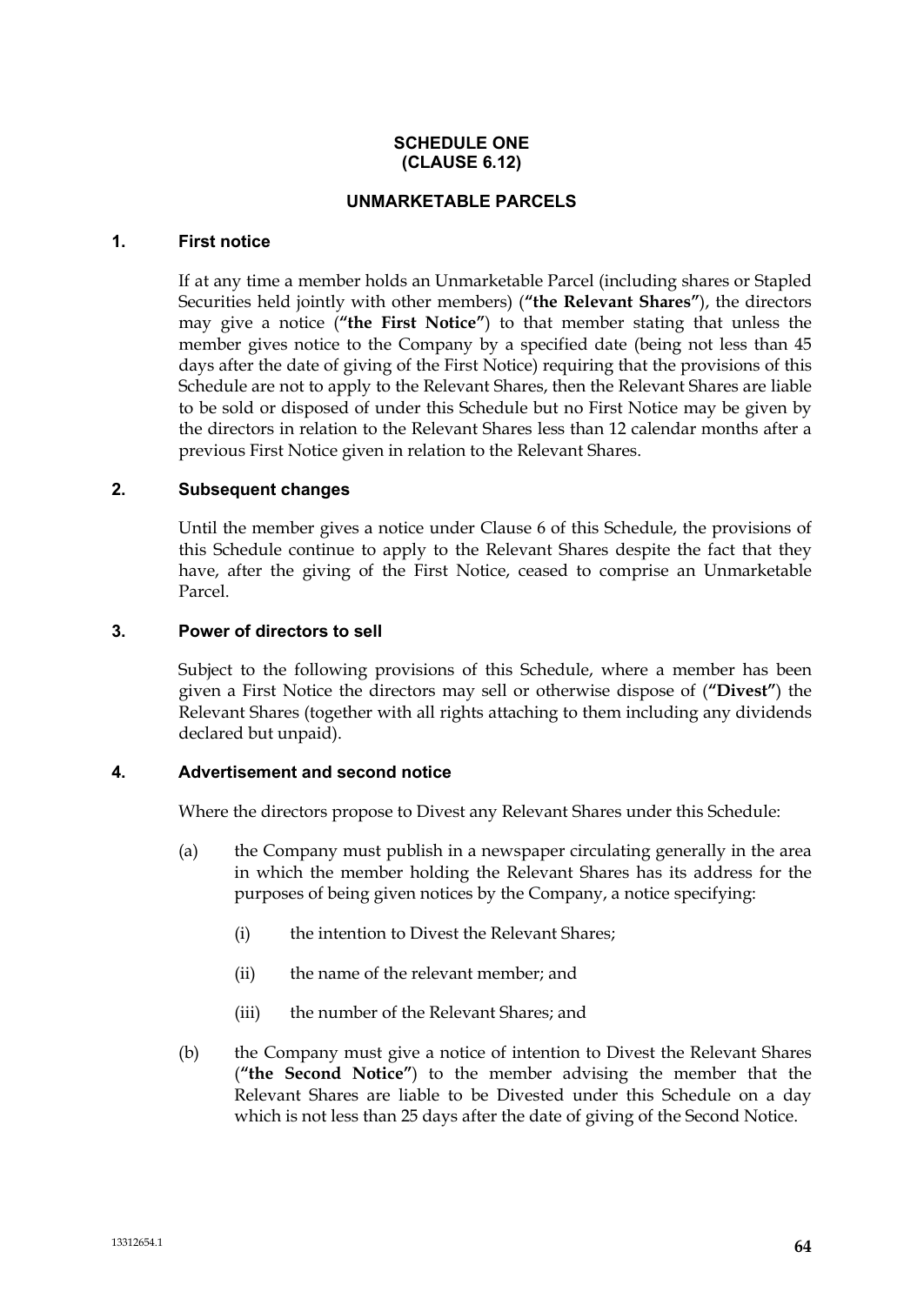### **5. Notice to all joint holders**

Where a First Notice or a Second Notice is given in respect of Relevant Shares which are held by members jointly, that notice must be given to each of those joint holders.

# **6. Member may require sale not to proceed**

Each member to whom a First Notice or Second Notice has been given may, by notice in writing addressed to the secretary and delivered to the Company prior to the Relevant Shares being Divested, require the Company not to Divest the Relevant Shares, in which case the Relevant Shares may not be Divested unless a new First Notice is given to that member.

# **7. Jointly held shares**

If a member who gives notice under Clause 6 of this Schedule is a joint holder of a parcel of Relevant Shares, that notice only prevents those Relevant Shares being Divested but does not prevent other Relevant Shares held by any of the joint holders of that parcel being Divested and any First Notice or Second Notice concerning those other Relevant Shares applies only to those other Relevant Shares.

### **8. Terms of sale**

Any Relevant Shares to be Divested may be Divested on the terms and in the manner and at the time the directors determine (including by means of the Relevant Shares being bought back by the Company). For the purpose of the Relevant Shares being Divested:

- (a) the member appoints the Company as its agent; and
- (b) the member appoints the Company and each of the directors for the time being jointly and severally as its attorney in its name and on its behalf to execute any instrument of transfer or disposal of the Relevant Shares.

# **9. Costs of Sale**

The Company must pay all costs and expenses in connection with the Divestiture of any Relevant Shares under this Schedule unless to do so would be to give financial assistance in a manner not permitted under the Corporations Act.

#### **10. Validity of sale**

The transferee of any Relevant Shares Divested under this Schedule is not required to see to the regularity of the Divestiture or the application of the purchase money. After the transferee's name has been entered in the register in respect of the Relevant Shares, the validity of the Divestiture to the transferee may not be impeached by any person and the remedy of any person aggrieved by the Divestiture is in damages only and against the Company exclusively.

#### **11. Receipt of proceeds**

Where the Company receives any consideration as a result of the Divestiture of any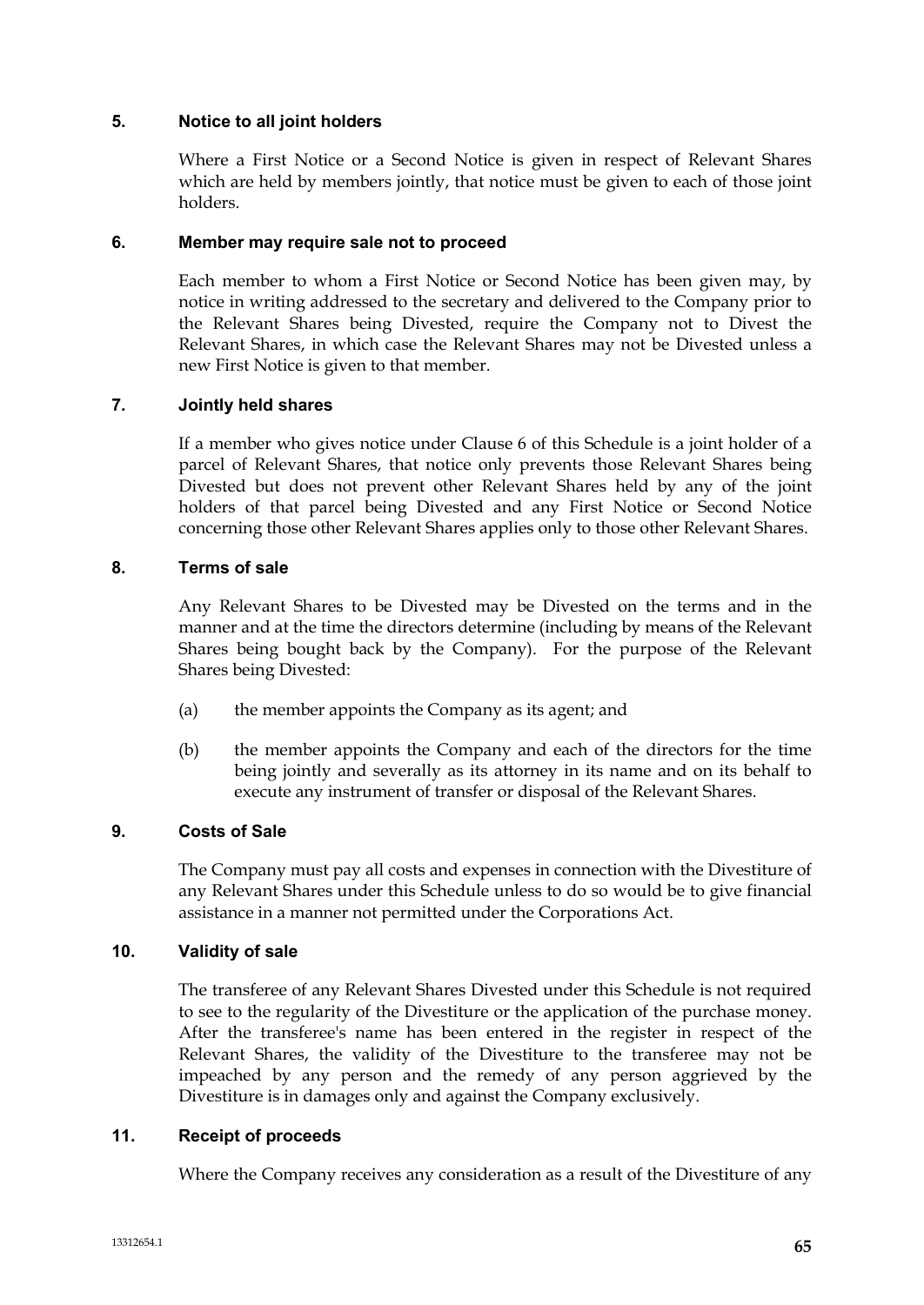Relevant Shares, the Company's receipt is a good discharge to the transferee of those Relevant Shares and any person claiming through that transferee.

# **12. Title of transferee**

The title of the transferee to any Relevant Shares Divested under this Schedule is not affected by any irregularity or invalidity in connection with the Divestiture of the Relevant Shares to the transferee.

### **13. Application of proceeds**

The proceeds of Divestiture of Relevant Shares under this Schedule (following deduction of any unpaid calls and interest and expenses) (**"the Sale Consideration"**) must be dealt with as follows:

- (a) the Sale Consideration must be paid into a separate bank account opened and maintained by the Company for that purpose only;
- (b) the Sale Consideration must be held in trust for the member whose Relevant Shares were Divested;
- (c) the Company must, immediately following the receipt of the Sale Consideration, notify the member in writing that the Sale Consideration in respect of the Relevant Shares has been received by the Company and is being held by the Company pending instructions from the member as to how it is to be dealt with;
- (d) the Company must deal with the Sale Consideration as instructed by the member on whose behalf it is held, provided that the member accompanies that instruction with the certificate for the Relevant Shares (unless the Relevant Shares are uncertificated securities under the Listing Rules) or, if any such certificate has been lost or destroyed, by a statement and undertaking pursuant to section 1070D(5) of the Corporations Act;
- (e) any interest earned on the Sale Consideration is for the benefit of the Company; and
- (f) where the Sale Consideration has been held in trust for more than 2 years, the Company may deal with the money according to any applicable legislation concerning unclaimed moneys.

#### **14. Evidence**

Where a certificate in writing under the hand of any director or the secretary states that:

- (a) any notice required to be served by or on the Company was or was not served, as the case may be;
- (b) any advertisement required to be published was published; or
- (c) any resolution of the directors required to be made was made,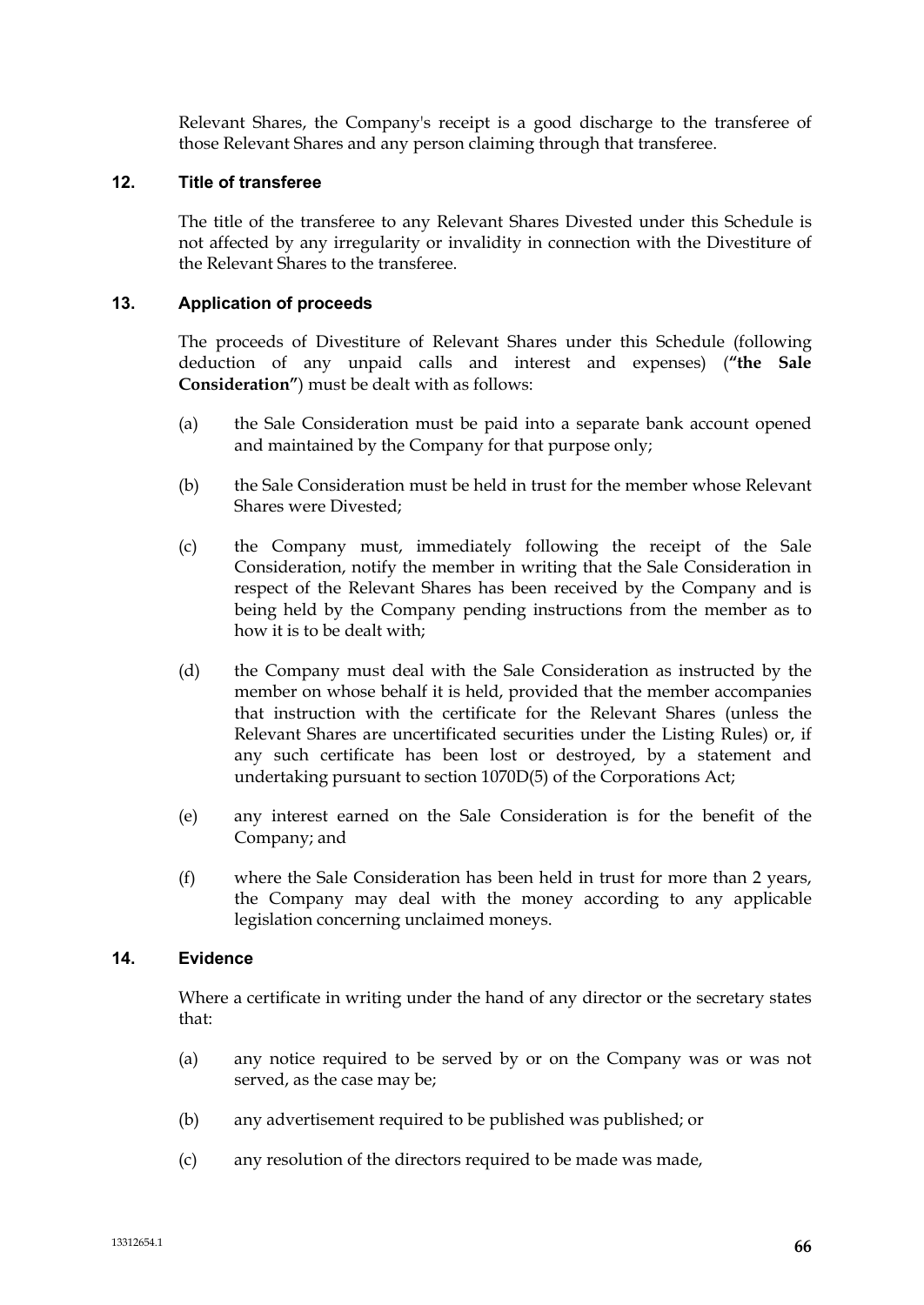that certificate is conclusive evidence of the facts stated in it as against all persons claiming to be entitled to any Relevant Shares affected by that certificate and of the right and title of the Company to Divest the same.

# **15. Cancellation of certificates**

Except where the Relevant Shares are uncertificated securities, the Company must cancel the share certificates for all Relevant Shares Divested.

### **16. Takeovers**

The Company may not proceed with the Divestiture of any Relevant Shares where a takeover bid has been announced but the Divestiture of those Relevant Shares may be recommenced, without serving new notices or repeating any actions previously taken, after the end of the bid period in respect of the takeover bid.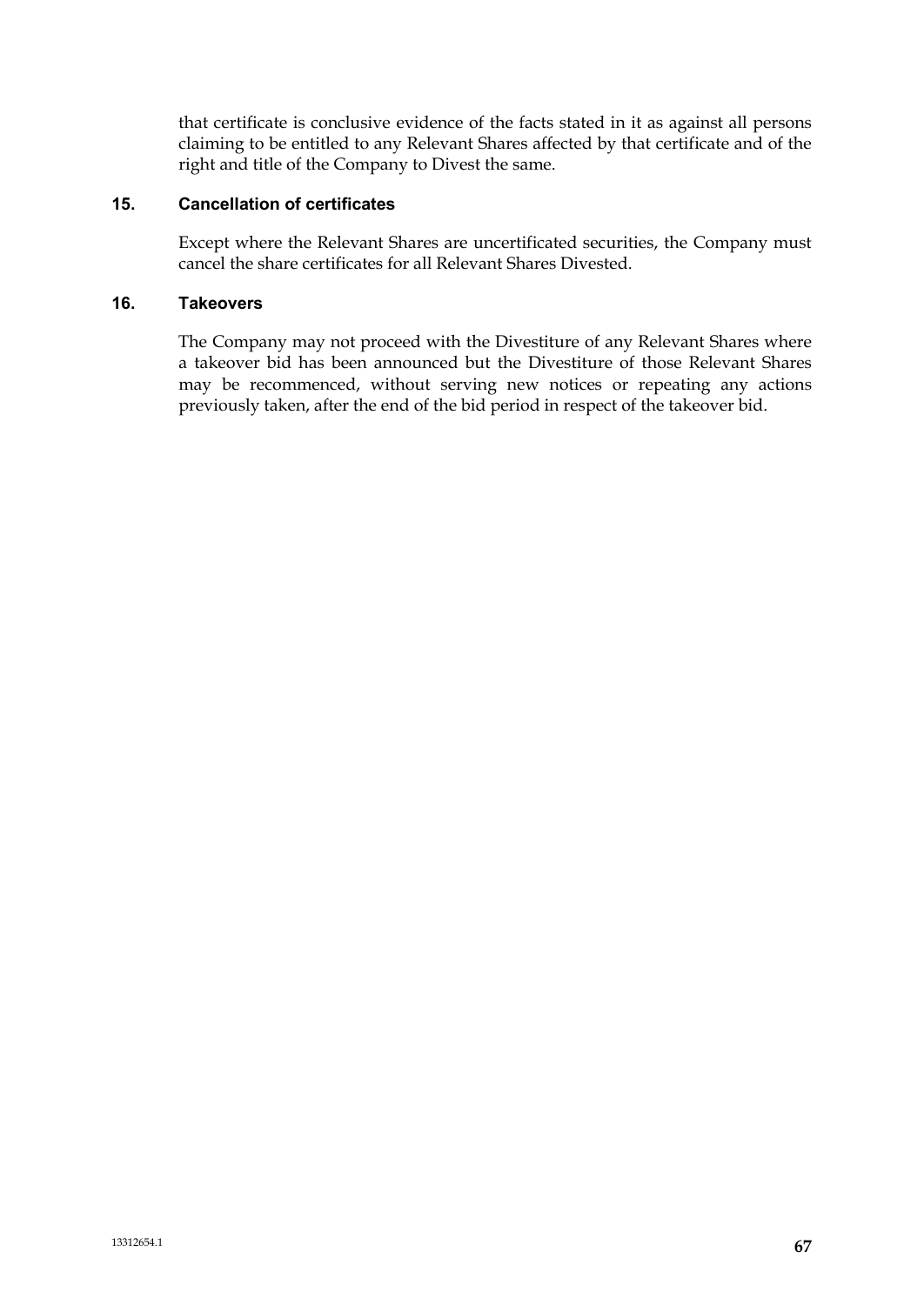# **CONTENTS**

| Clause      |                                                               | Page No                              |  |
|-------------|---------------------------------------------------------------|--------------------------------------|--|
|             |                                                               |                                      |  |
| 1.          | <b>PRELIMINARY</b>                                            | 1                                    |  |
| 1.1         | Definitions                                                   | $\mathbf{1}$                         |  |
| 1.2         | Interpretation                                                | 5<br>5                               |  |
| 1.3<br>1.4  | <b>Listing Rules</b><br>Exclusion of replaceable rules        | $\boldsymbol{6}$                     |  |
| 1.5         | Validity of acts                                              | 6                                    |  |
| 2.          | <b>SHARE CAPITAL</b>                                          | 6                                    |  |
| 2.1         | Control of the directors                                      | 6                                    |  |
| 2.2         | Variation of rights                                           | 6                                    |  |
| 2.3         | Class meetings                                                | 6                                    |  |
| 2.4         | Further issues of shares in the same class                    | $\boldsymbol{7}$                     |  |
| 2.5         | Reclassification of shares                                    | $\boldsymbol{7}$                     |  |
| 2.6         | Brokerage and commission                                      | $\boldsymbol{7}$                     |  |
| 2.7         | Recognition of third party interests                          | $\boldsymbol{7}$                     |  |
| 2.8         | Conversion of shares into larger or smaller number            | $\boldsymbol{7}$<br>$\boldsymbol{7}$ |  |
| 2.9<br>2.10 | Adjustments<br>Capital Reallocation                           | $\,8\,$                              |  |
| 2.11        | Application of capital reduction to capitalise Stapled Entity | 8                                    |  |
| 3.          | <b>CERTIFICATES</b>                                           | 9                                    |  |
| 3.1         | Uncertificated mode                                           | 9                                    |  |
| 3.2         | Holding statements                                            | 9                                    |  |
| 3.3         | If certificates required                                      | 9                                    |  |
| 4.          | <b>LIEN</b>                                                   | 10                                   |  |
| 4.1         | Lien for calls                                                | 10                                   |  |
| 4.2<br>4.3  | Lien on payments required to be made by the Company           | 10<br>11                             |  |
| 4.4         | Other remedies of the Company<br>Sale under lien              | 11                                   |  |
| 4.5         | Transfer                                                      | 11                                   |  |
| 4.6         | Application of proceeds                                       | 12                                   |  |
| 4.7         | Effect of forfeiture                                          | 12                                   |  |
| 5.          | <b>CALLS ON SHARES</b>                                        | 12                                   |  |
| 5.1         | Calls made by the directors                                   | 12                                   |  |
| 5.2         | Time of call                                                  | 12                                   |  |
| 5.3         | Payment of call                                               | 12                                   |  |
| 5.4         | Fixed payments                                                | 12                                   |  |
| 5.5         | <b>Stapled Securities</b>                                     | 13                                   |  |
| 5.6<br>5.7  | Interest on unpaid call<br>Joint holders' liability           | 13<br>13                             |  |
| 5.8         | Differences in terms of issue                                 | 13                                   |  |
| 5.9         | Recovery action                                               | 13                                   |  |
| 5.10        | Proof of call                                                 | 13                                   |  |
| 5.11        | Prepayment of calls                                           | 14                                   |  |
| 6.          | <b>TRANSFER OF SHARES</b>                                     | 14                                   |  |
| 6.1         | Securities clearing house authorisation                       | 14                                   |  |
| 6.2         | Market transfer                                               | 14                                   |  |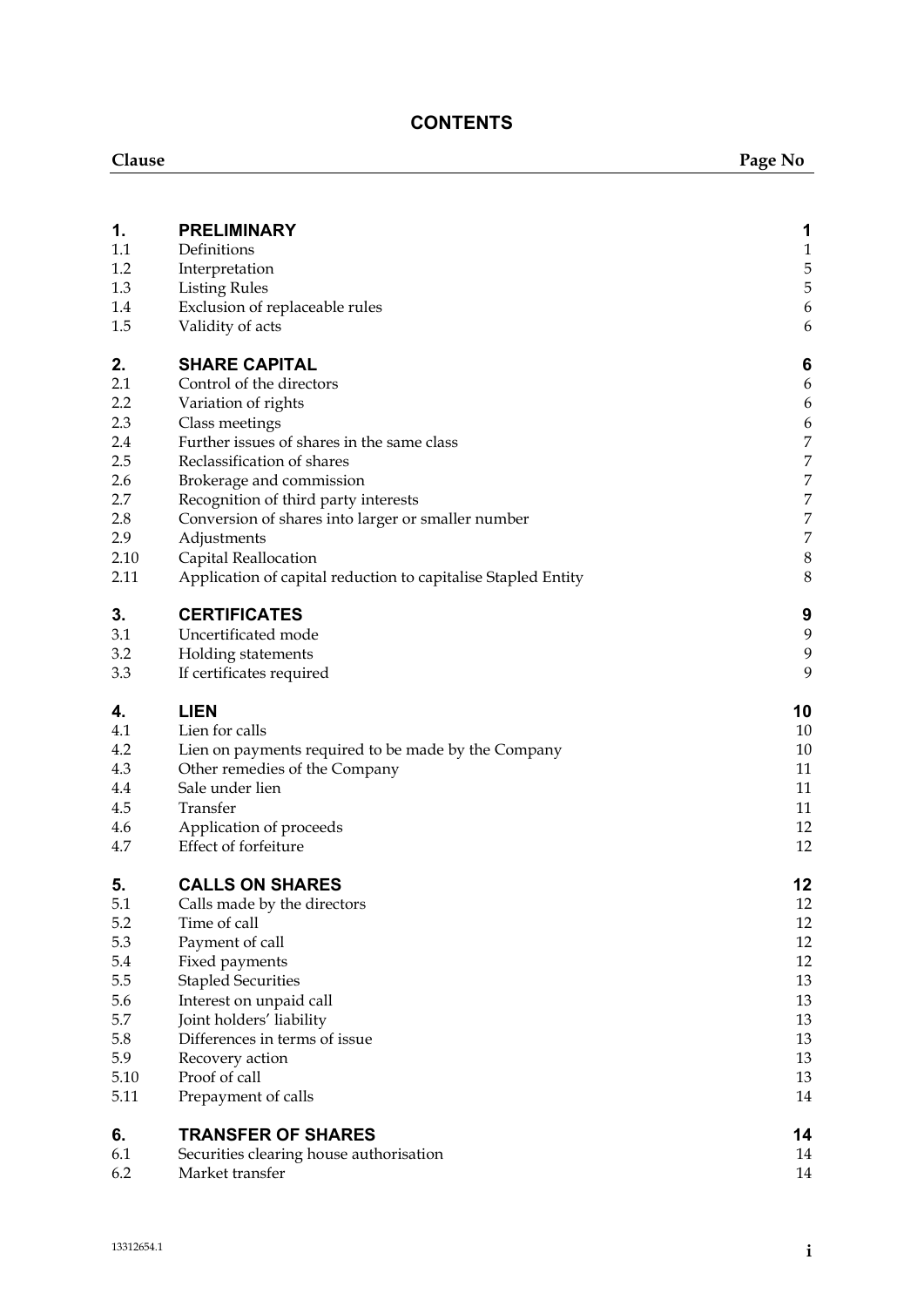| 6.4<br>Instrument of transfer<br>6.5<br>Proper instrument<br>6.6<br>Free registration<br>6.7<br>Restrictions on transfer<br>6.8<br>Transferor remains member<br>6.9<br>Retention of instruments<br>6.10<br>Notification of refusal to register<br>6.11<br>Powers of attorney<br>6.12<br>Unmarketable parcels<br><b>TRANSMISSION OF SHARES</b><br>7.<br>7.1<br>Entitlement to shares on death<br>7.2<br>Registration of persons entitled<br>7.3<br>Dividends and other rights<br><b>FORFEITURE AND SURRENDER OF SHARES</b><br>8.<br>8.1<br>Payment required<br>8.2<br>Forfeiture notice<br>8.3<br>Forfeiture<br>Cancellation of forfeiture<br>8.4<br>8.5<br>Directors may sell<br>Effect of forfeiture<br>8.6<br>Evidence of forfeiture<br>8.7<br>Transfer of forfeited shares<br>8.8<br>Surrender as forfeiture<br>8.9<br>8.10<br>Fixed amounts taken to be calls<br>9.<br><b>MEETINGS OF MEMBERS</b><br>9.1<br>Calling of meetings<br>9.2<br>Requisition of meetings<br>9.3<br>Notice of meeting<br><b>Business of AGM</b><br>9.4<br>9.5<br>Entitlement to notice<br>9.6<br>Entitlement to proxy form<br>9.7<br>Omission to give notice<br>9.8<br>Period of notice<br>9.9<br>Consent to short notice<br>9.10<br>Shorter notice not allowed<br>9.11<br>Cancellation or postponement of meeting<br>9.12<br>Notice of cancellation of meeting<br>Notice of day, time and place of postponed meeting<br>9.13<br>9.14<br>Proxy, attorney, or corporate representatives for postponed or cancelled meetings<br>10.<br><b>REPRESENTATION AT MEETINGS</b><br>10.1<br>Persons entitled to attend<br>10.2<br>Proxy eligibility<br>10.3<br>Proxy recognition<br>10.4<br>Proxy form<br>10.5<br>Chair as fall-back proxy<br>10.6<br>Proxy execution by individuals<br>10.7<br>Proxy execution by companies<br>10.8<br>Proxy execution by other authorised persons<br>10.9<br>Proxy lodgment deadline<br>10.10<br>Proxy lodgment place and method | 6.3   | Non-interference with market transfers | 14 |
|--------------------------------------------------------------------------------------------------------------------------------------------------------------------------------------------------------------------------------------------------------------------------------------------------------------------------------------------------------------------------------------------------------------------------------------------------------------------------------------------------------------------------------------------------------------------------------------------------------------------------------------------------------------------------------------------------------------------------------------------------------------------------------------------------------------------------------------------------------------------------------------------------------------------------------------------------------------------------------------------------------------------------------------------------------------------------------------------------------------------------------------------------------------------------------------------------------------------------------------------------------------------------------------------------------------------------------------------------------------------------------------------------------------------------------------------------------------------------------------------------------------------------------------------------------------------------------------------------------------------------------------------------------------------------------------------------------------------------------------------------------------------------------------------------------------------------------------------------------------------------------------------------------------------------------------|-------|----------------------------------------|----|
|                                                                                                                                                                                                                                                                                                                                                                                                                                                                                                                                                                                                                                                                                                                                                                                                                                                                                                                                                                                                                                                                                                                                                                                                                                                                                                                                                                                                                                                                                                                                                                                                                                                                                                                                                                                                                                                                                                                                      |       |                                        | 14 |
|                                                                                                                                                                                                                                                                                                                                                                                                                                                                                                                                                                                                                                                                                                                                                                                                                                                                                                                                                                                                                                                                                                                                                                                                                                                                                                                                                                                                                                                                                                                                                                                                                                                                                                                                                                                                                                                                                                                                      |       |                                        | 15 |
|                                                                                                                                                                                                                                                                                                                                                                                                                                                                                                                                                                                                                                                                                                                                                                                                                                                                                                                                                                                                                                                                                                                                                                                                                                                                                                                                                                                                                                                                                                                                                                                                                                                                                                                                                                                                                                                                                                                                      |       |                                        | 15 |
|                                                                                                                                                                                                                                                                                                                                                                                                                                                                                                                                                                                                                                                                                                                                                                                                                                                                                                                                                                                                                                                                                                                                                                                                                                                                                                                                                                                                                                                                                                                                                                                                                                                                                                                                                                                                                                                                                                                                      |       |                                        | 15 |
|                                                                                                                                                                                                                                                                                                                                                                                                                                                                                                                                                                                                                                                                                                                                                                                                                                                                                                                                                                                                                                                                                                                                                                                                                                                                                                                                                                                                                                                                                                                                                                                                                                                                                                                                                                                                                                                                                                                                      |       |                                        | 16 |
|                                                                                                                                                                                                                                                                                                                                                                                                                                                                                                                                                                                                                                                                                                                                                                                                                                                                                                                                                                                                                                                                                                                                                                                                                                                                                                                                                                                                                                                                                                                                                                                                                                                                                                                                                                                                                                                                                                                                      |       |                                        | 16 |
|                                                                                                                                                                                                                                                                                                                                                                                                                                                                                                                                                                                                                                                                                                                                                                                                                                                                                                                                                                                                                                                                                                                                                                                                                                                                                                                                                                                                                                                                                                                                                                                                                                                                                                                                                                                                                                                                                                                                      |       |                                        | 16 |
|                                                                                                                                                                                                                                                                                                                                                                                                                                                                                                                                                                                                                                                                                                                                                                                                                                                                                                                                                                                                                                                                                                                                                                                                                                                                                                                                                                                                                                                                                                                                                                                                                                                                                                                                                                                                                                                                                                                                      |       |                                        | 16 |
|                                                                                                                                                                                                                                                                                                                                                                                                                                                                                                                                                                                                                                                                                                                                                                                                                                                                                                                                                                                                                                                                                                                                                                                                                                                                                                                                                                                                                                                                                                                                                                                                                                                                                                                                                                                                                                                                                                                                      |       |                                        | 16 |
|                                                                                                                                                                                                                                                                                                                                                                                                                                                                                                                                                                                                                                                                                                                                                                                                                                                                                                                                                                                                                                                                                                                                                                                                                                                                                                                                                                                                                                                                                                                                                                                                                                                                                                                                                                                                                                                                                                                                      |       |                                        | 16 |
|                                                                                                                                                                                                                                                                                                                                                                                                                                                                                                                                                                                                                                                                                                                                                                                                                                                                                                                                                                                                                                                                                                                                                                                                                                                                                                                                                                                                                                                                                                                                                                                                                                                                                                                                                                                                                                                                                                                                      |       |                                        | 16 |
|                                                                                                                                                                                                                                                                                                                                                                                                                                                                                                                                                                                                                                                                                                                                                                                                                                                                                                                                                                                                                                                                                                                                                                                                                                                                                                                                                                                                                                                                                                                                                                                                                                                                                                                                                                                                                                                                                                                                      |       |                                        | 17 |
|                                                                                                                                                                                                                                                                                                                                                                                                                                                                                                                                                                                                                                                                                                                                                                                                                                                                                                                                                                                                                                                                                                                                                                                                                                                                                                                                                                                                                                                                                                                                                                                                                                                                                                                                                                                                                                                                                                                                      |       |                                        | 17 |
|                                                                                                                                                                                                                                                                                                                                                                                                                                                                                                                                                                                                                                                                                                                                                                                                                                                                                                                                                                                                                                                                                                                                                                                                                                                                                                                                                                                                                                                                                                                                                                                                                                                                                                                                                                                                                                                                                                                                      |       |                                        | 17 |
|                                                                                                                                                                                                                                                                                                                                                                                                                                                                                                                                                                                                                                                                                                                                                                                                                                                                                                                                                                                                                                                                                                                                                                                                                                                                                                                                                                                                                                                                                                                                                                                                                                                                                                                                                                                                                                                                                                                                      |       |                                        | 17 |
|                                                                                                                                                                                                                                                                                                                                                                                                                                                                                                                                                                                                                                                                                                                                                                                                                                                                                                                                                                                                                                                                                                                                                                                                                                                                                                                                                                                                                                                                                                                                                                                                                                                                                                                                                                                                                                                                                                                                      |       |                                        | 17 |
|                                                                                                                                                                                                                                                                                                                                                                                                                                                                                                                                                                                                                                                                                                                                                                                                                                                                                                                                                                                                                                                                                                                                                                                                                                                                                                                                                                                                                                                                                                                                                                                                                                                                                                                                                                                                                                                                                                                                      |       |                                        | 18 |
|                                                                                                                                                                                                                                                                                                                                                                                                                                                                                                                                                                                                                                                                                                                                                                                                                                                                                                                                                                                                                                                                                                                                                                                                                                                                                                                                                                                                                                                                                                                                                                                                                                                                                                                                                                                                                                                                                                                                      |       |                                        | 18 |
|                                                                                                                                                                                                                                                                                                                                                                                                                                                                                                                                                                                                                                                                                                                                                                                                                                                                                                                                                                                                                                                                                                                                                                                                                                                                                                                                                                                                                                                                                                                                                                                                                                                                                                                                                                                                                                                                                                                                      |       |                                        | 18 |
|                                                                                                                                                                                                                                                                                                                                                                                                                                                                                                                                                                                                                                                                                                                                                                                                                                                                                                                                                                                                                                                                                                                                                                                                                                                                                                                                                                                                                                                                                                                                                                                                                                                                                                                                                                                                                                                                                                                                      |       |                                        | 18 |
|                                                                                                                                                                                                                                                                                                                                                                                                                                                                                                                                                                                                                                                                                                                                                                                                                                                                                                                                                                                                                                                                                                                                                                                                                                                                                                                                                                                                                                                                                                                                                                                                                                                                                                                                                                                                                                                                                                                                      |       |                                        | 18 |
|                                                                                                                                                                                                                                                                                                                                                                                                                                                                                                                                                                                                                                                                                                                                                                                                                                                                                                                                                                                                                                                                                                                                                                                                                                                                                                                                                                                                                                                                                                                                                                                                                                                                                                                                                                                                                                                                                                                                      |       |                                        | 18 |
|                                                                                                                                                                                                                                                                                                                                                                                                                                                                                                                                                                                                                                                                                                                                                                                                                                                                                                                                                                                                                                                                                                                                                                                                                                                                                                                                                                                                                                                                                                                                                                                                                                                                                                                                                                                                                                                                                                                                      |       |                                        | 19 |
|                                                                                                                                                                                                                                                                                                                                                                                                                                                                                                                                                                                                                                                                                                                                                                                                                                                                                                                                                                                                                                                                                                                                                                                                                                                                                                                                                                                                                                                                                                                                                                                                                                                                                                                                                                                                                                                                                                                                      |       |                                        | 19 |
|                                                                                                                                                                                                                                                                                                                                                                                                                                                                                                                                                                                                                                                                                                                                                                                                                                                                                                                                                                                                                                                                                                                                                                                                                                                                                                                                                                                                                                                                                                                                                                                                                                                                                                                                                                                                                                                                                                                                      |       |                                        | 19 |
|                                                                                                                                                                                                                                                                                                                                                                                                                                                                                                                                                                                                                                                                                                                                                                                                                                                                                                                                                                                                                                                                                                                                                                                                                                                                                                                                                                                                                                                                                                                                                                                                                                                                                                                                                                                                                                                                                                                                      |       |                                        | 19 |
|                                                                                                                                                                                                                                                                                                                                                                                                                                                                                                                                                                                                                                                                                                                                                                                                                                                                                                                                                                                                                                                                                                                                                                                                                                                                                                                                                                                                                                                                                                                                                                                                                                                                                                                                                                                                                                                                                                                                      |       |                                        | 19 |
|                                                                                                                                                                                                                                                                                                                                                                                                                                                                                                                                                                                                                                                                                                                                                                                                                                                                                                                                                                                                                                                                                                                                                                                                                                                                                                                                                                                                                                                                                                                                                                                                                                                                                                                                                                                                                                                                                                                                      |       |                                        | 19 |
|                                                                                                                                                                                                                                                                                                                                                                                                                                                                                                                                                                                                                                                                                                                                                                                                                                                                                                                                                                                                                                                                                                                                                                                                                                                                                                                                                                                                                                                                                                                                                                                                                                                                                                                                                                                                                                                                                                                                      |       |                                        | 20 |
|                                                                                                                                                                                                                                                                                                                                                                                                                                                                                                                                                                                                                                                                                                                                                                                                                                                                                                                                                                                                                                                                                                                                                                                                                                                                                                                                                                                                                                                                                                                                                                                                                                                                                                                                                                                                                                                                                                                                      |       |                                        | 20 |
|                                                                                                                                                                                                                                                                                                                                                                                                                                                                                                                                                                                                                                                                                                                                                                                                                                                                                                                                                                                                                                                                                                                                                                                                                                                                                                                                                                                                                                                                                                                                                                                                                                                                                                                                                                                                                                                                                                                                      |       |                                        | 20 |
|                                                                                                                                                                                                                                                                                                                                                                                                                                                                                                                                                                                                                                                                                                                                                                                                                                                                                                                                                                                                                                                                                                                                                                                                                                                                                                                                                                                                                                                                                                                                                                                                                                                                                                                                                                                                                                                                                                                                      |       |                                        | 20 |
|                                                                                                                                                                                                                                                                                                                                                                                                                                                                                                                                                                                                                                                                                                                                                                                                                                                                                                                                                                                                                                                                                                                                                                                                                                                                                                                                                                                                                                                                                                                                                                                                                                                                                                                                                                                                                                                                                                                                      |       |                                        | 20 |
|                                                                                                                                                                                                                                                                                                                                                                                                                                                                                                                                                                                                                                                                                                                                                                                                                                                                                                                                                                                                                                                                                                                                                                                                                                                                                                                                                                                                                                                                                                                                                                                                                                                                                                                                                                                                                                                                                                                                      |       |                                        | 21 |
|                                                                                                                                                                                                                                                                                                                                                                                                                                                                                                                                                                                                                                                                                                                                                                                                                                                                                                                                                                                                                                                                                                                                                                                                                                                                                                                                                                                                                                                                                                                                                                                                                                                                                                                                                                                                                                                                                                                                      |       |                                        | 21 |
|                                                                                                                                                                                                                                                                                                                                                                                                                                                                                                                                                                                                                                                                                                                                                                                                                                                                                                                                                                                                                                                                                                                                                                                                                                                                                                                                                                                                                                                                                                                                                                                                                                                                                                                                                                                                                                                                                                                                      |       |                                        | 21 |
|                                                                                                                                                                                                                                                                                                                                                                                                                                                                                                                                                                                                                                                                                                                                                                                                                                                                                                                                                                                                                                                                                                                                                                                                                                                                                                                                                                                                                                                                                                                                                                                                                                                                                                                                                                                                                                                                                                                                      |       |                                        | 21 |
|                                                                                                                                                                                                                                                                                                                                                                                                                                                                                                                                                                                                                                                                                                                                                                                                                                                                                                                                                                                                                                                                                                                                                                                                                                                                                                                                                                                                                                                                                                                                                                                                                                                                                                                                                                                                                                                                                                                                      |       |                                        | 21 |
|                                                                                                                                                                                                                                                                                                                                                                                                                                                                                                                                                                                                                                                                                                                                                                                                                                                                                                                                                                                                                                                                                                                                                                                                                                                                                                                                                                                                                                                                                                                                                                                                                                                                                                                                                                                                                                                                                                                                      |       |                                        | 21 |
|                                                                                                                                                                                                                                                                                                                                                                                                                                                                                                                                                                                                                                                                                                                                                                                                                                                                                                                                                                                                                                                                                                                                                                                                                                                                                                                                                                                                                                                                                                                                                                                                                                                                                                                                                                                                                                                                                                                                      |       |                                        | 22 |
|                                                                                                                                                                                                                                                                                                                                                                                                                                                                                                                                                                                                                                                                                                                                                                                                                                                                                                                                                                                                                                                                                                                                                                                                                                                                                                                                                                                                                                                                                                                                                                                                                                                                                                                                                                                                                                                                                                                                      |       |                                        | 22 |
|                                                                                                                                                                                                                                                                                                                                                                                                                                                                                                                                                                                                                                                                                                                                                                                                                                                                                                                                                                                                                                                                                                                                                                                                                                                                                                                                                                                                                                                                                                                                                                                                                                                                                                                                                                                                                                                                                                                                      |       |                                        | 22 |
|                                                                                                                                                                                                                                                                                                                                                                                                                                                                                                                                                                                                                                                                                                                                                                                                                                                                                                                                                                                                                                                                                                                                                                                                                                                                                                                                                                                                                                                                                                                                                                                                                                                                                                                                                                                                                                                                                                                                      |       |                                        | 22 |
|                                                                                                                                                                                                                                                                                                                                                                                                                                                                                                                                                                                                                                                                                                                                                                                                                                                                                                                                                                                                                                                                                                                                                                                                                                                                                                                                                                                                                                                                                                                                                                                                                                                                                                                                                                                                                                                                                                                                      |       |                                        | 22 |
|                                                                                                                                                                                                                                                                                                                                                                                                                                                                                                                                                                                                                                                                                                                                                                                                                                                                                                                                                                                                                                                                                                                                                                                                                                                                                                                                                                                                                                                                                                                                                                                                                                                                                                                                                                                                                                                                                                                                      |       |                                        | 23 |
|                                                                                                                                                                                                                                                                                                                                                                                                                                                                                                                                                                                                                                                                                                                                                                                                                                                                                                                                                                                                                                                                                                                                                                                                                                                                                                                                                                                                                                                                                                                                                                                                                                                                                                                                                                                                                                                                                                                                      |       |                                        | 23 |
|                                                                                                                                                                                                                                                                                                                                                                                                                                                                                                                                                                                                                                                                                                                                                                                                                                                                                                                                                                                                                                                                                                                                                                                                                                                                                                                                                                                                                                                                                                                                                                                                                                                                                                                                                                                                                                                                                                                                      |       |                                        | 23 |
|                                                                                                                                                                                                                                                                                                                                                                                                                                                                                                                                                                                                                                                                                                                                                                                                                                                                                                                                                                                                                                                                                                                                                                                                                                                                                                                                                                                                                                                                                                                                                                                                                                                                                                                                                                                                                                                                                                                                      |       |                                        | 24 |
|                                                                                                                                                                                                                                                                                                                                                                                                                                                                                                                                                                                                                                                                                                                                                                                                                                                                                                                                                                                                                                                                                                                                                                                                                                                                                                                                                                                                                                                                                                                                                                                                                                                                                                                                                                                                                                                                                                                                      |       |                                        | 24 |
|                                                                                                                                                                                                                                                                                                                                                                                                                                                                                                                                                                                                                                                                                                                                                                                                                                                                                                                                                                                                                                                                                                                                                                                                                                                                                                                                                                                                                                                                                                                                                                                                                                                                                                                                                                                                                                                                                                                                      |       |                                        | 24 |
|                                                                                                                                                                                                                                                                                                                                                                                                                                                                                                                                                                                                                                                                                                                                                                                                                                                                                                                                                                                                                                                                                                                                                                                                                                                                                                                                                                                                                                                                                                                                                                                                                                                                                                                                                                                                                                                                                                                                      | 10.11 | Expiration of proxy form               | 24 |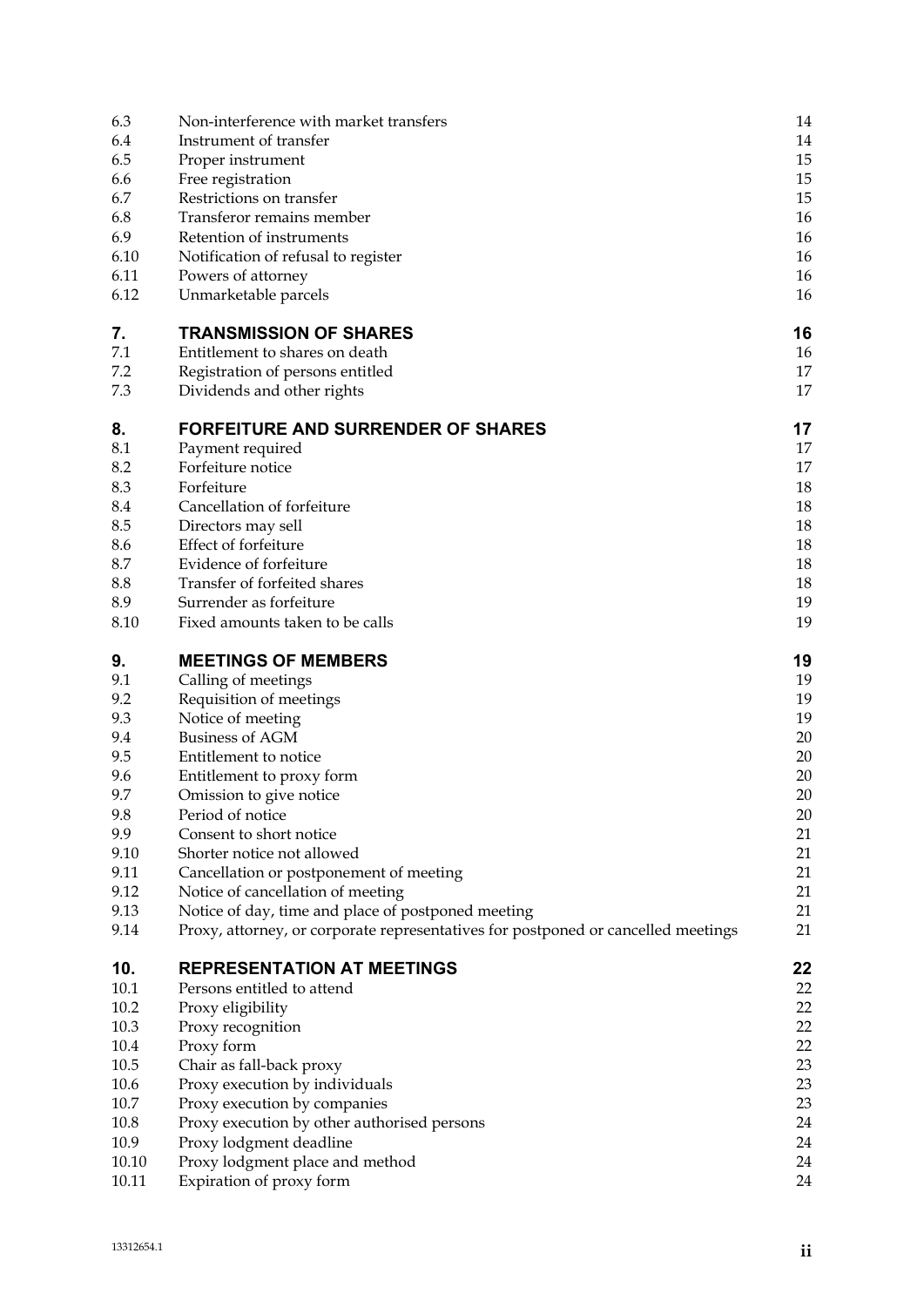| 10.12          | Corporate representative recognition                 | 24       |
|----------------|------------------------------------------------------|----------|
| 10.13          | Form of corporate representative certificate         | 25       |
| 10.14          | Execution of corporate representative certificate    | 25       |
| 10.15          | Corporate representative certificate lodgment        | 25       |
| 10.16          | Power of attorney lodgment                           | 25       |
| 11.            | PROCEEDINGS AT MEETINGS OF MEMBERS                   | 26       |
| 11.1           | Quorum                                               | 26       |
| 11.2           | Quorum requirements                                  | 26       |
| 11.3           | Failure of quorum                                    | 26       |
| 11.4           | Quorum at meeting adjourned under preceding Clause   | 26       |
| 11.5           | Special business                                     | 26       |
| 11.6           | Chair of meeting                                     | 26       |
| 11.7           | Passing the chair                                    | 27       |
| 11.8           | Responsibilities of chair                            | 27       |
| 11.9           | Admission to meetings                                | 27       |
| 11.10          | Adjournment of meeting                               | 28       |
| 11.11          | Business at adjourned meeting                        | 28       |
| 12.            | <b>VOTING AT MEETINGS OF MEMBERS</b>                 | 29       |
| 12.1           | Entitlement to vote                                  | 29       |
| 12.2           | Number of votes                                      | 29       |
| 12.3           | Voting restrictions                                  | 30       |
| 12.4           | Calls unpaid                                         | 30       |
| 12.5           | Attendance of member suspends the proxy              | 30       |
| 12.6           | Revocation of proxies                                | 30       |
| 12.7           | Proxy must vote on a poll as directed                | 31       |
| 12.8           | Proxy must abstain if directed                       | 31       |
| 12.9           | Method of voting                                     | 31       |
| 12.10          | Who may demand a poll                                | 31       |
| 12.11          | When poll may be demanded                            | 31       |
| 12.12          | Declaring result of vote on show of hands            | 32       |
| 12.13          | Conduct of poll                                      | 32       |
| 12.14          | No casting vote for chair                            | 32       |
| 12.15          | Joint holders' vote                                  | 32       |
| 12.16          | Objections                                           | 32       |
| 12.17          | Ruling on votes                                      | 32       |
| 13.            | <b>APPOINTMENT AND REMOVAL OF DIRECTORS</b>          | 33       |
| 13.1           | Number of directors                                  | 33       |
| 13.2           | No share qualification                               | 33       |
| 13.3           | Initial directors                                    | 33       |
| 13.4           | Casual appointment                                   | 33       |
| 13.5           | Retirement of casual appointee                       | 33       |
| 13.6           | Retirement by rotation                               | 33       |
| 13.7           | Those who retire                                     | 33       |
| 13.8           | Selection of rotating directors                      | 34       |
| 13.9           | Appointment at AGM                                   | 34       |
| 13.10          | Deemed re-appointment                                | 34       |
| 13.11<br>13.12 | Candidates requiring nomination<br>Valid nominations | 34<br>34 |
| 13.13          |                                                      | 35       |
| 13.14          | Resignation of director<br>Vacation of office        | 35       |
| 13.15          | Less than minimum number of directors                | 35       |
|                |                                                      |          |

# **14. ALTERNATE DIRECTORS 35**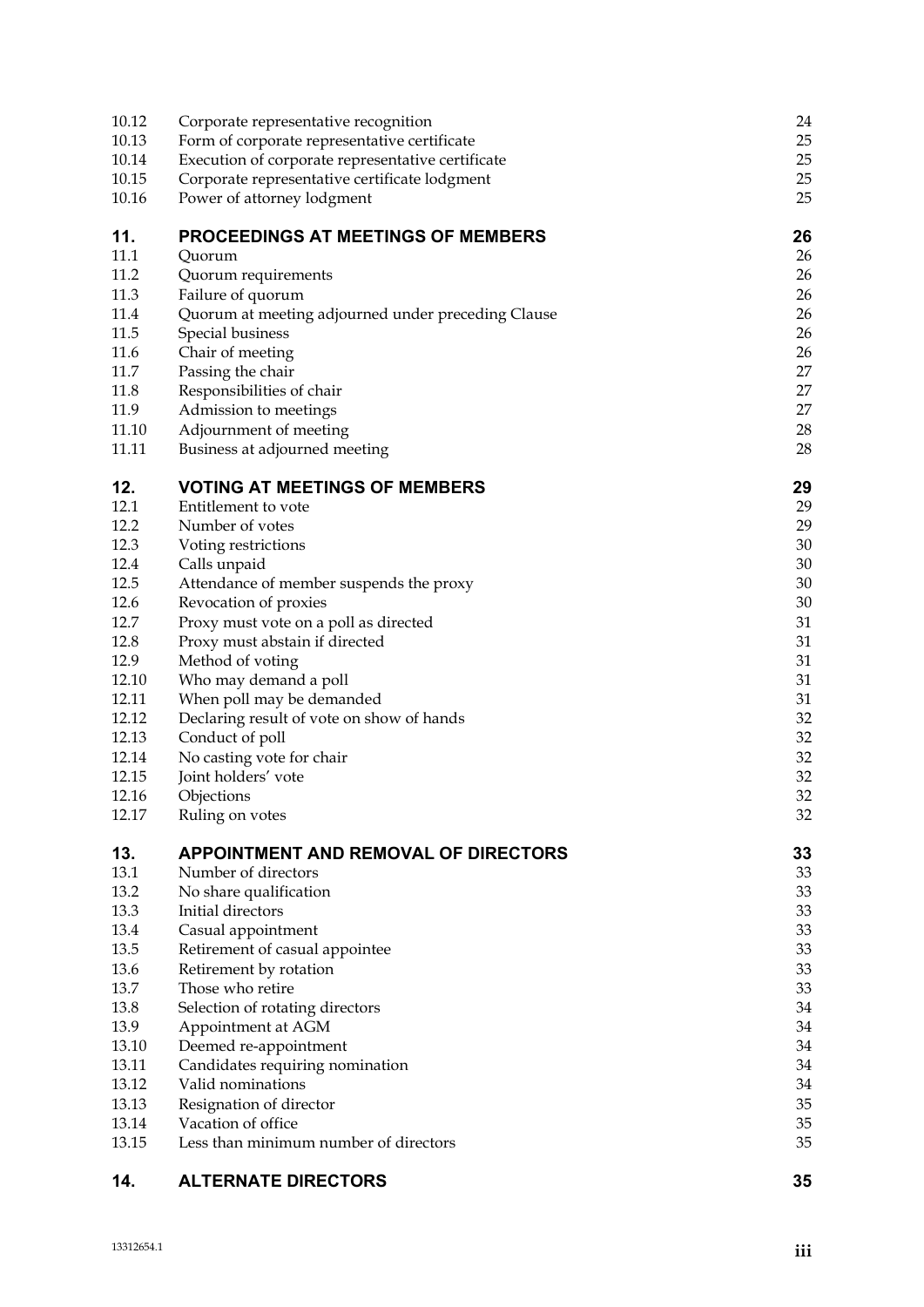| Power to appoint alternate director                               | 35                                                                                                                                                                                                                                                                                                                                                                                                                                                                                                                                                                                                                                                                                                                                                                                                                                                                                                                                                               |
|-------------------------------------------------------------------|------------------------------------------------------------------------------------------------------------------------------------------------------------------------------------------------------------------------------------------------------------------------------------------------------------------------------------------------------------------------------------------------------------------------------------------------------------------------------------------------------------------------------------------------------------------------------------------------------------------------------------------------------------------------------------------------------------------------------------------------------------------------------------------------------------------------------------------------------------------------------------------------------------------------------------------------------------------|
| Suspension of appointment                                         | 36                                                                                                                                                                                                                                                                                                                                                                                                                                                                                                                                                                                                                                                                                                                                                                                                                                                                                                                                                               |
| Notice of appointment                                             | 36                                                                                                                                                                                                                                                                                                                                                                                                                                                                                                                                                                                                                                                                                                                                                                                                                                                                                                                                                               |
| Electronic notifications                                          | 36                                                                                                                                                                                                                                                                                                                                                                                                                                                                                                                                                                                                                                                                                                                                                                                                                                                                                                                                                               |
|                                                                   | 36                                                                                                                                                                                                                                                                                                                                                                                                                                                                                                                                                                                                                                                                                                                                                                                                                                                                                                                                                               |
|                                                                   | 36                                                                                                                                                                                                                                                                                                                                                                                                                                                                                                                                                                                                                                                                                                                                                                                                                                                                                                                                                               |
|                                                                   | 36                                                                                                                                                                                                                                                                                                                                                                                                                                                                                                                                                                                                                                                                                                                                                                                                                                                                                                                                                               |
|                                                                   | 37                                                                                                                                                                                                                                                                                                                                                                                                                                                                                                                                                                                                                                                                                                                                                                                                                                                                                                                                                               |
| <b>MANAGING DIRECTOR</b>                                          | 37                                                                                                                                                                                                                                                                                                                                                                                                                                                                                                                                                                                                                                                                                                                                                                                                                                                                                                                                                               |
| Appointment of managing directors                                 | 37                                                                                                                                                                                                                                                                                                                                                                                                                                                                                                                                                                                                                                                                                                                                                                                                                                                                                                                                                               |
| Continuing managing directors                                     | 37                                                                                                                                                                                                                                                                                                                                                                                                                                                                                                                                                                                                                                                                                                                                                                                                                                                                                                                                                               |
| Application of other clauses to managing director                 | 37                                                                                                                                                                                                                                                                                                                                                                                                                                                                                                                                                                                                                                                                                                                                                                                                                                                                                                                                                               |
|                                                                   | 38                                                                                                                                                                                                                                                                                                                                                                                                                                                                                                                                                                                                                                                                                                                                                                                                                                                                                                                                                               |
|                                                                   | 38                                                                                                                                                                                                                                                                                                                                                                                                                                                                                                                                                                                                                                                                                                                                                                                                                                                                                                                                                               |
| <b>REMUNERATION OF DIRECTORS</b>                                  | 38                                                                                                                                                                                                                                                                                                                                                                                                                                                                                                                                                                                                                                                                                                                                                                                                                                                                                                                                                               |
| Group directors' fees                                             | 38                                                                                                                                                                                                                                                                                                                                                                                                                                                                                                                                                                                                                                                                                                                                                                                                                                                                                                                                                               |
| Proposal to increase fees for ordinary services                   | 38                                                                                                                                                                                                                                                                                                                                                                                                                                                                                                                                                                                                                                                                                                                                                                                                                                                                                                                                                               |
| Fees for ordinary services of directors of the Company            | 38                                                                                                                                                                                                                                                                                                                                                                                                                                                                                                                                                                                                                                                                                                                                                                                                                                                                                                                                                               |
|                                                                   | 38                                                                                                                                                                                                                                                                                                                                                                                                                                                                                                                                                                                                                                                                                                                                                                                                                                                                                                                                                               |
|                                                                   | 39                                                                                                                                                                                                                                                                                                                                                                                                                                                                                                                                                                                                                                                                                                                                                                                                                                                                                                                                                               |
|                                                                   | 39                                                                                                                                                                                                                                                                                                                                                                                                                                                                                                                                                                                                                                                                                                                                                                                                                                                                                                                                                               |
|                                                                   | 39                                                                                                                                                                                                                                                                                                                                                                                                                                                                                                                                                                                                                                                                                                                                                                                                                                                                                                                                                               |
|                                                                   | 39                                                                                                                                                                                                                                                                                                                                                                                                                                                                                                                                                                                                                                                                                                                                                                                                                                                                                                                                                               |
|                                                                   | 39                                                                                                                                                                                                                                                                                                                                                                                                                                                                                                                                                                                                                                                                                                                                                                                                                                                                                                                                                               |
| <b>PROCEEDINGS OF DIRECTORS</b>                                   | 39                                                                                                                                                                                                                                                                                                                                                                                                                                                                                                                                                                                                                                                                                                                                                                                                                                                                                                                                                               |
| Mode of meeting                                                   | 39                                                                                                                                                                                                                                                                                                                                                                                                                                                                                                                                                                                                                                                                                                                                                                                                                                                                                                                                                               |
| Quorum                                                            | 40                                                                                                                                                                                                                                                                                                                                                                                                                                                                                                                                                                                                                                                                                                                                                                                                                                                                                                                                                               |
|                                                                   | 40                                                                                                                                                                                                                                                                                                                                                                                                                                                                                                                                                                                                                                                                                                                                                                                                                                                                                                                                                               |
|                                                                   | 40                                                                                                                                                                                                                                                                                                                                                                                                                                                                                                                                                                                                                                                                                                                                                                                                                                                                                                                                                               |
|                                                                   | 40                                                                                                                                                                                                                                                                                                                                                                                                                                                                                                                                                                                                                                                                                                                                                                                                                                                                                                                                                               |
|                                                                   | 40                                                                                                                                                                                                                                                                                                                                                                                                                                                                                                                                                                                                                                                                                                                                                                                                                                                                                                                                                               |
|                                                                   | 40                                                                                                                                                                                                                                                                                                                                                                                                                                                                                                                                                                                                                                                                                                                                                                                                                                                                                                                                                               |
|                                                                   | 41                                                                                                                                                                                                                                                                                                                                                                                                                                                                                                                                                                                                                                                                                                                                                                                                                                                                                                                                                               |
|                                                                   | 41<br>41                                                                                                                                                                                                                                                                                                                                                                                                                                                                                                                                                                                                                                                                                                                                                                                                                                                                                                                                                         |
|                                                                   | 41                                                                                                                                                                                                                                                                                                                                                                                                                                                                                                                                                                                                                                                                                                                                                                                                                                                                                                                                                               |
|                                                                   | 42                                                                                                                                                                                                                                                                                                                                                                                                                                                                                                                                                                                                                                                                                                                                                                                                                                                                                                                                                               |
| Validity of acts of directors                                     | 42                                                                                                                                                                                                                                                                                                                                                                                                                                                                                                                                                                                                                                                                                                                                                                                                                                                                                                                                                               |
|                                                                   | 42                                                                                                                                                                                                                                                                                                                                                                                                                                                                                                                                                                                                                                                                                                                                                                                                                                                                                                                                                               |
|                                                                   | 42                                                                                                                                                                                                                                                                                                                                                                                                                                                                                                                                                                                                                                                                                                                                                                                                                                                                                                                                                               |
|                                                                   | 42                                                                                                                                                                                                                                                                                                                                                                                                                                                                                                                                                                                                                                                                                                                                                                                                                                                                                                                                                               |
|                                                                   | 43                                                                                                                                                                                                                                                                                                                                                                                                                                                                                                                                                                                                                                                                                                                                                                                                                                                                                                                                                               |
|                                                                   | 43                                                                                                                                                                                                                                                                                                                                                                                                                                                                                                                                                                                                                                                                                                                                                                                                                                                                                                                                                               |
|                                                                   | 44                                                                                                                                                                                                                                                                                                                                                                                                                                                                                                                                                                                                                                                                                                                                                                                                                                                                                                                                                               |
|                                                                   | 44                                                                                                                                                                                                                                                                                                                                                                                                                                                                                                                                                                                                                                                                                                                                                                                                                                                                                                                                                               |
| Form of standing notice                                           | 44                                                                                                                                                                                                                                                                                                                                                                                                                                                                                                                                                                                                                                                                                                                                                                                                                                                                                                                                                               |
| Standing notice must be tabled if given to directors individually | 45                                                                                                                                                                                                                                                                                                                                                                                                                                                                                                                                                                                                                                                                                                                                                                                                                                                                                                                                                               |
| Nature and extent of interest must be recorded in minutes         | 45                                                                                                                                                                                                                                                                                                                                                                                                                                                                                                                                                                                                                                                                                                                                                                                                                                                                                                                                                               |
| Dates of effect and expiry of standing notice                     | 45                                                                                                                                                                                                                                                                                                                                                                                                                                                                                                                                                                                                                                                                                                                                                                                                                                                                                                                                                               |
| Effect of material increase in nature or extent of interest       | 45                                                                                                                                                                                                                                                                                                                                                                                                                                                                                                                                                                                                                                                                                                                                                                                                                                                                                                                                                               |
| Effect of contravention                                           | 45                                                                                                                                                                                                                                                                                                                                                                                                                                                                                                                                                                                                                                                                                                                                                                                                                                                                                                                                                               |
|                                                                   | Role of alternate<br>Remuneration of alternate<br>Multiple votes<br>Termination of appointment<br>Acting managing director<br>Remuneration of executive directors<br>Fees for ordinary services of directors of other group companies<br>Expenses of directors<br>Additional remuneration for extra services<br>Daily accrual<br>Payment of retirement benefit<br>Contributions to a superannuation fund<br>Chair calling a meeting<br>Secretary calling a meeting<br>Notice of meeting<br>Recipients of notice<br>Appointment of chair<br>Appointment of deputy chair<br>Votes of directors<br>Circular resolution of directors<br>Signing of circular resolution<br>Deemed minute<br><b>MATERIAL PERSONAL INTERESTS OF DIRECTORS</b><br>Requirement to leave the meeting<br>Exemptions from having to leave<br>Director's duty to notify<br>Exemptions from having to give notice<br>Notice of material personal interest<br>Standing notice about an interest |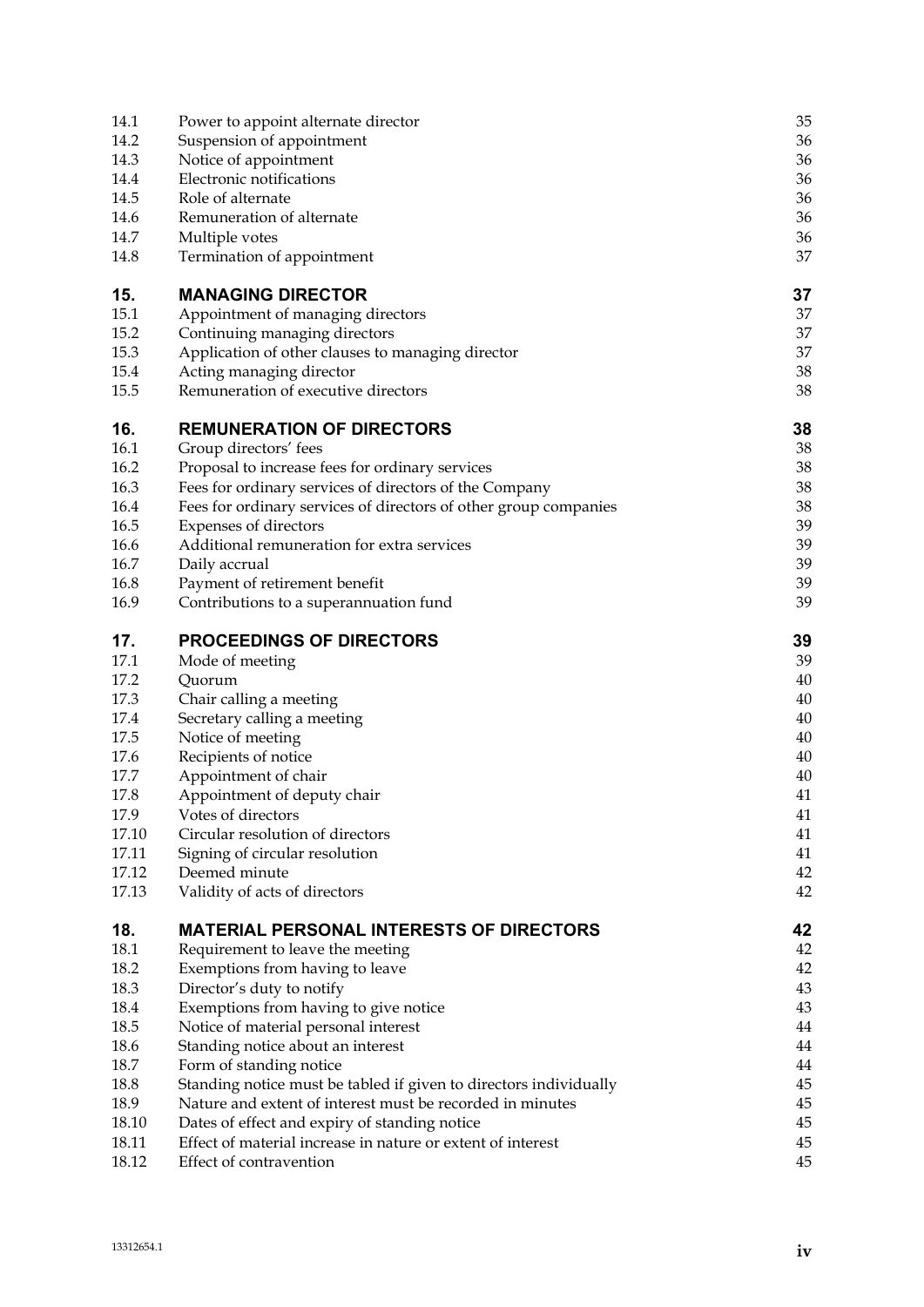| 19.          | <b>POWERS AND DUTIES OF DIRECTORS</b>              | 45       |
|--------------|----------------------------------------------------|----------|
| 19.1         | Powers generally                                   | 45       |
| 19.2<br>19.3 | Sale of main undertaking                           | 46<br>46 |
| 19.4         | Borrowing<br>Security                              | 46       |
| 19.5         | Execution of negotiable instruments                | 46       |
| 19.6         | Appointment of attorney                            | 46       |
| 20.          | <b>DELEGATION</b>                                  | 46       |
| 20.1         | Delegates of powers                                | 46       |
| 20.2         | Exercise of powers                                 | 47       |
| 20.3         | Effect of exercise of powers                       | 47       |
| 20.4         | Concurrent power                                   | 47       |
| 20.5         | Revocation of power                                | 47       |
| 20.6         | Appointment of attorney                            | 47       |
| 21.          | <b>COMMITTEES</b>                                  | 47       |
| 21.1         | Delegation to committee                            | 47       |
| 21.2         | Committee powers                                   | 48       |
| 21.3         | Committee meetings                                 | 48       |
| 21.4         | Committee members as officers                      | 48       |
| 21.5         | Other constraints                                  | 48       |
| 22.          | <b>SECRETARY</b>                                   | 48       |
| 22.1         | Appointment of secretary                           | 48       |
| 22.2         | Duties of secretary                                | 48       |
| 22.3         | Assistant secretary                                | 48       |
| 23.          | <b>MINUTES</b>                                     | 49       |
| 24.          | <b>COMMON SEAL</b>                                 | 49       |
| 24.1         | Optional                                           | 49       |
| 24.2         | Use of common seal                                 | 49       |
| 24.3         | Mode of execution by common seal                   | 49       |
| 24.4         | Presence during execution                          | 49       |
| 24.5         | Delegation of authority to use common seal         | 49       |
| 24.6         | Certificate seal                                   | 49       |
| 24.7         | Fixing the certificate seal                        | 50       |
| 24.8         | Certificates                                       | 50       |
| 25.          | <b>EXECUTION OF DOCUMENT WITHOUT A COMMON SEAL</b> | 50       |
| 25.1         | Use of common seal optional                        | 50       |
| 25.2<br>25.3 | Mode of execution<br>Presence during execution     | 50<br>50 |
|              |                                                    |          |
| 26.          | <b>OVERSEAS BRANCH REGISTER</b>                    | 50       |
| 26.1         | Transactions on overseas branch registers          | 50       |
| 26.2         | Transfers between registers                        | 50       |
| 27.          | <b>DIVIDENDS AND RESERVES</b>                      | 51       |
| 27.1         | Directors declare dividends                        | 51       |
| 27.2         | Interim dividends                                  | 51       |
| 27.3         | No interest on dividends                           | 51       |
| 27.4         | Accumulation of reserves                           | 51       |
| 27.5         | Apportionment                                      | 51       |
| 27.6         | Deductions from dividends                          | 51       |